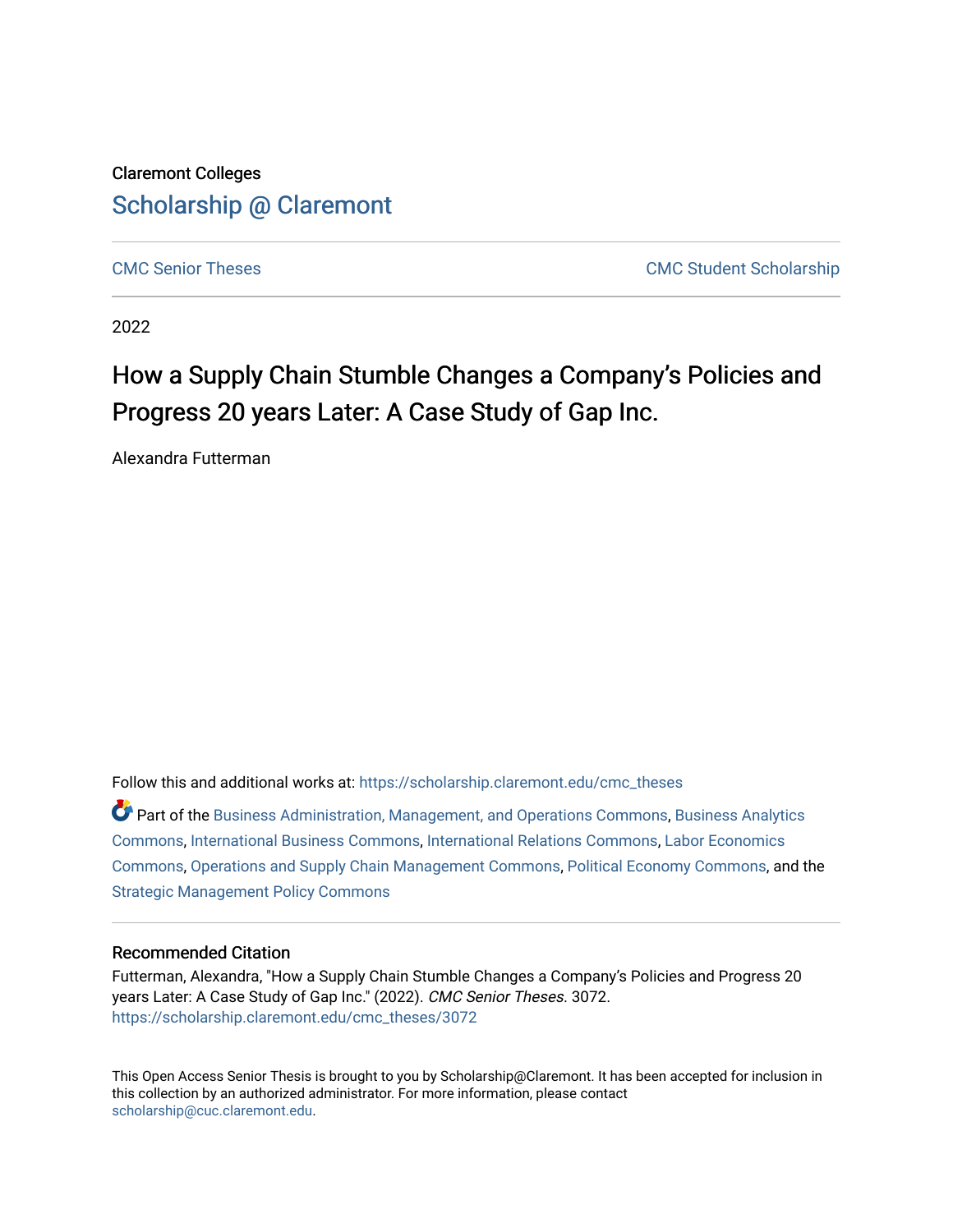Claremont McKenna College

How a Supply Chain Stumble Changes a Company's Policies and Progress 20 years

Later: A Case Study of Gap Inc.

Submitted to Professor Hilary Appel

By Alexandra Futterman

For Senior Thesis

Spring 2022

April 25, 2022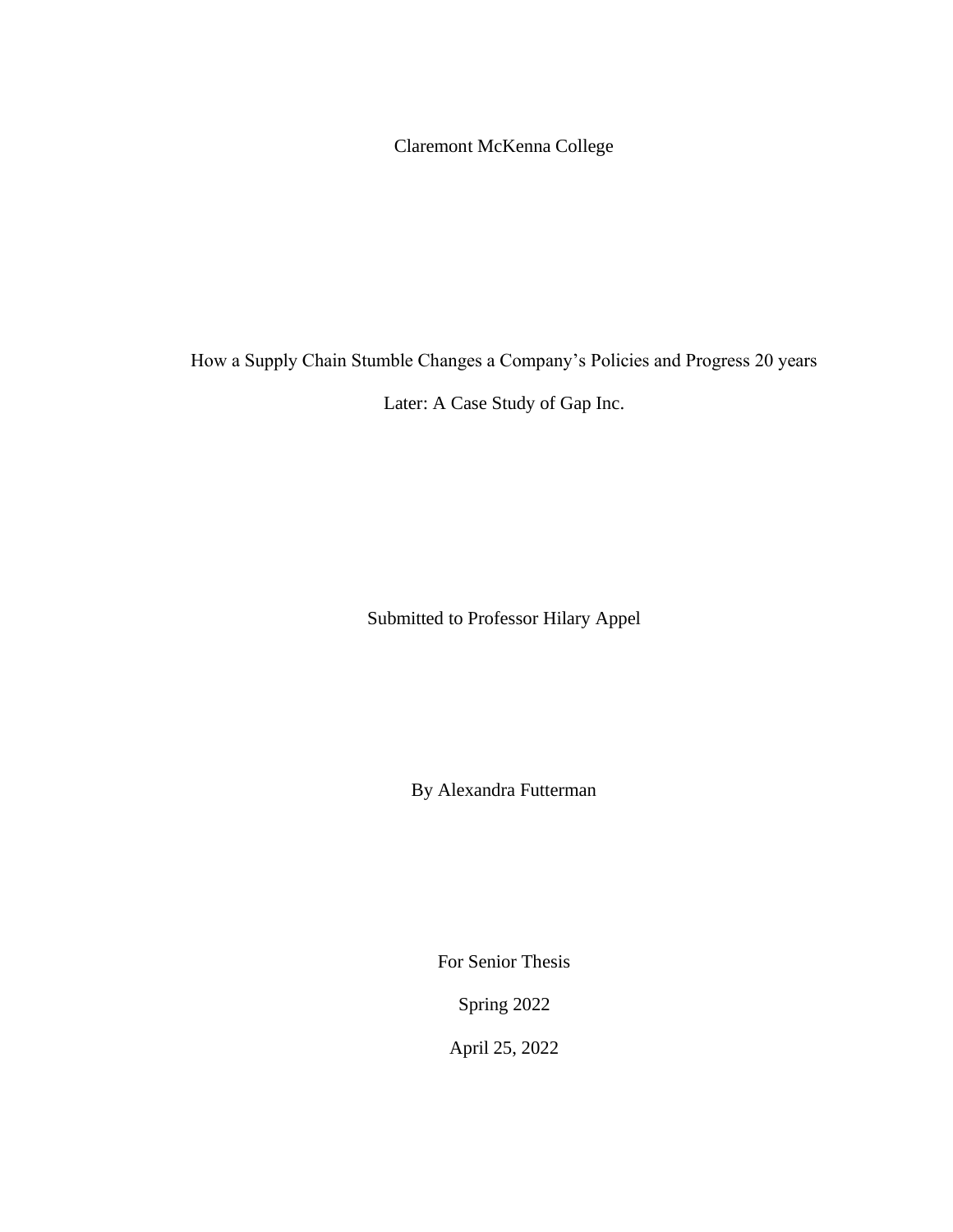#### Acknowledgments

I would like to thank my reader, Professor Appel, for introducing me to the concept of supply chain and the intricacies of the global economy through her International Political Economy class. I will forever consider how the things around me are made. Thank you for embarking on this journey with me, pushing me to challenge myself, and encouraging me all semester.

I would also like to thank my family; I love you and I would not be here without you and your support. Thank you for supporting me in any endeavor I take on.

Thank you to my friends, I am incredibly grateful to have found such amazing friends at CMC that have supported me in this project and so many others. To my lacrosse team thank you for being the best support system I could have asked for and for giving me an outlet when life was hard. To the College Programming Board, I am grateful for the unique opportunity I had to leave my mark on CMC and learn and grow within the organization. Lastly, I want to extend my gratitude to everyone at CMC that shaped who I am today. Choosing CMC was the best decision of my life and I'll forever appreciate all the memories, lessons, and knowledge I've gathered here in the past four years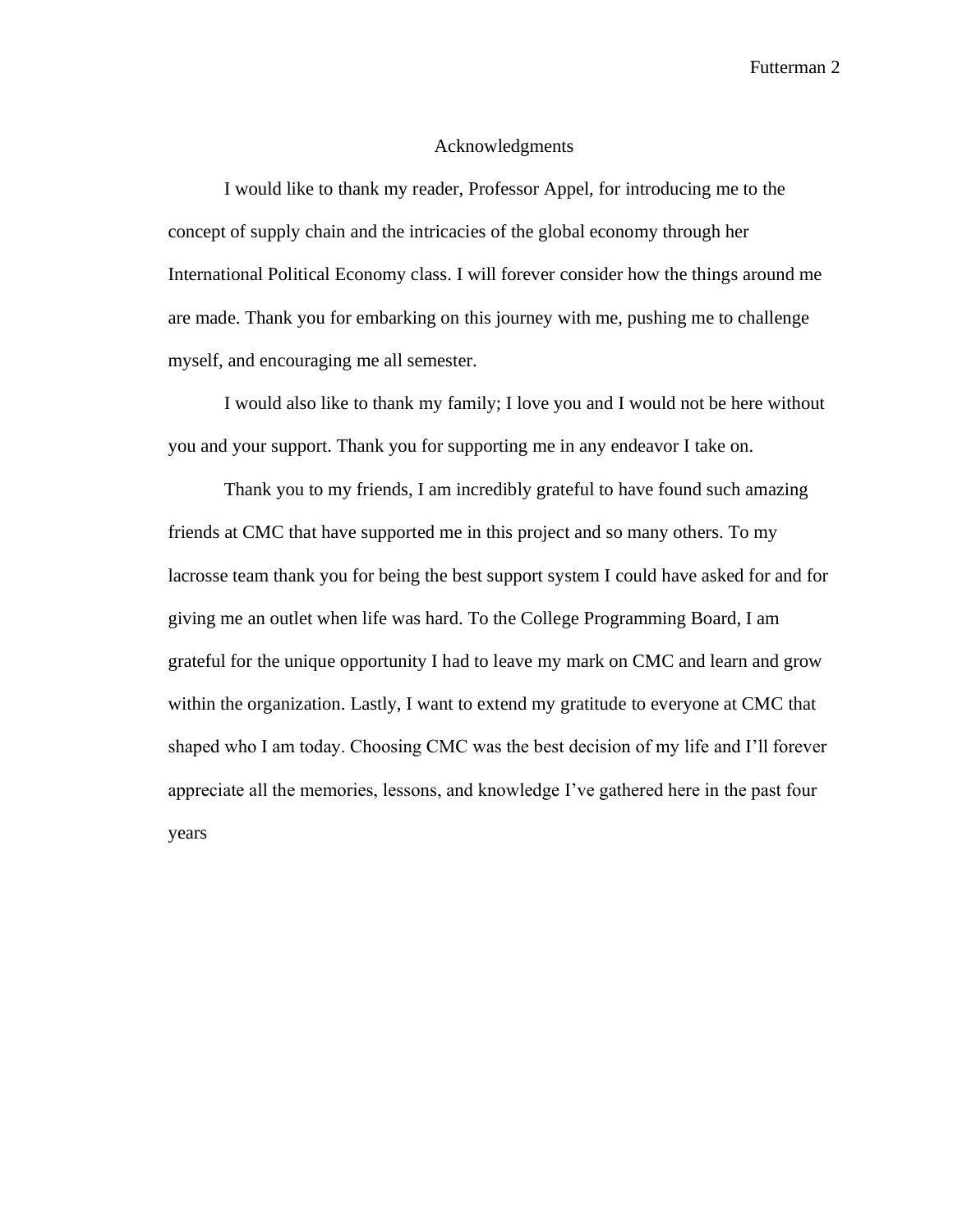### Table of Contents

| I.Introduction: Overview on Gap Inc. and Child Labor in the Apparel Industry 4        |
|---------------------------------------------------------------------------------------|
| II. Gap Inc. and Child Labor: Record of Abuse and Stakeholder Strategy20              |
|                                                                                       |
| IV. How does Gap Inc. stay competitive in an industry with an uneven playing field?36 |
|                                                                                       |
|                                                                                       |
|                                                                                       |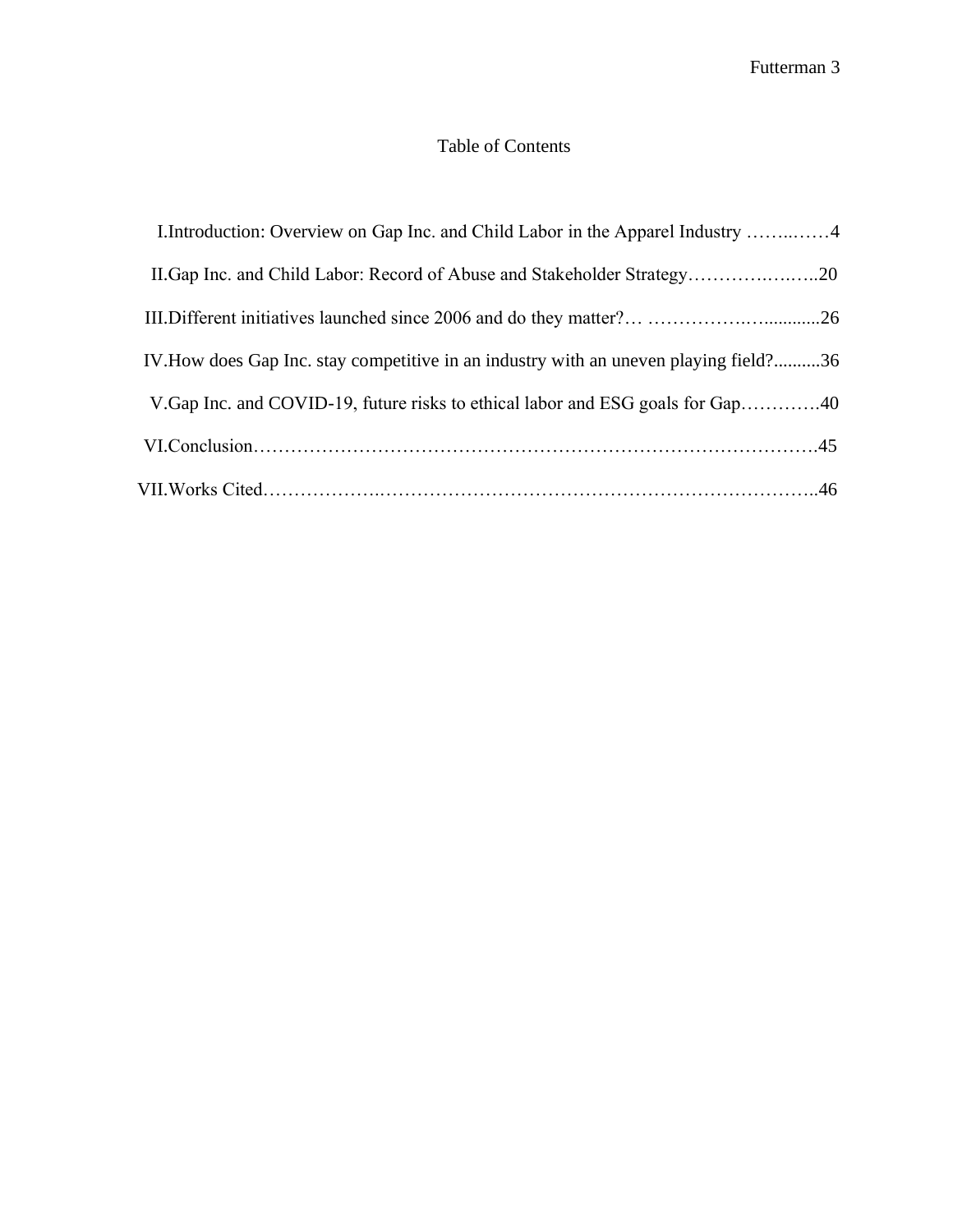#### I. Introduction: **Overview on Gap Inc. and Child Labor in the Apparel Industry**

The Gap Brand was founded in San Francisco in 1968 by Don Fisher, a wealthy real estate developer who could not find a pair of jeans that fit in a department store. He came up with the name The Gap in reference to the generation gap between boomers and the silent generation. Only two years after opening its doors it became a publicly traded company and was valued at \$100 million. The current brands Gap Inc. holds are Old Navy, Banana Republic and Athleta. Gap Inc.'s four brands span diverse audiences across the retail industry. Gap brand offers iconic All-American style to customers of all ages. Sub-brands under the Gap Brand include Gap outlet, GapKids, babyGap, Gapbody, and Gapmaternity. Old Navy is a family retailer that produces basic and trendy items at low prices. Banana Republic is a luxury brand designed for upper middle class working male and female professionals. Athleta is a women's athletics brand designed for female athletes of all shapes and sizes. Athleta's products as well as its message of female empowerment, have led it to be one of Gap Inc.'s fastest-growing brands since its acquisition in 2008. (In this thesis, Gap Inc. refers to Gap Incorporated, holding all four brands and The Gap or Gap Brand refers to the singular Gap brand.) Today, Gap Inc. has a presence in the US, UK, Japan, Italy, China, France, Canada, Ireland, Hong Kong, Taiwan, and Mexico. As of February 2021, Gap Inc. operates 3,715 stores globally.

This thesis explores Gap Inc's corporate governance policies, specifically, its ethical supply chain practices. Ethical supply chains in the fashion industry first gained attention in 1995 when a multitude of name-brand retailers were involved in a child labor scandal. Since then, Gap Inc. has been working to develop practices and policies to ensure that the vendors it does business with are not using child labor and other poor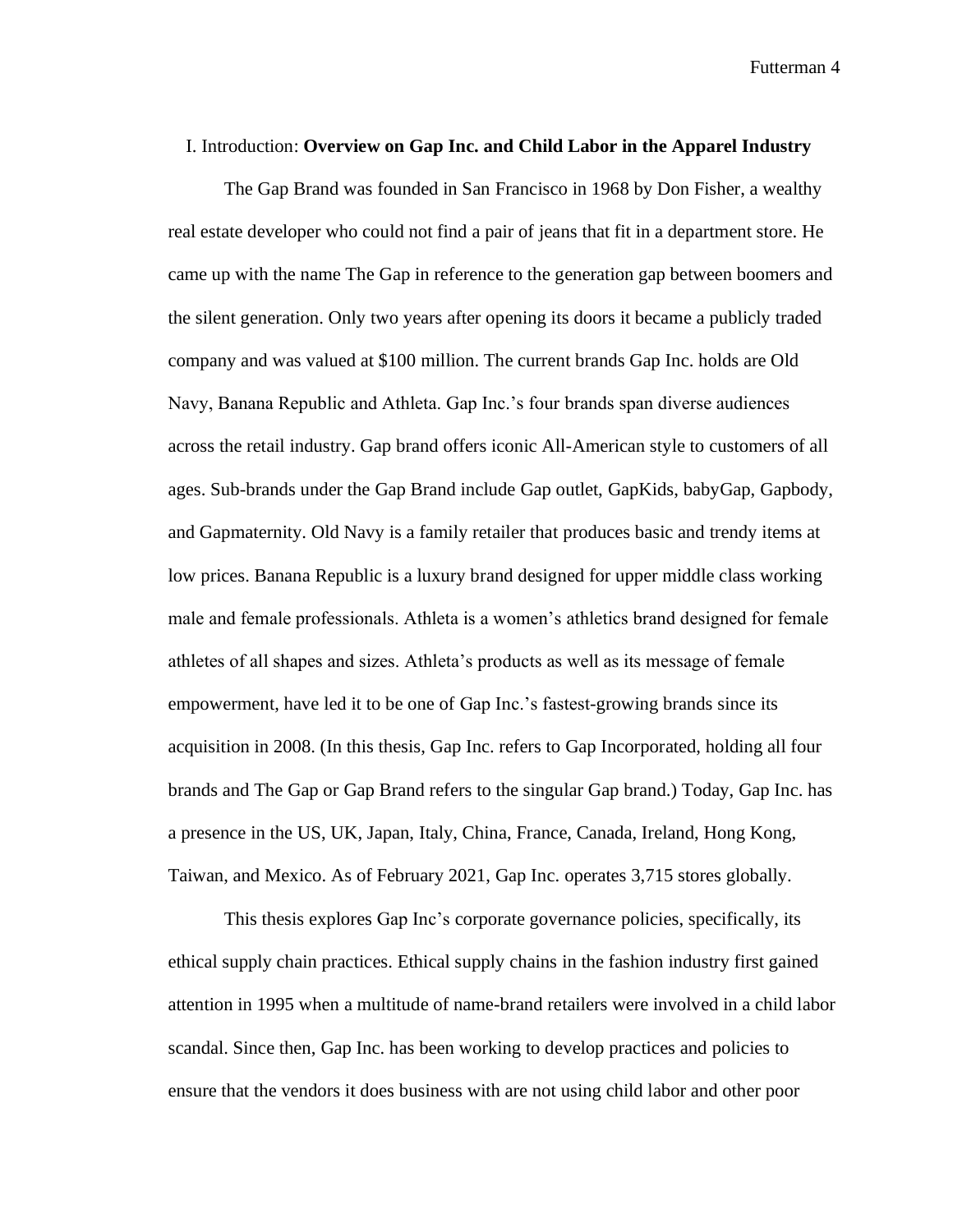labor practices in the production of its clothing. This thesis aims to dive into how bad press related to supply chain impacts company goals surrounding ethical business. The first chapter of this thesis will provide definitions and context of child labor and ethical labor practices across the apparel industry. It will also briefly discuss the industry-wide instances of child labor. The second chapter will discuss Gap Inc. specific instances of child labor in the press. It will also discuss Gap Inc.'s inaugural social responsibility report in 2004 and how that transparency impacted the industry. The third chapter will explain the different initiatives Gap Inc. has launched in its effort to ensure the ethical processing of its products. The fourth chapter will discuss why these matters, whether customers really care about these initiatives, and how Gap Inc. Inc. compared to its competitors. This chapter will also answer how Gap Inc. stays competitive in an industry that does not play fair and does not have universal policies or execution of those policies for ethical production. The fifth chapter will discuss future risks to its ethical labor requirements and fulfillment of the E.S.G. goals. This chapter will discuss how Gap Inc. fared through the pandemic, the supply chain pressure points and how it plans to mitigate these risks in the future.

#### **Child Labor: Definition and Context in Apparel Industry**

The *United Nations Convention on the Rights of a Child* (1989) defines child labor as all work done by children under the age of 15 or hazardous work done by children under the age of 18 (Theuws et al.) The child labor definition also includes any work performed by children that is likely to interfere with the right to education or be harmful to their physical, mental, spiritual, moral, or social development. This convention has been ratified by almost every country in the world. Although child labor is almost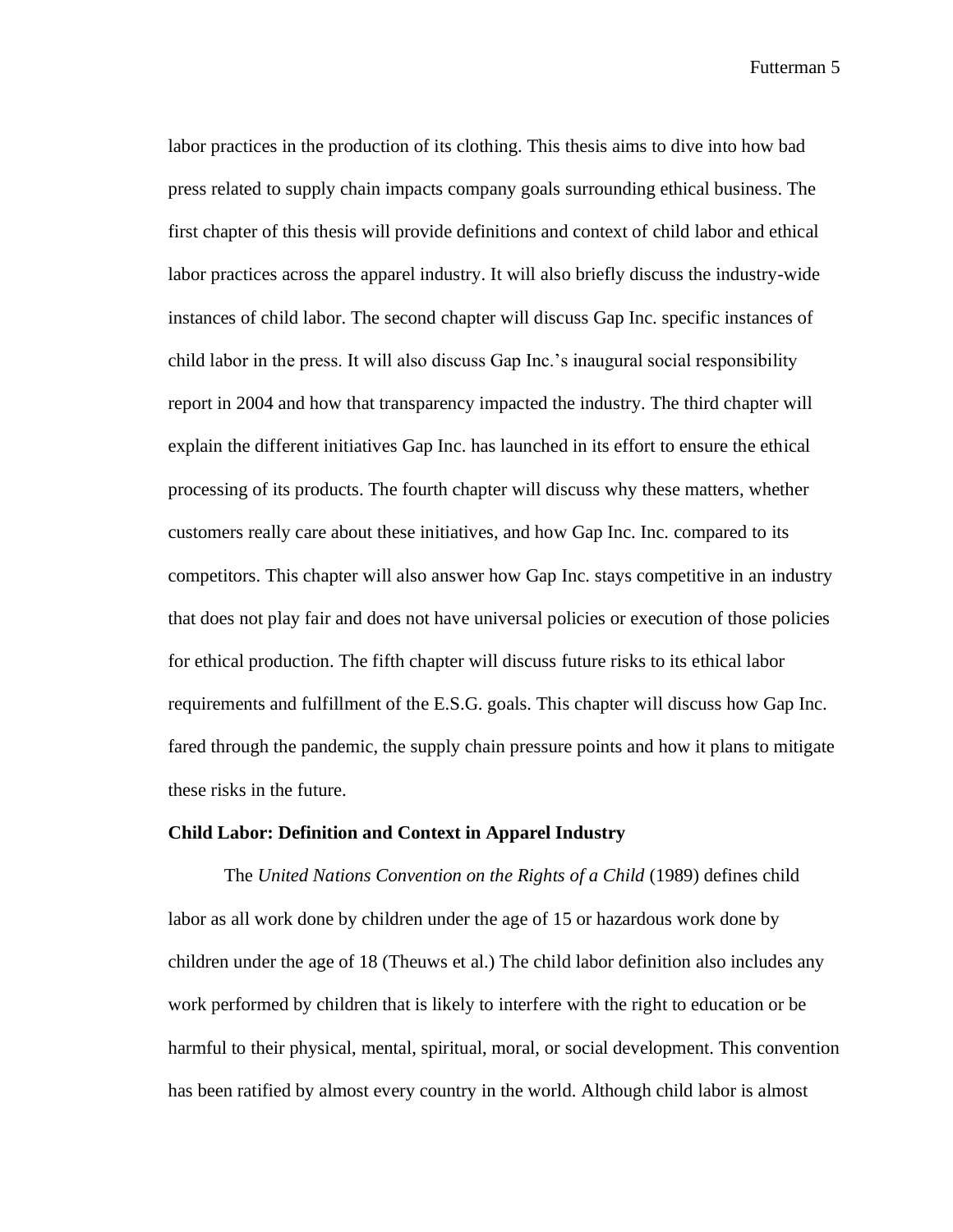universally illegal, children work throughout all ends of the supply chain. Child labor has been decreasing over the years but remains a problem throughout globalized supply chains.

The agricultural industry is the worst culprit for child labor (International Labor Organization). As cotton is used in many textiles, abuses in the agriculture industry are related to apparel. However, supply chain tracing in the apparel industry does not usually go as deep as sourcing the fibers like cotton, therefore abuses in the apparel industry will not be discussed in this thesis. Child labor in raw materials extraction and production, is an issue that is outside of the scope this thesis.

Children in some supply chains are not only expected to work, but also subjected to horrible living and working conditions (International Labor Organization). One of the largest hurdles facing the elimination of children in apparel supply chains is the many layers and subcontractors making products hard to trace. Supply chain transparency and tracing are very important to ensure that a supply chain does not involve child labor (Theuws et al.)

Child labor is driven by a few key factors, one being low adult wages and another being a high demand for cheap labor (Theuws et al.) Low adult wages force children to work to support the family, driving the adult price of labor lower. If there were no child labor to exploit, the price of labor would become scarcer and therefore the price of labor would go up. Unfortunately, this practice is not as simple in reality. The accelerating fashion timeline and increasing popularity of fast fashion promote quicker buying practices at lower prices which crunches the profit margin and increases the demand for low-wage, unskilled work that sometimes, smaller children with more agile hands are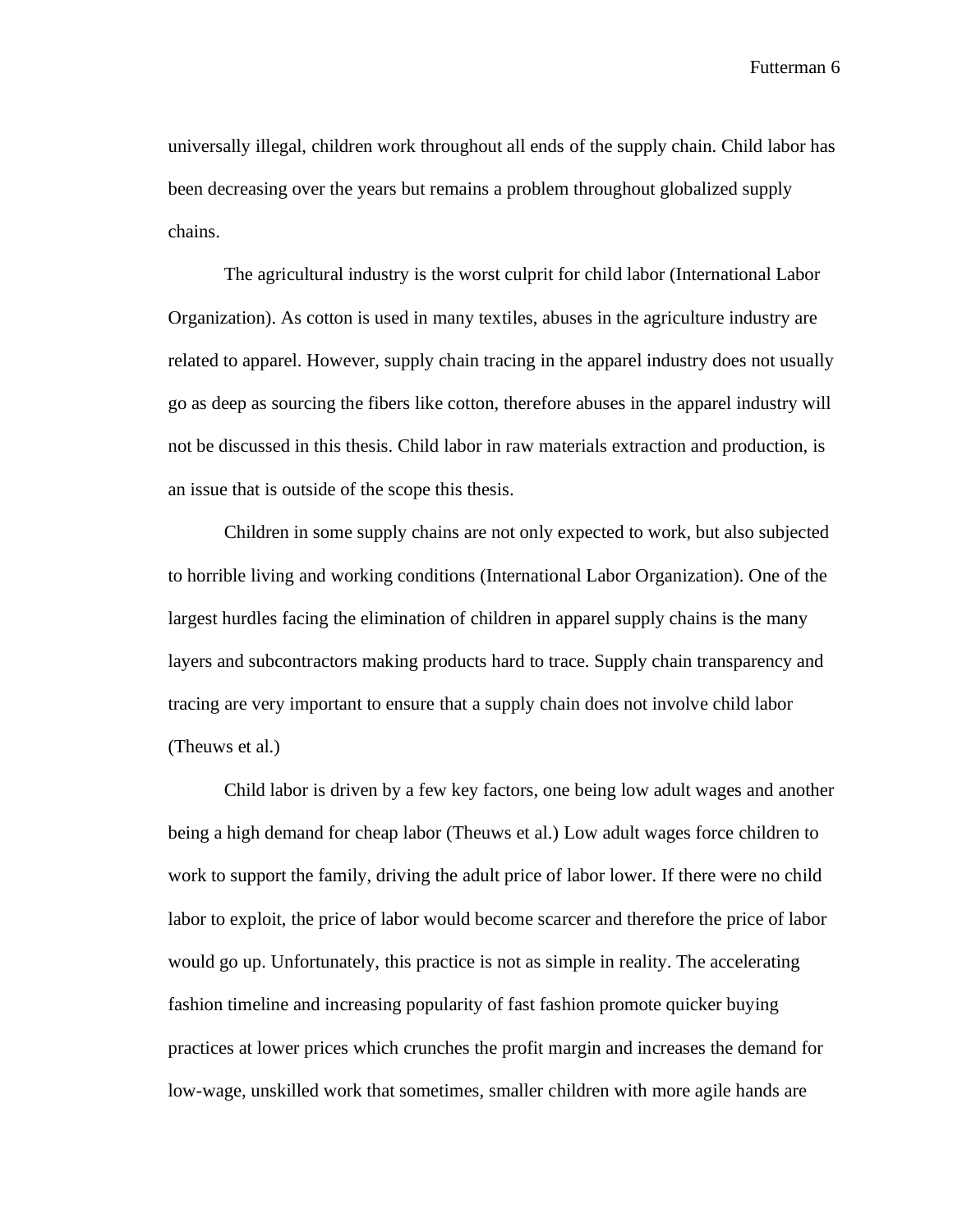suitable for. This cheap, fast turnaround structure of apparel orders worsens the conditions of workers (Theuws et al.)

The *United Nations Guiding Principles on Business and Human Rights* expect governments as well as corporations to ensure the enforcement of the accepted human child labor principles. In addition, businesses are expected to

Avoid infringing on the human rights of others and should address adverse human rights impacts with which it is involved… The responsibility of business enterprises to respect human rights applies to all enterprises regardless of its size, sector, operational context, ownership and structure. In order to meet its responsibility to respect human rights, business enterprises should have in place policies and processes, ("Guiding Principles on Business and Human Rights.")

From a corporate perspective, ensuring this compliance is impossible without performing extensive and expensive due diligence throughout many layers of complex supply chains, to ensure avoidance of adverse impacts (Theuws et al.). Often, employers and manufacturers who use child labor are very good at hiding it. Corporate or government audits often do not detect illegal and child workers as employers have become skilled at cleaning up its act when auditors visit its workplaces (Theuws et al.)

#### **Supply Chain: Definition and Context in Apparel Industry**

Supply chain management is a term used to describe the way a product gets managed from the ground to the storefront. Supply chain management practices are under constant shift due to newer technologies and increasing social awareness (Anirudh). Managers of supply chains deal with everything from procuring raw products to finding textile mills and organizing logistics. The actual process of a product being made is quite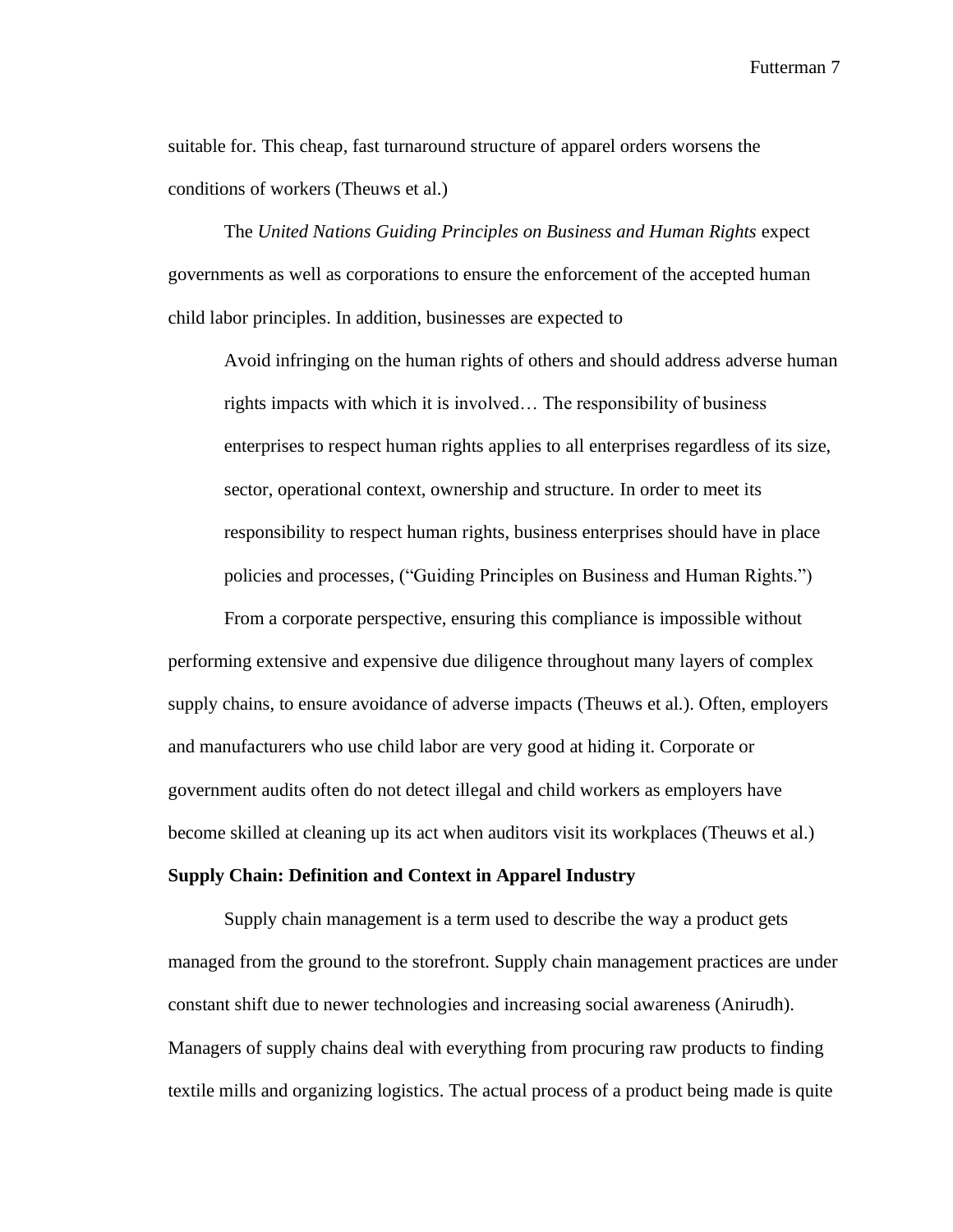complicated. It includes sourcing textiles from raw mills and transporting the textiles, as well as different materials like buttons and zippers, all to the same factory for them to be put together. Once the items are put together in cut and sew factories, they are sent to distribution centers where they are sent to customers or storefronts (Anirudh). Supply chain managers are responsible for getting the product from textile to storefront, "Supply chains for multinational corporations represent 80% of global trade and engage over 1 in 5 workers. Supply chain management, therefore, has a significant impact on key social and environmental challenges." (Thorlakson). This statistic shows that supply chain management practices throughout a variety of multinational corporations' impact much of the global workforce. Deep supply chains are entrenched in today's products. For example, almost every garment is made of fibers that come from the ground, once these fibers are harvested they are sent to a mill that turns them into textiles or usable fabrics. Then these textiles are sent from the mills to the cut and sew suppliers. Typically, companies make garment orders with cut and sew suppliers. It is in these factories where pieces of fabric turn into wearable garments. It is in this factory where textiles, buttons, zippers, fabric labels, plastic/paper labels, and silicon logos, are typically added to the product. However, as transportation networks in the places where the garments are being produced become better, cut and sew factories further subcontract out (even though some codes of conduct inhibit that practice). After a garment is 'finished' at a cut and sew factory, quality controllers come in and inspect the product before it is shipped to distributing centers, then to storefronts, and into a customer's hands (FittDesign Studio). Just like the complex journey a garment makes, apparel brands need equally as complex governance systems to ensure its commitments are reflected in its practices.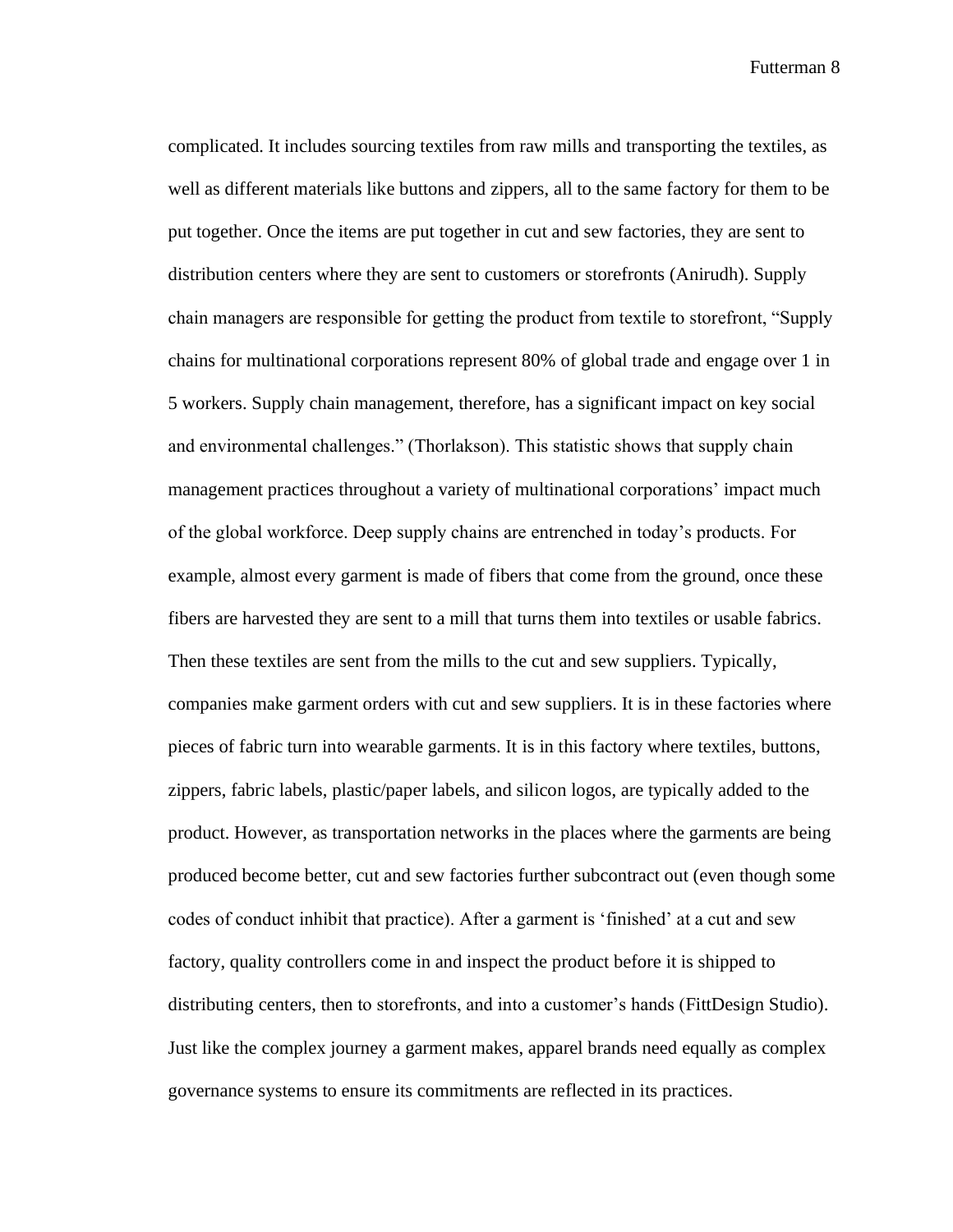After surveying almost 500 publicly listed multinational corporations in a variety of industries one study found that at least 50% of companies use one sustainable sourcing practice, 71% of those practices relate only to one or few input materials and 60% apply to only first-tier suppliers (Thorlakson). The study also found that sustainable sourcing practices rarely address the broad social and environmental challenges outlined in the UN Sustainable Development Goals (SDGs), rather it primarily focuses on sustainable development goals related to working conditions in compliance with national laws (Thorlakson). In addition, the same study found that large, branded companies that were exposed to consumer pressure are significantly more likely to adopt sustainable sourcing practices. The calculation of this exposure was made by considering the NGO density of where the company is headquartered. This company study estimated that those with high densities of NGOs were more exposed to backlash from unsustainable practices and consumer response. However, one issue with these commitments on a brand-wide level is the many tiers in the supply chain. While the first-tier suppliers may be following certain labor and environmental standards, it is often the suppliers further up the supply chain, typically in non-consumer-facing businesses, that commit the worst offenses (Thorlakson). The globalization of production makes working conditions even harder to track. While this study finds that many companies' sustainability efforts are focused largely on workers' rights and national law compliance, other important social and environmental issues are not usually at the forefront of concern. This can raise the question, are companies more focused on following laws than the actual well-being of its workers? Is it just remaining 'virtuous out of necessity' or out of practical concern?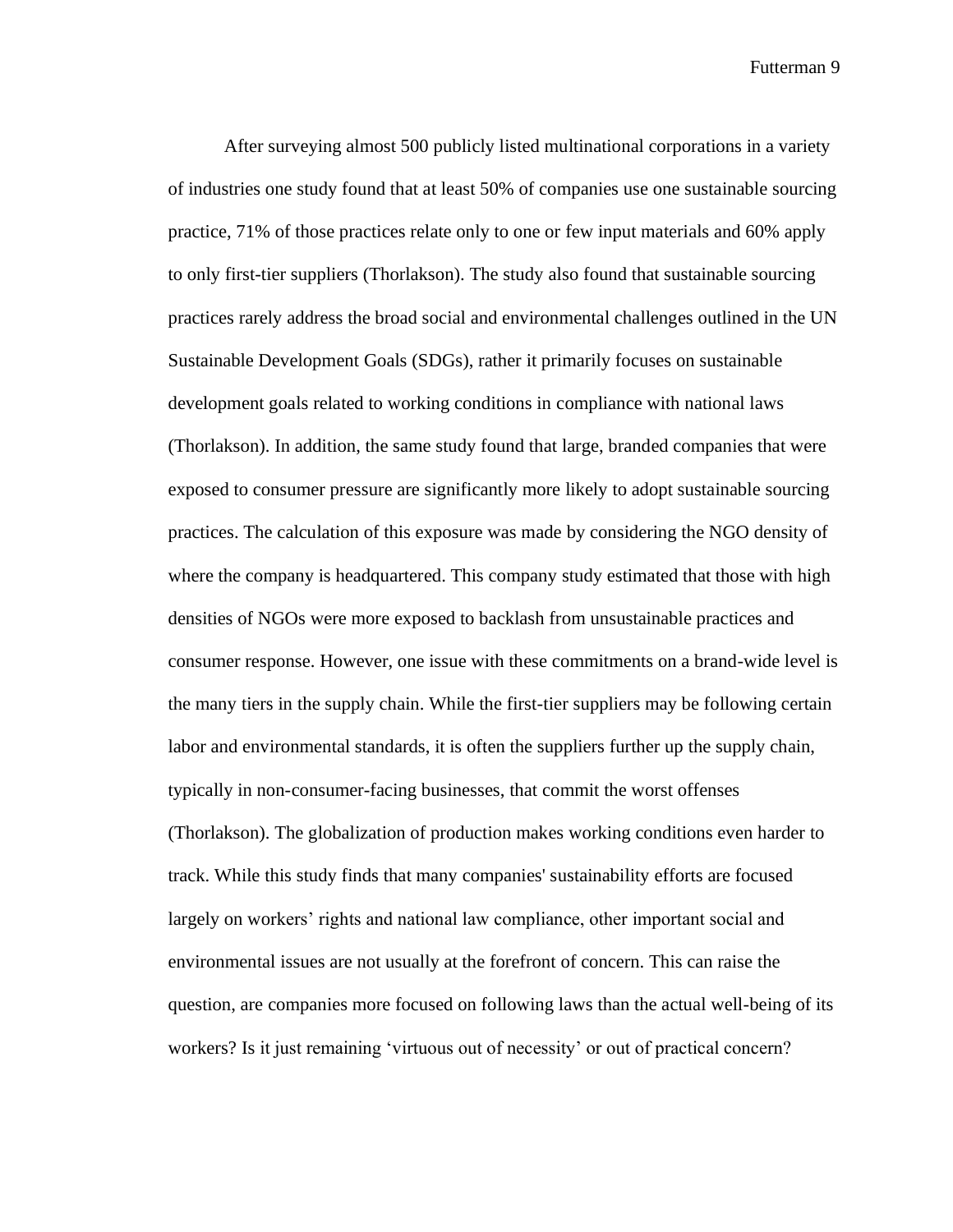Regardless of intention, codes of conduct became commonplace for apparel companies in the late 1990s. Generally, a company's code of conduct should be used to spell out general expectations for every manufacturer it uses. Codes of conduct are a great start but are only effective when there is follow-through and resources available to execute and monitor the outlined expectations (Reich).

#### **Supply Chain: Compliance vs. Commitment**

Traditional supply chain governance models include compliance and commitment models. Compliance approaches typically outline rules and standards for suppliers to meet. The level of compliance is determined by auditors who come through practice factories looking for missed protocols and inspecting the working conditions and documentation of workers. This type of auditing can produce an us-versus-them dynamic and pits the factory manager against the auditor (Locke). Companies can be audited two to three times a year depending on the bandwidth of auditors. Managers are motivated to meet compliance in order to avoid negative punishment such as a withdrawal of orders. The commitment approach to supply chain management is one that looks to uncover, analyze, and correct the root causes of current issues. It uses problem-solving techniques and information sharing to help address each problem found in an audit. In this approach, the relationship between an auditor and a factory manager is one of collaboration. Where the auditor is *mentoring* the factory manager to help employ best practices throughout the entire factory (Gereffi). These factory managers are empowered to change practices to meet supplier standards and are consistently learning how to improve its business model and incentivize through mutual respect and empowerment by its suppliers (Locke).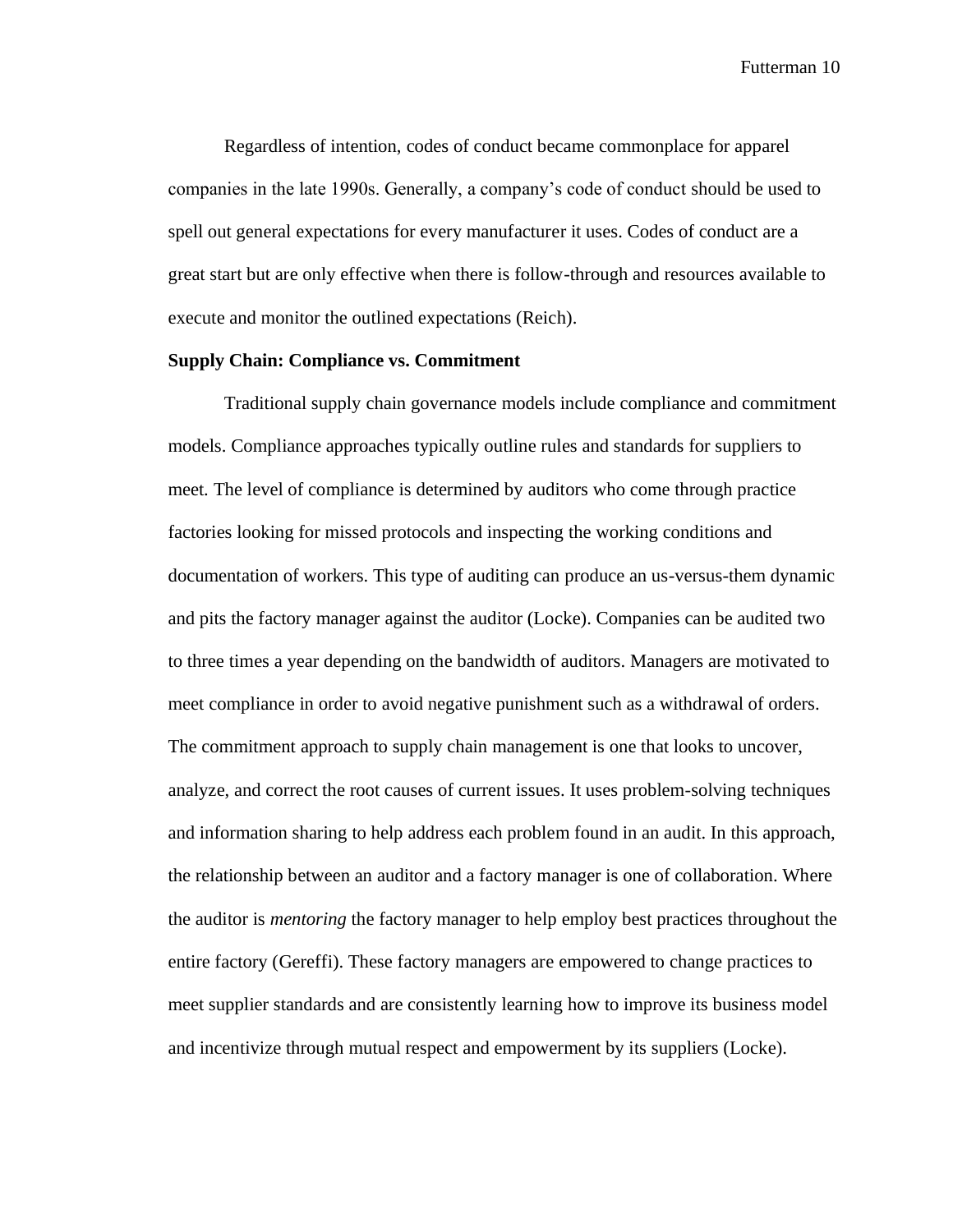While the commitment approach may be more thorough and holistic, it is a much larger capital investment in the beginning of this process, as buyers often have many suppliers and assigning a specific auditor to every factory can be very costly. To avoid this cost, some companies choose to go the compliance route as explained.

The codes of conduct used to audit factories face criticism as the results of audits can rely heavily on individual employees whose judgment can vary greatly. In the relationship between global buyers and various suppliers, there is asymmetric power which the buyer holds. It holds the economic leverage of the ability to go anywhere globally and look for the best options. This can fuel abusive relationships between buyers and suppliers who can move on to a different supplier at any given moment. This leaves suppliers who fail to meet audits with truckloads of unusable outputs that it cannot use anymore and a bad reputation (Gereffi). However, this relationship can be used for good if all suppliers are on the same page and mandate similar strong enforcement of codes of conduct. Then, all suppliers would be held to very similar standards by a variety of companies, making it more worthwhile for suppliers to adopt codes of conduct to attract the market. "Transparency combined with the constant threat of customer (and investor) sanctions will induce firms to compete for higher rankings, gradually "ratcheting up" labor standards (Fung et. al.) In short, once the proper information system is in place, firm incentives can be structured in a manner that is consistent with consumer preferences. Once this incentive system is operational, "global brands will use its superior bargaining power vis-à-vis its suppliers to improve labor standards" (Walton et al.)

This asymmetric power between buyers and suppliers can be used for good in the right circumstances. It can also be used for bad if not used effectively or universally. For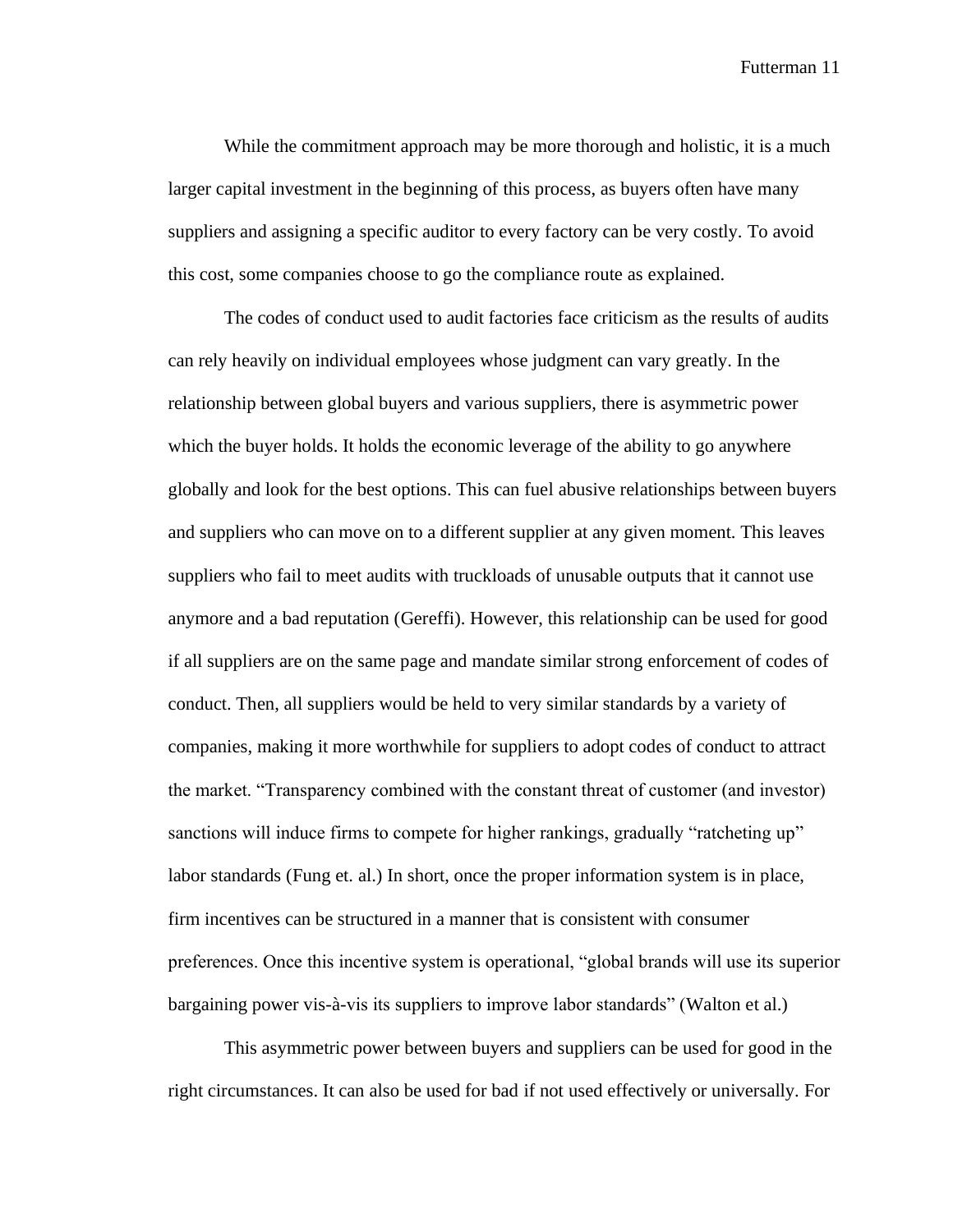example, reducing labor and environmental abuses in supplier factories increases the cost of manufacturing. If a company is not universal and its policies among suppliers, often suppliers that have the most ethical work conditions will be more expensive than those that employ child labor or use overtime unethically (Walton et al.) Therefore, if companies are not universal in its policies and do not halt business with factories that cannot meet compliance, buyers will be favoring unethical standards. As those companies can produce for less whereas companies that follow its codes of conduct cannot achieve the same on an ethical playing field. Therefore, for a while it might be detrimental to manufacturers if buyers move on from them rather quickly after not making an audit, it helps maintain consistency throughout the supply chain. Other buyer-supplier relationships that have been successful include ones where auditors and factory managers are more like partners in a team. The auditors uncover all the facts no matter how glamorous or unglamorous they are, and then they work together with the factory manager to improve the factory until it meets the standards. These auditors instead of visiting once or twice a year are in the factory multiple times a week and are on a journey with its factory managers to bring the factory up to standard. This type of relationship requires a lot of capital. Factory auditors are usually spread very thin and are visiting and reporting on up to four factories all week.

The quickening fashion turnover rates are making it more difficult for companies to establish relationships with suppliers, as the quick turnaround and small production costs are becoming even more important. "The crunch to get orders out on time is exacerbated by the fact that customers increasingly demand shorter lead times and higher quality products," (Locke). Quick turnaround times for products can lead to overtime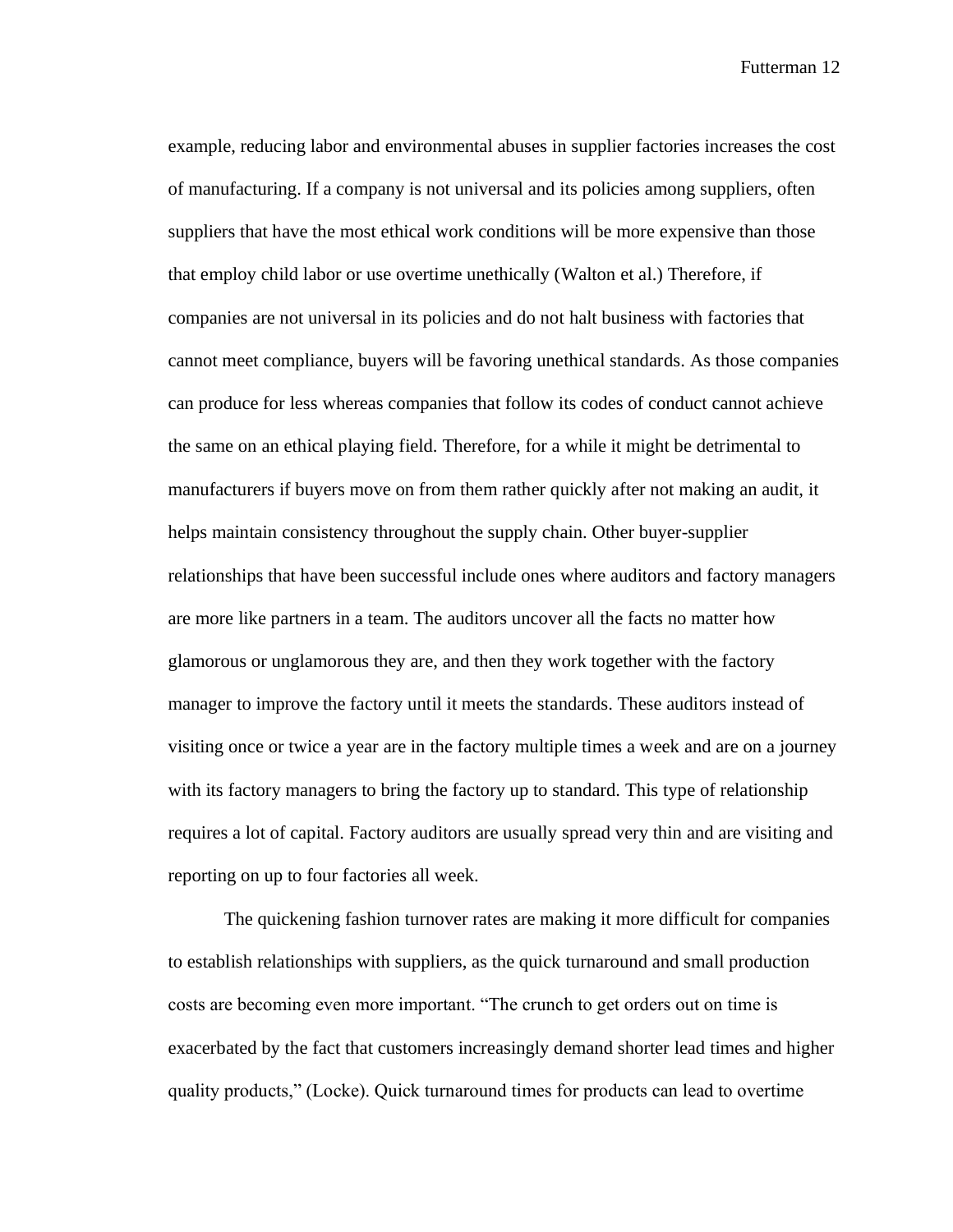especially when variables like input delays and manufacturing errors occur. However, while these labor abuses are currently in place, studies have shown that companies who care enough to facilitate positive change at manufacturers through more than just incentives, but by building relationships with managers and those on the ground and "facilitating cross-divisional collaboration" create more sustaining change (Locke). While employees' longer-term relationships may seem like the obvious alternative to shorter-term, sometimes unethical relationships, there are a variety of reasons that these relationships are not utilized. For example, "social influences and cognition, intercompany power relations, implicit and explicit exemptions about human and organizational behavior, and some very real difficulties of actually measuring benefits associated with these new work systems all together" prevent the diffusion of these practices even after significant proven documentation of these types of labor practices being more ethical and equally if not more effective (Locke). There are many intricacies and difficulties that arise when attempting to manage a supply chain in an ethical way

#### **Apparel Industry: Labor Standards Context**

At the turn of the 21st century, after labor abuses particularly in garment factories hit mainstream Western news, consumers have been paying increasing attention to social issues in the supply chains of what they consume. Increasing globalization around this time made regulating supply chains very difficult. As transportation networks in developing countries improved, supply chains became even more complex. This made labor regulation much weaker. At this time the International Labor Office (ILO), an agency whose mandate is to advance social and economic justice through setting international labor standards, had strong regulatory ideas but weak ability to implement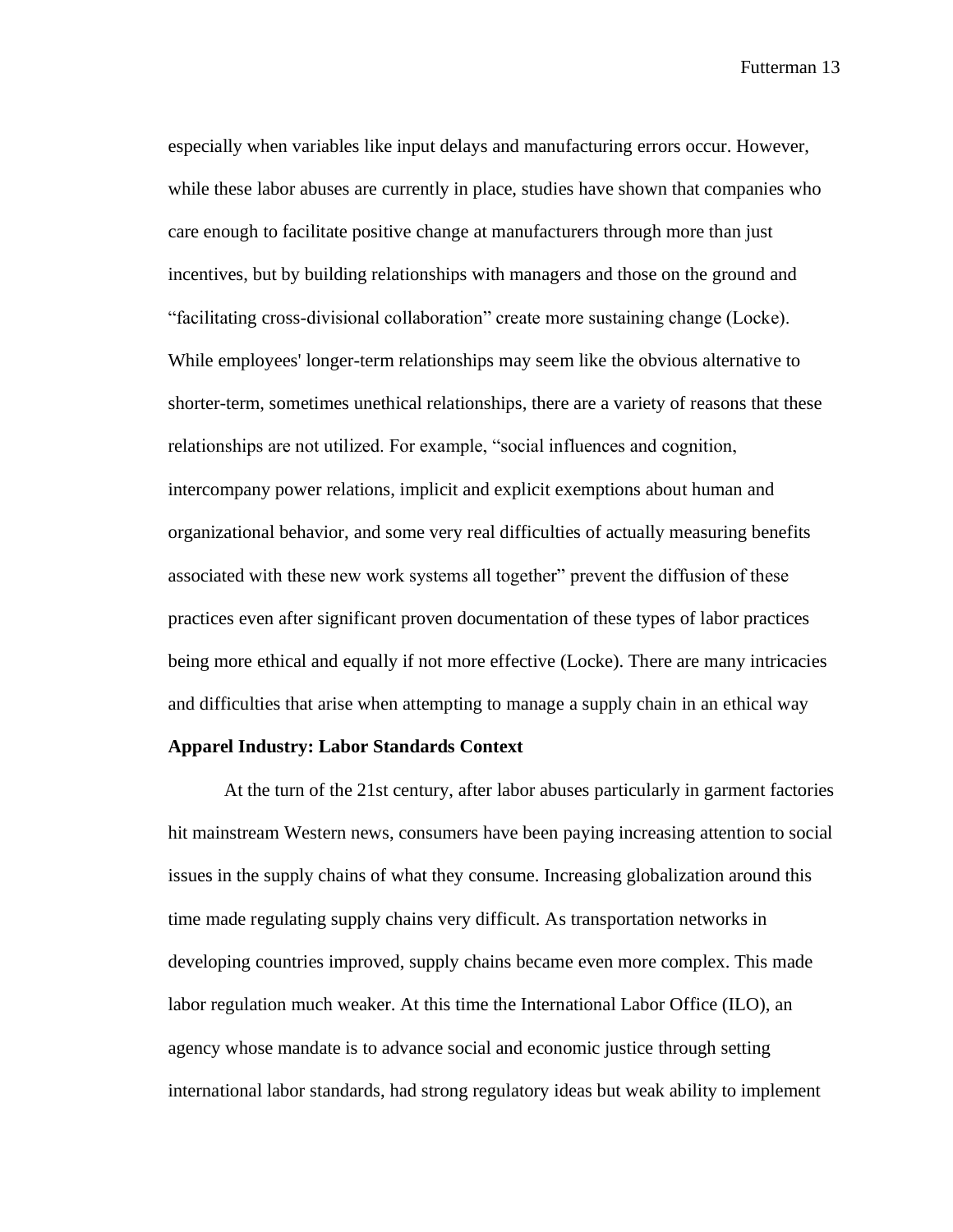and enforce these ideas, and the strength of NGOs in this area was not yet strong. Though it lacked the ability to enforce these principles, the ILO still recognized four principles when it came to workers' rights: "(1) freedom of association and the effective recognition of the right to collective bargaining; (2) the elimination of all forms of forced or compulsory labor; (3) the effective abolition of child labor and (4) the elimination of discrimination in respect of employment and occupation" (Fichter).

The responsibility to regulate supply chains fell largely on multinational corporations, many of which still do not have transparency past 15% of its supply chain (*The Economic Times*). One of the main drivers for creating decent working conditions for workers in the supply chain in the early 2000s, was the fear of backlash from consumers and damage to the brand of apparel companies. It was around this time that becoming good corporate citizens was a conversation among board members. "The political handling of the issue of global labor standards has been broadened beyond the realm of established international institutions such as the ILO and the WTO, mainly through the nationally tested instrument of social dialogue or tripartite negotiations and agreements." (Fichter). Since the turn of the 21st century, there have been many different non-governmental organizations as well as regulating associations that help bridge the gap between brands and their suppliers to ensure that acceptable labor conditions are being met.

Employing auditors and certification agencies for a supply chain is the equivalent of having insurance for a company's supply chain. Some of these monitoring and certification associations for the supply chain include "The Fair Labor Association (FLA) which emerged out of the Clinton administration's Apparel Industry Partnership. Another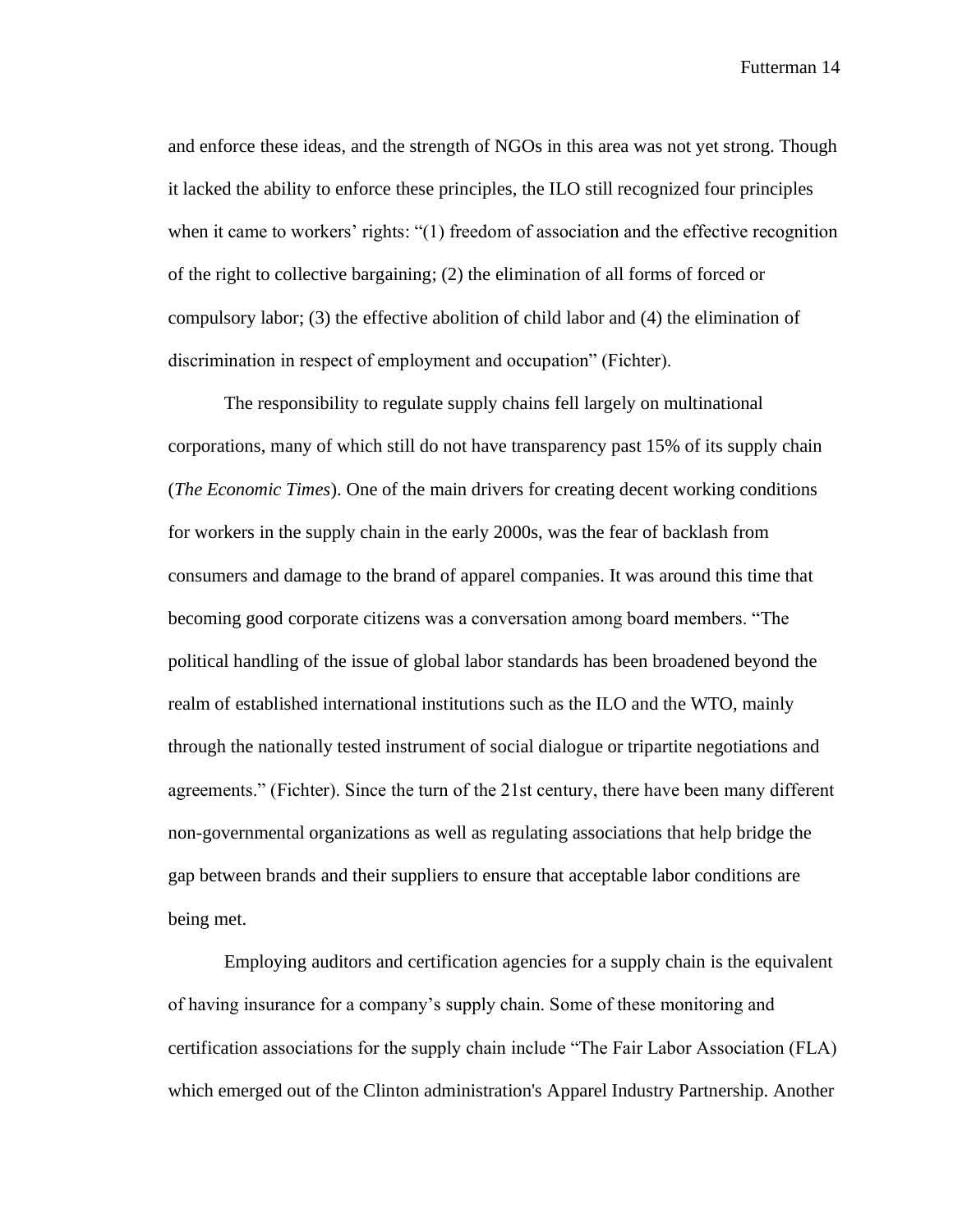is the Social Accountability International (SAI) which was created by the Council on Economic Priorities, a non-profit organization concerned with socially responsible investment and purchasing. The Worker Rights Consortium (WRC) was developed by labor activists and United Students Against Sweatshops as an explicit alternative to the Fair Labor Association. The Worldwide Responsible Apparel Production (WRAP) program was developed by the American Apparel Manufacturers Association." (Bartley) However, before all of these workers' rights organizations and certifications, labels came to be, there was a news broadcast that brought labor abuses to light through mainstream media.

#### **Why did people start paying attention to supply chain abuses?**

The US Department of Labor as well as apparel manufacturers began paying attention to the child labor abuses in supply chains after 1995 when an American television news channel reported stories of young children in Bangladesh working on garment sold in Walmart stores (Reich). Since 1995, there have been a few more news stories on child labor in mainstream brands supply chains such as Nike, Levi Strauss, H&M and more. Specifically, for Gap Inc. two more significant stories on child labor broke in 2000 and 2007, as elaborated in chapter 2.

Since 1995 when these abuses were brought to the mainstream spotlight, the use of codes of conduct by apparel brands became common. The U.S. Government produced a document in 1996 that "focuses on the use of child labor in the production of apparel for the U.S. market and reviews the extent to which U.S. apparel importers have established and are implementing codes of conduct or other business guidelines prohibiting the use of child labor in the production of the clothing they sell" (Reich).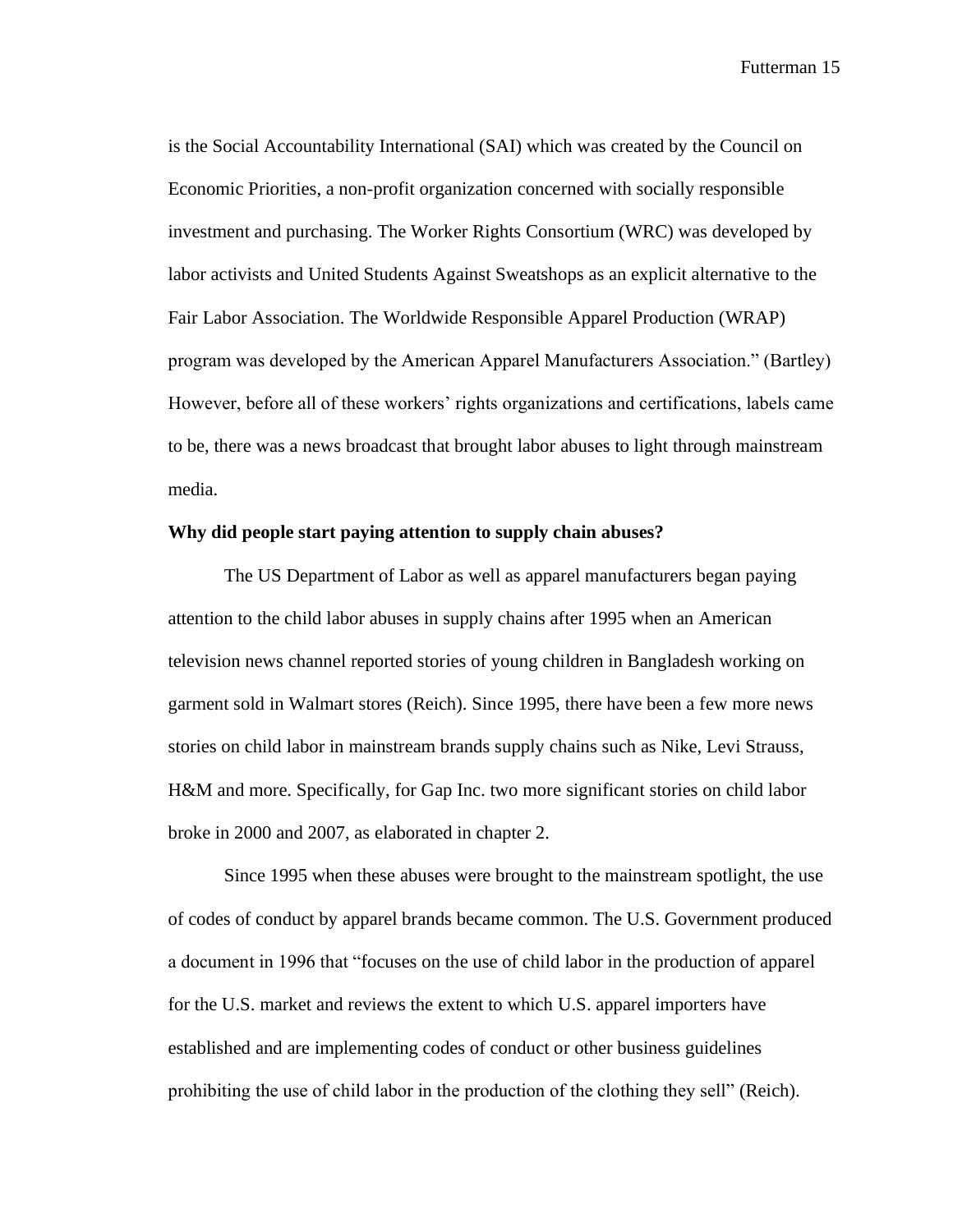However, aside from executive orders condoning the use of child labor in supply chains, it seems limited action by the U.S. government to address or take action on products made unethically.

A report from 2005 finds that codes of conduct originally emerged as a strategy for multinational corporations to avoid or limit public accountability. However, apparel manufacturers and retailers, have adopted voluntary labor standards to limit its vulnerability to the lack of enforcement or prevalence of domestic labor laws. Apparel manufacturers were finding themselves in trouble when the suppliers it was using were not complying with national government labor laws. Therefore, to mitigate this risk, it adopted its own codes of compliance that would be diffused through the factories it used around the world (Bartley). In addition, around this time (early 2000s) corporate boards were recognizing its supply chain as a potential vulnerability. Therefore, more capital was invested in the act of monitoring factories and supply chains to make firms less vulnerable to the risk of bad press as well as no legal action for not meeting its own codes of conduct (Bartley). Thirdly, activists began to use these codes of conduct that were originally made to shield companies from bad press, against the companies when it was failing to meet its own commitments (Bartley). This not only became a problem for individual companies but also made companies and corporate boards act and make commitments that were more realistic to its monitoring and change abilities (Bartley). Finally, the increase of these codes of conduct throughout apparel companies began to crowd out different regulations made in the public sector (Bartley). When Western companies (buyers) imposed higher private regulations than the local governments, local governments' power in the industry decreased as it was taken over by private regulations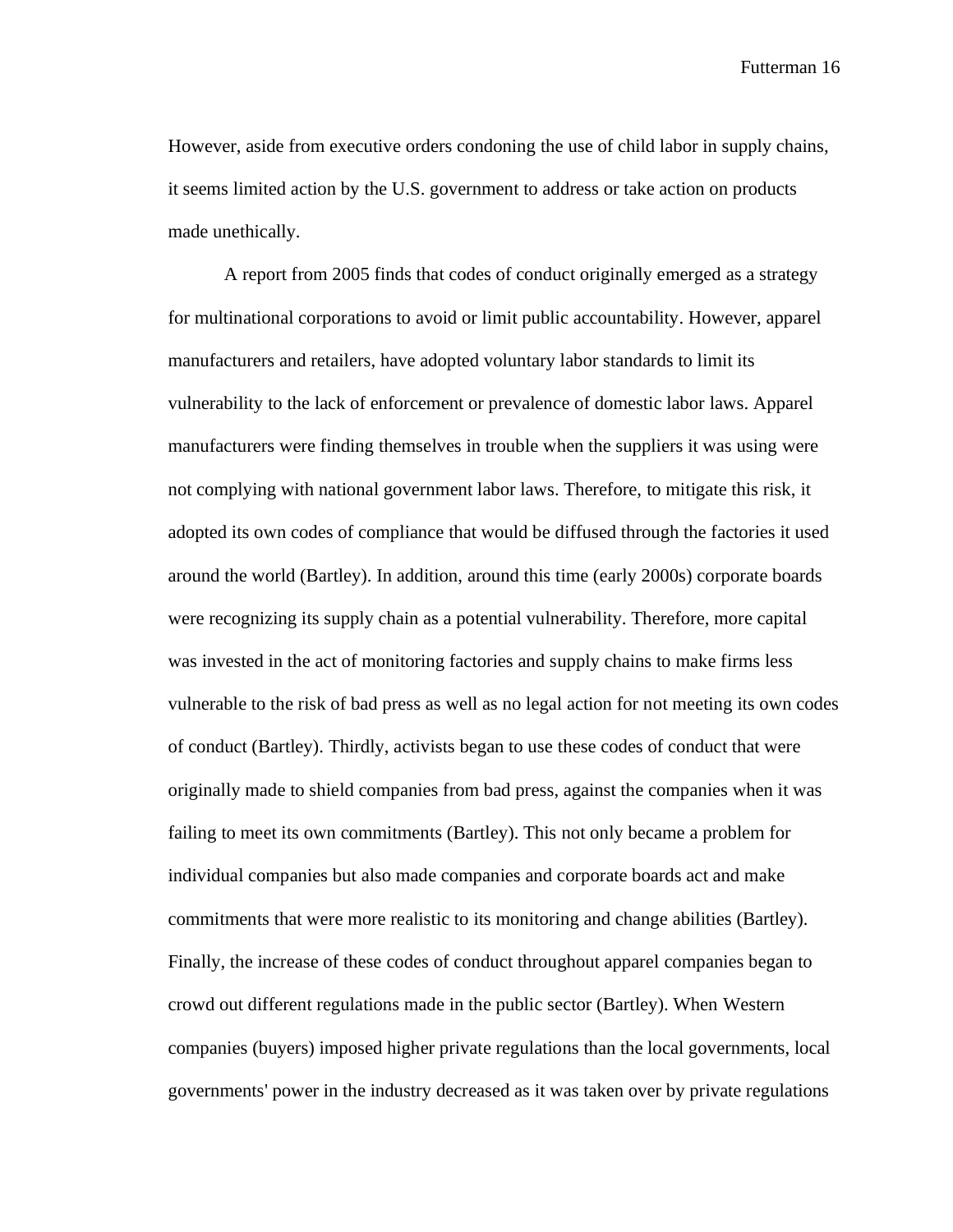(Bartley). "A commitment approach is only possible if buyers work with factories for more than just a few months and there is a strong connection between the desire among both buyers (and suppliers) to cultivate long-term business relationships and adopting a commitment approach" (Locke).This is only possible if auditors are trained and empowered to engage in commitment rather than compliance.

An apparel industry codes of conduct report put together by the US Department of Labor in 1996 explored trends in different apparel companies and its policies for limiting child labor (Reich). This conversation on supply chain and child labor is particularly pertinent to the United States is there the world's largest importer of garments. The United States imports garments from all over the world. This was the first comprehensive United States government document addressing child labor and how to curb its use in the apparel supply chain. The report promotes the use of codes of conduct by major apparel companies in its third-party manufacturers.

#### **Gap Inc. in 1996**

As early as 1966 Gap Inc. indicated it had adopted policies specifically addressing child labor in overseas production facilities (Reich). In this code of conduct report, Gap Inc. also indicated it required workers in all its manufacturers to be at least 14 years of age, and that factories maintain official documentation verifying the date of birth for each worker (Reich). Gap Inc. encouraged manufacturers to develop lawful workplace apprenticeship programs for the educational benefit of its workers as long as all participants are at least fourteen years of age and in compliance with the minimum legal age requirement (Reich). It also encouraged clauses for vendors to support night classes and work-study programs for young workers (Reich). Gap Inc. also reported it did not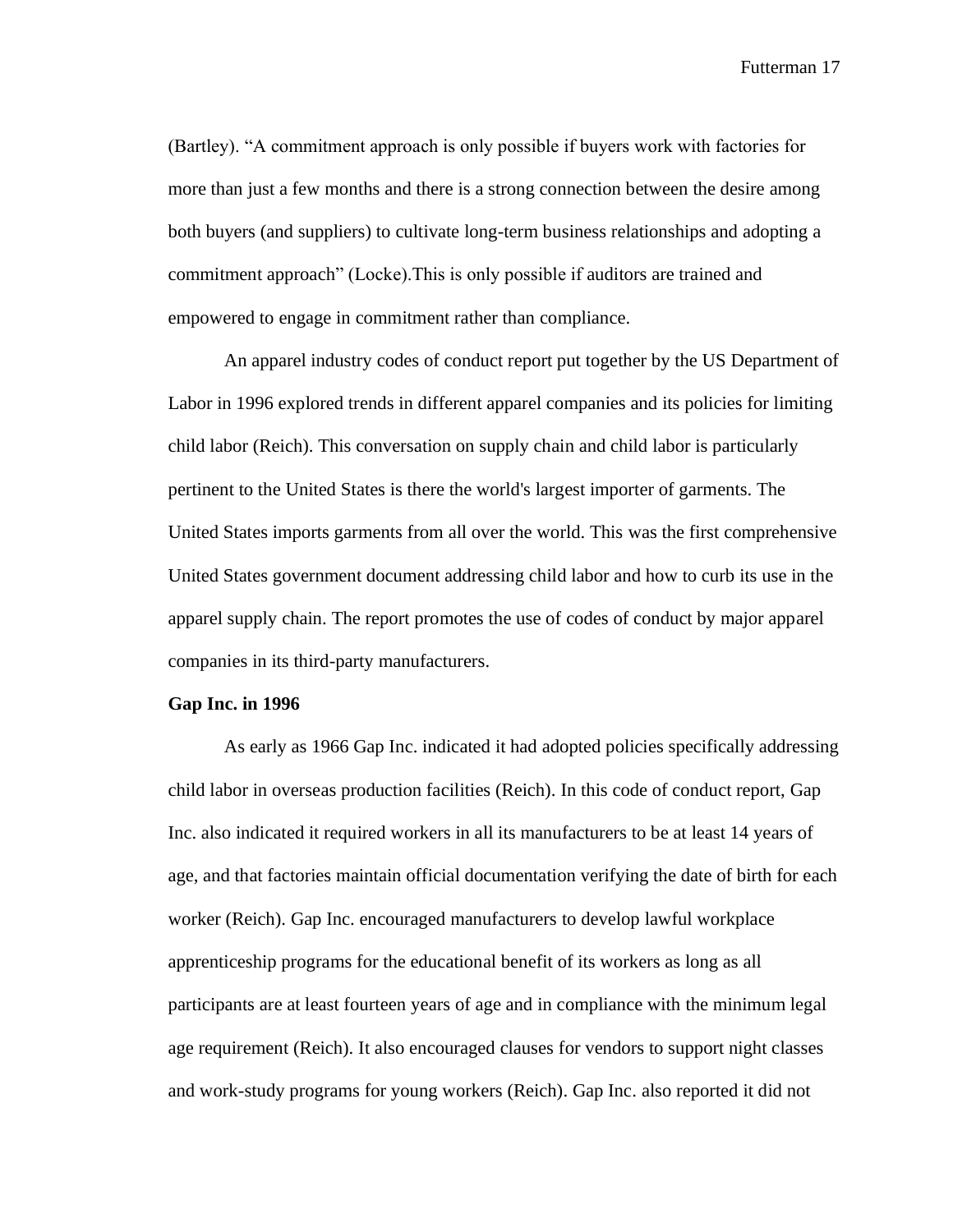permit contractors to subcontract any production without approval. This is a strong clause considering subcontracting is where a lot of untraceable abuses take place.

Gap Inc. indicated it goes over codes of contact with facility manufacturers to ensure these individuals understand them; Gap Inc. required that its code, which has been translated into 39 languages, be posted in each contractor facility. Gap Inc. indicated that at the bottom of the code it provides the phone number of a buying agent or a source in compliance personnel. Gap Inc. also included sections of its code of conduct in the annual report to shareholders (Gap Inc. 2021 Annual Report).

Of the four types of monitoring, internal, external, outside auditor and NGO, most companies had at least one type of monitoring, with most having 2 and some having zero (Reich) Only one other company besides Gap Inc. having three types of monitoring (Reich). In this labor survey, Gap Inc. reported using internal, external and NGO labor monitoring (Reich).

Gap Inc. also reported working with U.S. based and local NGOs to develop ways to increase transparency in the implementation of its codes, mainly through end go monitoring… Gap Inc. also reported that once it places an order with the contractor, its in-country staff is constantly monitoring for quality and compliance with its code, sometimes three or four times a week. These visits are both announced and unannounced. They also indicate its senior field representatives also conduct formal compliance evaluations every 18 months (Reich).

In the study, the Gap Inc. was one of four companies to confirm child labor and its production facilities (Reich). It reported that when it discovered the child labor and the facilities it either immediately corrected the problem or severed business relations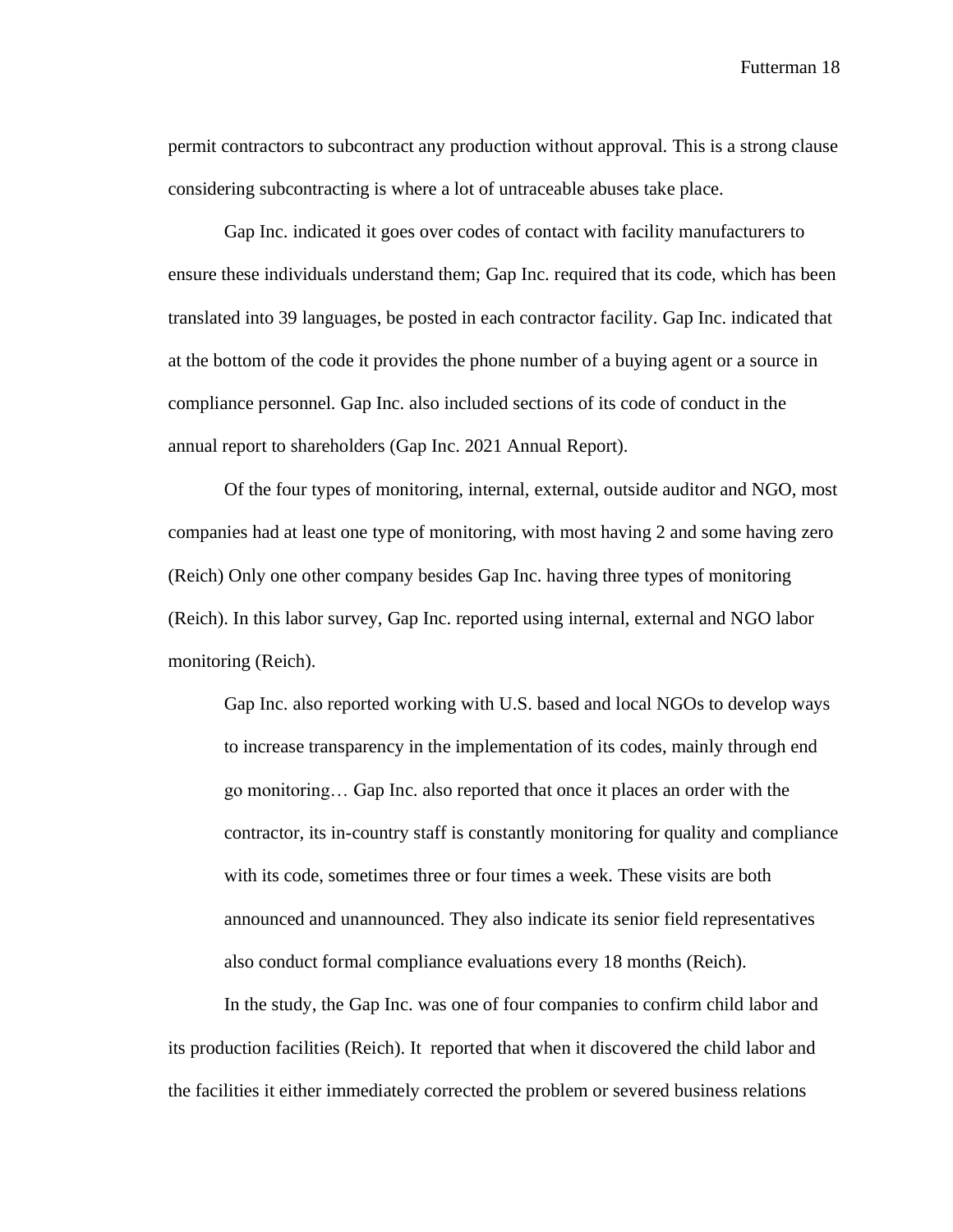with the supplier (Reich). This report found unauthorized use of subcontractors for Gap Inc apparel orders. This means that factories were subcontracting out parts of production to other unauthorized facilities. Using unauthorized contractors means an increased risk for facilities to not be up to the code of conduct.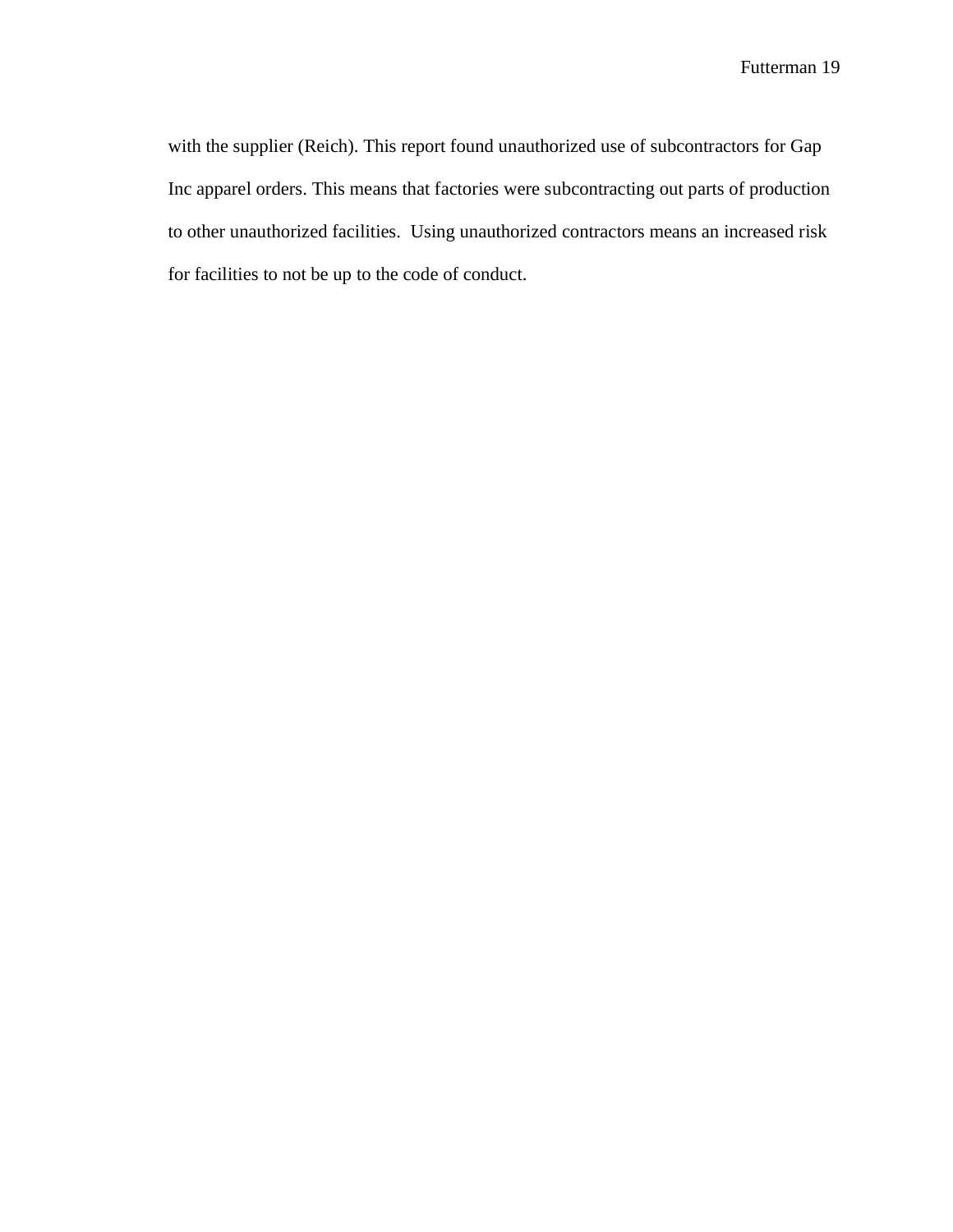#### II. **Chapter 2: Gap Inc. and Child Labor: Record of Abuse and Stakeholder Strategy**

Journalists exposed Gap Inc. in the media for human rights abuses in its supply chain in 1995, 2000 and 2007. Between these instances Gap Inc. had changed the way it handled the findings of such abuses through an evolving stakeholder engagement strategy that has not only helped keep its supply chain cleaner, but also reduce the public relations risk.

In 1995, the Mandarin International Garment factory in El Salvador put Gap Inc. and many other leading American retailers under pressure by bringing unethical practices in manufacturing in the apparel industry to light for many in the world. "A cross-border campaign in 1995 against Mandarin International, a Taiwanese-owned plant in the San Marcos Free Trade Zone in El Salvador, uncovered stories of abuse involving the employment of minors, death threats, physical violence, forced overtime, starvation wages and mass firings of workers who joined unions. Mandarin subcontracted for a number of US companies including JCPenney and J Crew." (Thanhauser)

It was after this instance that Gap Inc. began to examine its supply chain more closely and assembled teams that could help ensure that the suppliers it used complied with basic human rights. Gap Inc. put a team together to assess human rights in its supply chain, but a few years later it was involved in another lawsuit with many other US retailers. Another El Salvador factory it was contracted with was caught using forced labor (Smith). Gap Inc. was caught with another supplier using seedy methods in 2000 in a BBC documentary that also targeted Nike (Kenyon). This offense led Gap Inc. to be consistently under fire from advocacy groups throughout the US and Europe. Protesters drew negative attention to the abuses through protesting at headquarters for weeks on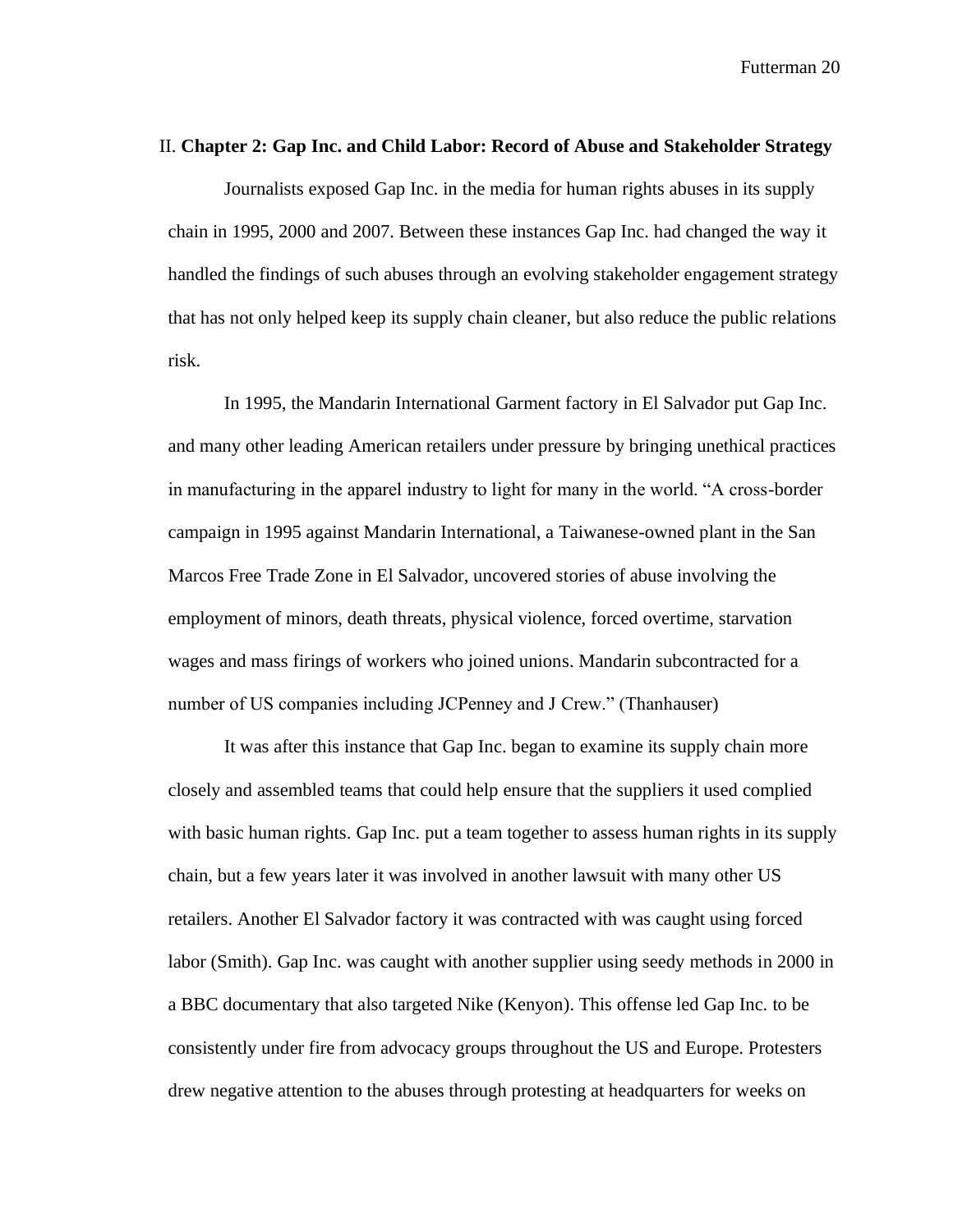end. This exposure led the company to double down on creating and implementing a strategy to avoid negative headlines and ensure that its supply remain as ethical as possible (Gap Inc. *2004 Sustainability Report*).

This strategy involved five steps to strengthen engagement with its stakeholders. The five steps included first, drawing a stakeholder map, second, identifying its most pressing material issues, third, defining objectives of its plan, fourth, resolving its issues collaboratively and, fifth, engagement for the future.

The first step, *drawing a stakeholder map*, helped the company prioritize improving its relationship with key stakeholders. By drawing this map, Gap Inc. focused on making tangible progress. Its stakeholders included manufacturers in its supply chain, its legal team, relationships with non-government organizations who could help them, the press, its investors, etc. Once Gap Inc. managed to identify the most important stakeholders, many of which were workers advocate groups and NGOs, it began to engage with the stakeholders about issues that were pertinent to Gap Inc. as well as stakeholders' interests. After it *identified the material issues it had in common* with each stakeholder, it began to address these issues together. Next, it *defined its objectives* for its partnership as well as what it wanted to accomplish together and then *resolve the issue collaboratively*. As Smith writes, "One top priority that emerged: increasing transparency. A major milestone for Gap Inc. in this regard was the publication of its first social responsibility report in 2004. The warts and all report focused on code of conduct violations regarding labor rights and the supply chain and the measures being taken to prevent future violation" Though this was the case, some of Gap Inc.'s toughest critics praised the effort (Smith).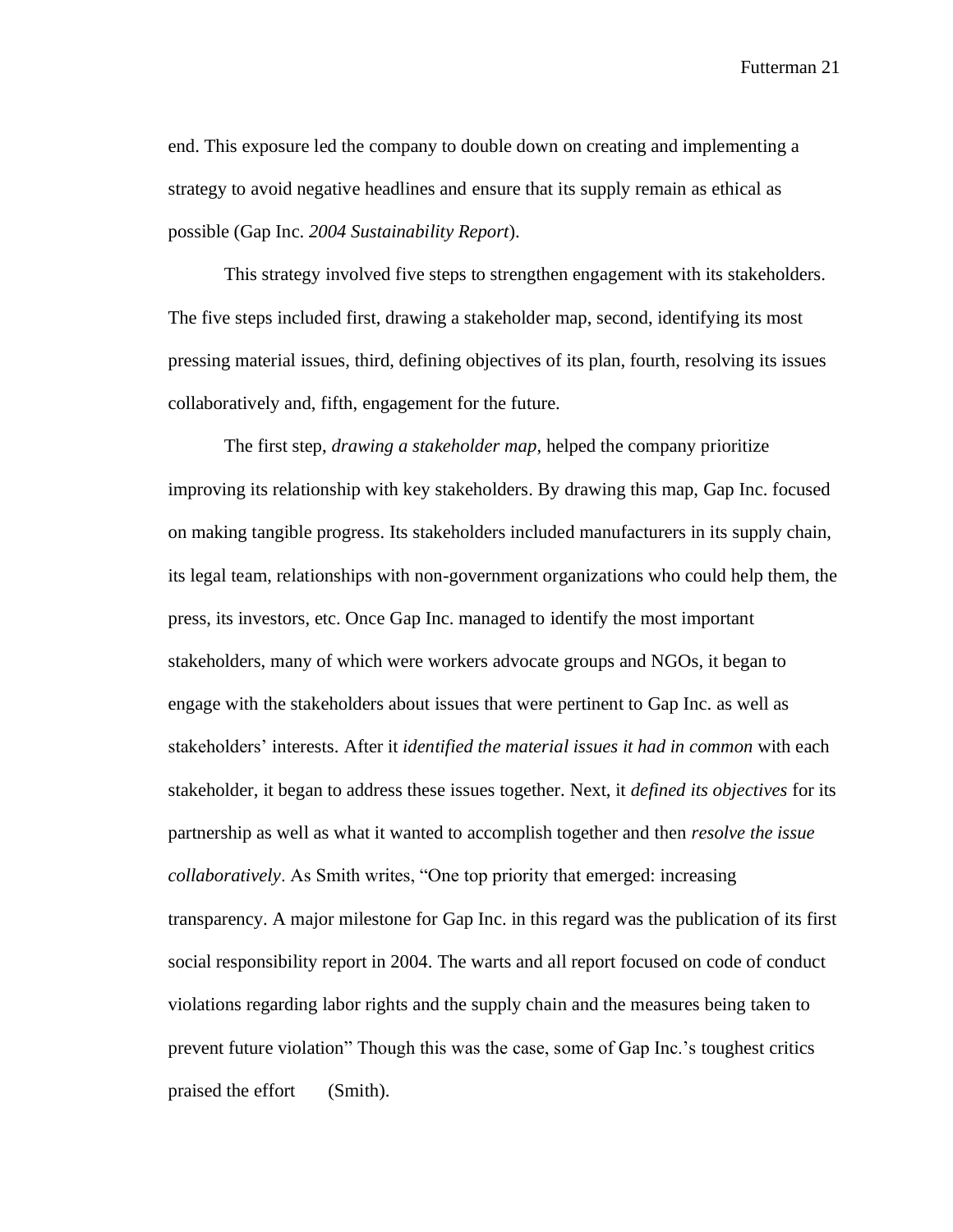In the initial stages of this engagement process Gap Inc. was still under fire by the press. When more child labor was found in its supply chain in 2007, it used this approach to identify and address this issue swiftly. In 2007, the *Britain Observer* exposed child labor in manufacturers in India. This case has been more severe than any other than faced in the past. Not only were the children much younger, but children were subject to forced labor in a horrible working environment (Smith). When this story made headlines, Gap Inc. utilized all the stakeholders that it had built good relationships with to address the issue. Smith continues, "The key message the company wanted to convey was that in the reality of an issue as complex as child labor, clearly no single company can change a societal situation, so it's going to take an industry response," according to Bill Chandler, Gap Inc's Vice President of corporate communication." (Smith). This engagement strategy also helped the company learn how it can adjust its communication timelines to provide manufacturers with enough time to complete its orders.

#### **First Social Responsibility Report in 2004**

Almost every year since 2004, Gap Inc has released a sustainability report. The reports cover issues from supply chain to corporate governance to environmental impact. Large portions of the earlier reports covered supply chain issues. Later reports have larger sections on corporate governance and environmental impacts. The first sustainability report displayed the findings of internal investigations, 'warts and all', looking for various social responsibility and metrics and conditions throughout its supply chain. In these reports, Gap Inc. admitted to shortcomings and outlined goals and metrics on how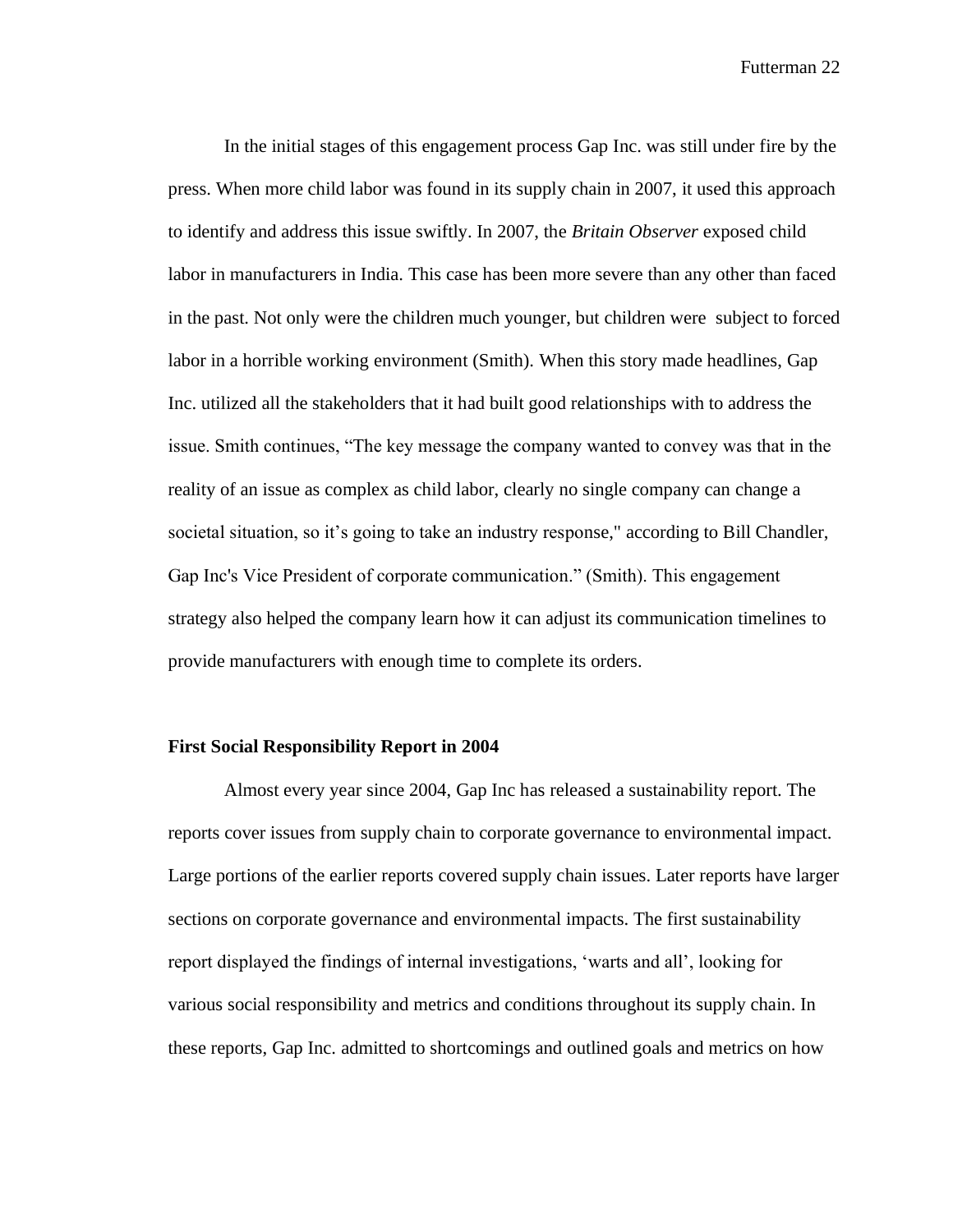to overcome them. Gap became one of the first few public companies to release data that had previously been kept private, increasing its transparency to a new degree

Even since 2004 when the first report was published, Gap Inc. has been caught with problems like child labor and unsafe working conditions. However, the earlier reports admit to not being able to audit every factory, and there are factories that do not meet all factory standards. Gap Inc. preserves its contracts with factories that don't meet standards for a grace period while they work with them to improve conditions. If the factory fails to increase standards, Gap Inc. will terminate its working relationship. Gap Inc. preserves its contracts with factories that don't meet standards for a grace period while they work with them to improve conditions. If the factory fails to increase standards, Gap Inc. will terminate its working relationship.

In the early 2000s it seemed that it was the unaudited factories that caused Gap Inc. the most criticism in the news (Tether). In 2004 when Gap Inc. made headlines again for child labor its chief compliance officer, Anne Gust, stated, "When we find problems, we work with management to try to resolve them as quickly as possible... We will stay with a manufacturer as long as we believe it is committed to making ongoing improvements." (Tether). When companies make high volume apparel orders, its commitment to ethical production has more value because the company has more economic pull on the manufacturer.

Gap Inc. engaging in long-term relationships in the earlier stages of its compliance and auditing journey shows that it is committed to sustainable change. The biggest compliance issues Gap Inc. faces is unauthorized subcontracting within its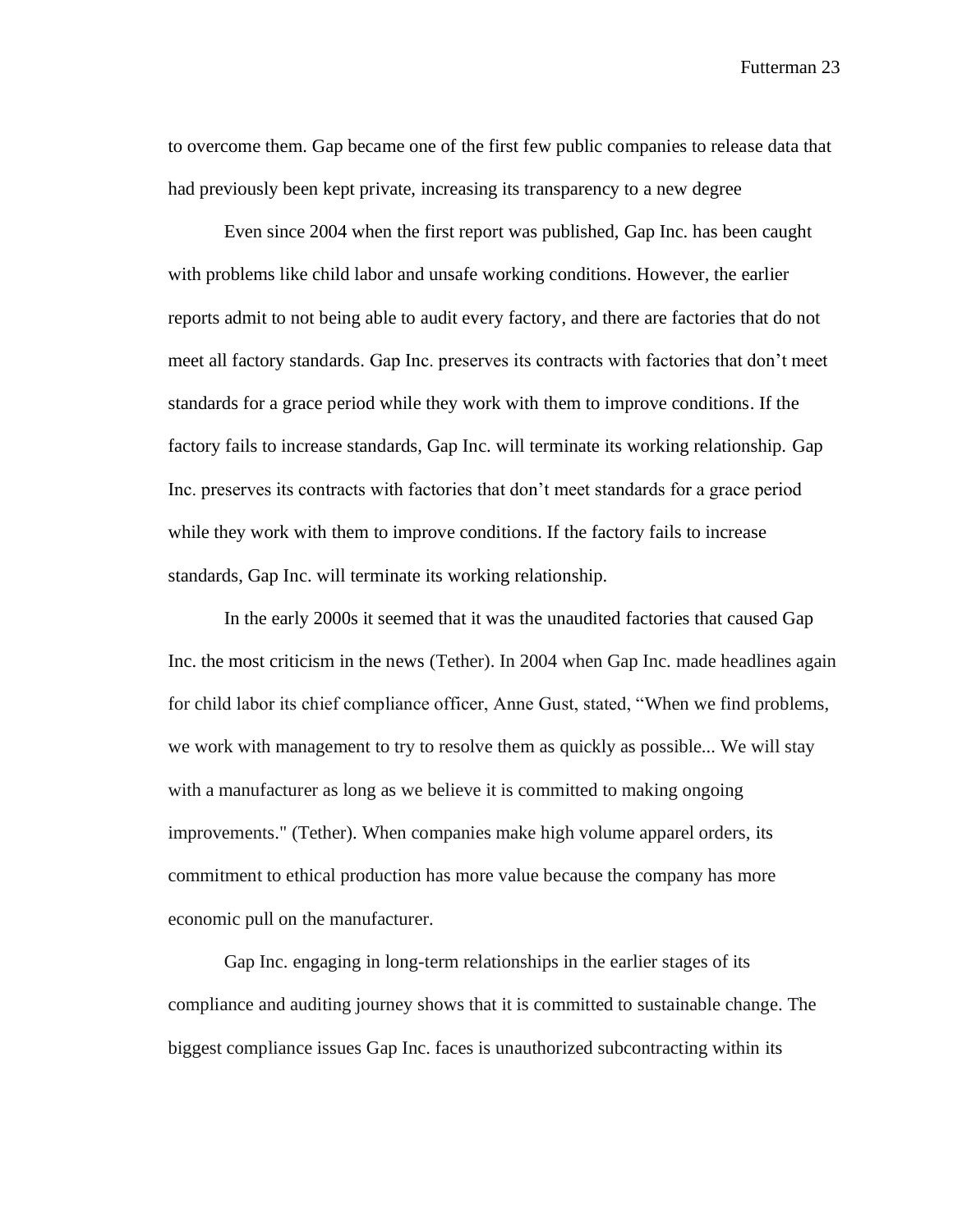suppliers. Since these reports have been published, Gap Inc. has found the most trouble with unauthorized subcontracting.

In this social responsibility report, Gap Inc. addressed how its sustainable compliance methods have evolved. Starting with establishing a strong vendor code of conduct around 1992, it established different operating requirements while recognizing that no manufacturer follows all requirements all the time, and there are levels of compliance issues. Gap Inc. acknowledged that ongoing relationships and commitment to achieving the compliance is also taken into consideration. Gap Inc. highlighted eight areas where offenses are taken much more seriously, and severance of contracts are much more likely with the violations in these areas (Gap Inc. *2004 Sustainability Report*). These areas included abuses in (1) local labor laws, (2) environmental, (3) discrimination practices, (4) forced labor, (5) child labor, (6) wage and hour requirement, (7) working condition, and (8) freedom of association (Gap Inc. *2004 Sustainability Report*). With these eight expectations, Gap Inc. realized that to create better results it needed to drive greater ownership by garment manufacturers to take charge of these issues (Gap Inc. *2004 Sustainability Report*). It cited one of the more important factors in empowering garment manufacturers is longer-term relationships with manufacturers, "We believe these efforts, coupled with our ongoing monitoring, will help create and support more sustainable solutions. Critical to this goal was continuing to drive greater ownership by garment manufacturers of labor, health and safety standards in its own factories, rather than having standards imposed by apparel brands and retailers" (Gap Inc. *2004 Sustainability Report*). Gap Inc.'s 2007 annual report cited that nearly all of its merchandise is produced in third-party vendors overseas and it acknowledges that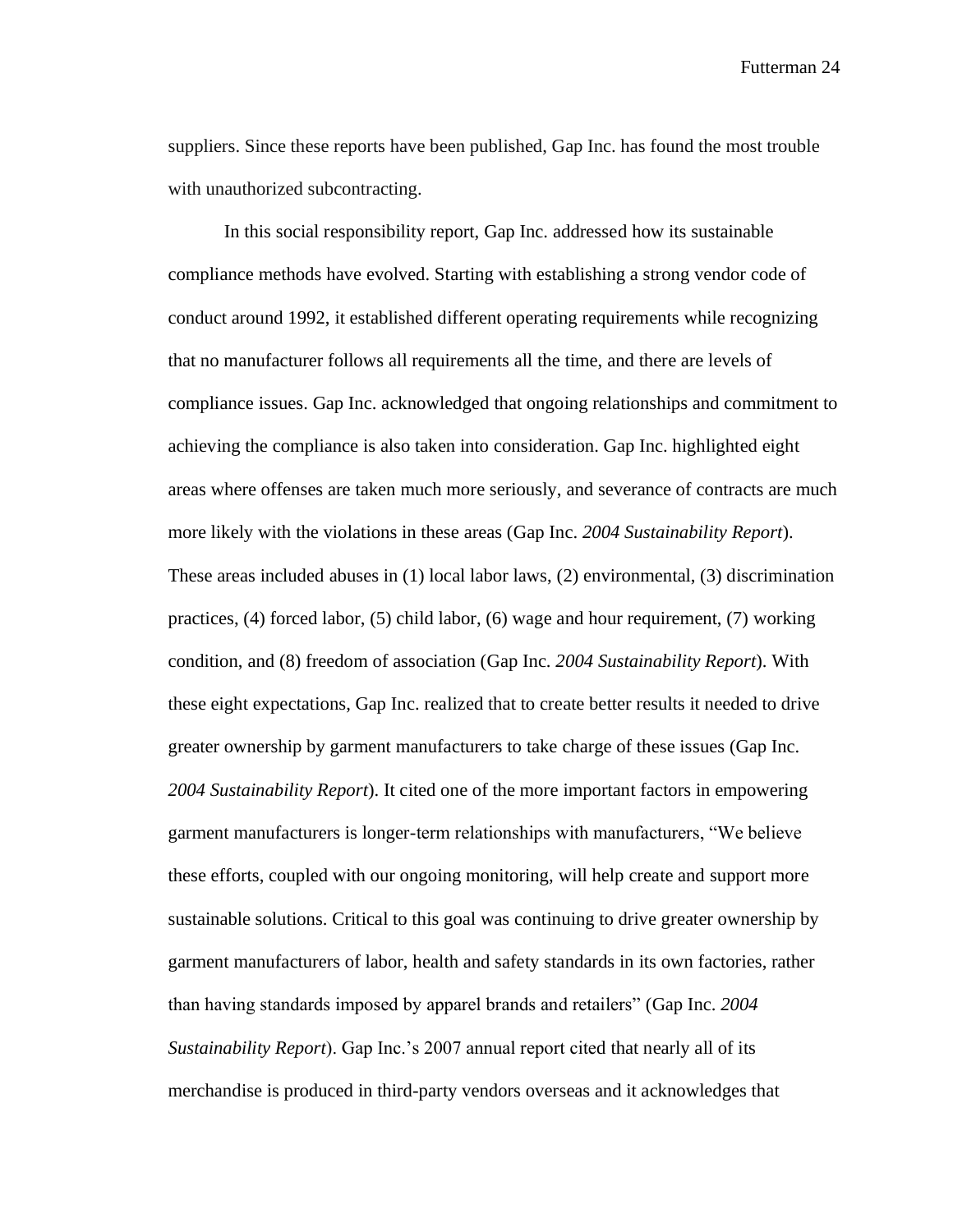contractors may not always be in compliance with its standards or local laws. And it cited that "significant or continuing noncompliance with such standards and laws by one or more contractors could have a negative impact on our reputation and a material adverse effect on our result of operations" (Gap Inc. *2007 Annual Report*).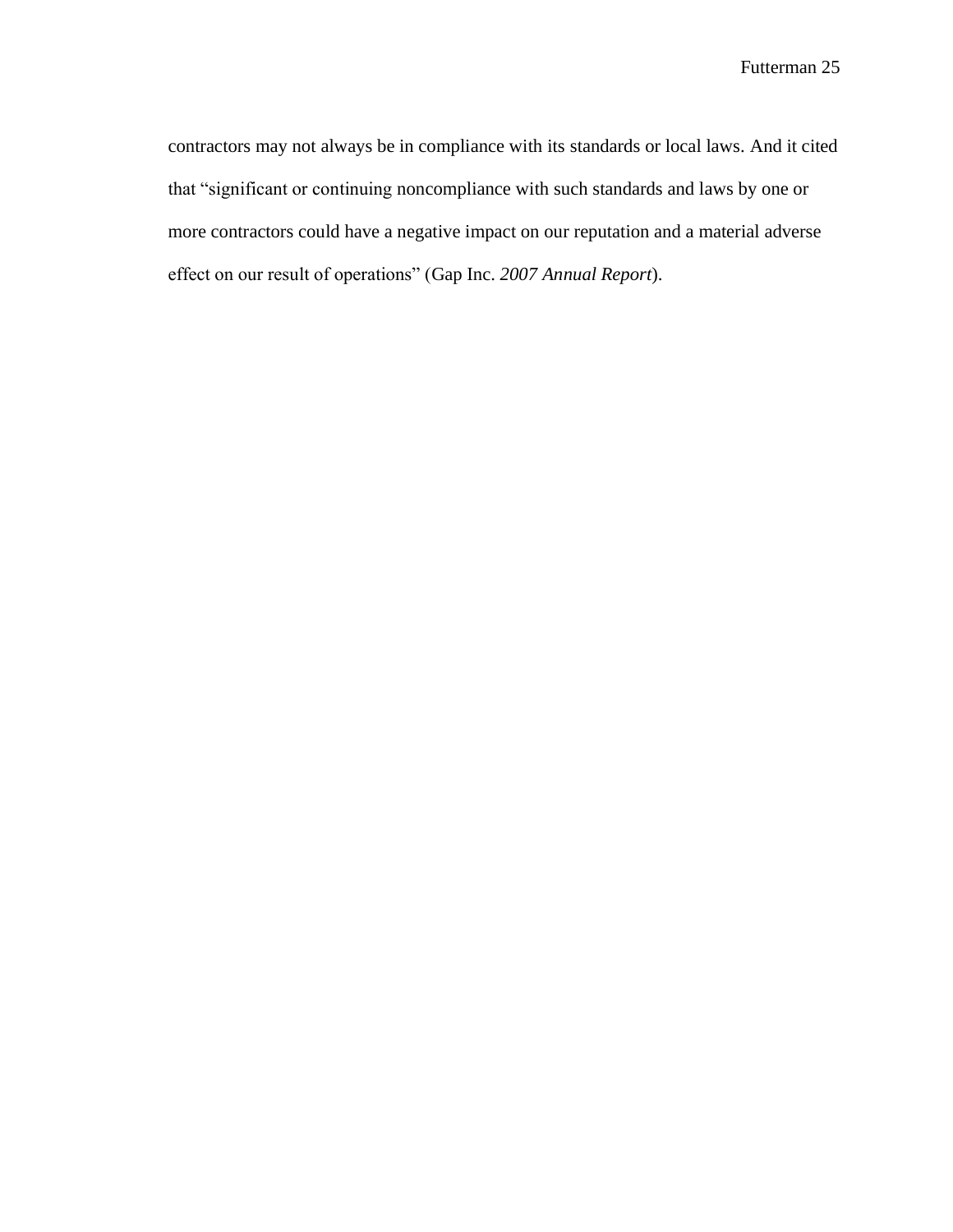#### III. **Chapter 3: Different initiatives launched since 2006 and do they matter?**

Gap Inc. has a variety of different documents and sections listed on its website with various sustainability initiatives and goals. This chapter is a summary of the most important initiatives that are relevant to Gap Inc. These documents were inspired by the child labor abuses in the late 1990s and early 2000s and have greatly expanded to cover much more than child labor. It is unclear when most of these documents were first published however, it seems to have been updated in the last few years. These documents are important to consider because they represent part of the concrete governance system used between the buyers and manufacturers of the clothing. While many of these documents are standard for large retailers, the level of detail and execution is telling of how effective these policies are in practice.

#### **Code of Vendor Conduct (COVC)**

The COVC is a 38-page document on the Gap Inc. website that describes the basic requirements manufacturers must meet to conduct business with Gap Inc. ("Code of Vendor Conduct"). This code is based on international labor standards and guidance from the International Labor Organization (ILO) and other prominent organizations. The COVC touches on a wide variety of issues, such as provisions and standards, compliance with laws, environment, labor, and occupational health and safety and management systems. The report prohibited vendors from using any other facilities aside from those that are approved by Gap Inc. In order to use other subcontractors the manufacturers must obtain written authorization from Gap Inc. To get a subcontractor verified the manufacturer must monitor and verify the facility and address any risks ("Code of Vendor Conduct" ). The report also has a special one-page section on child labor. Some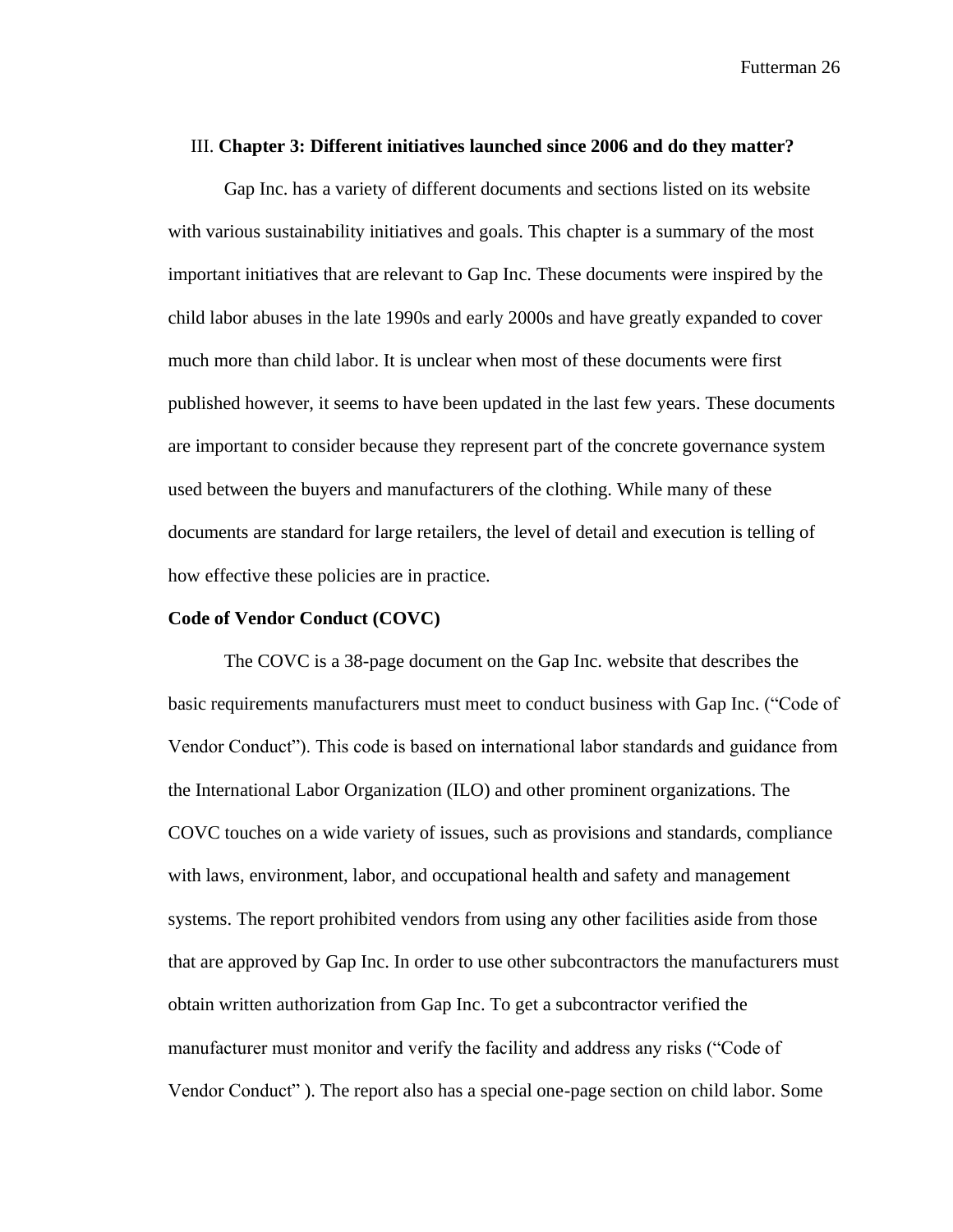of the key requirements cited in the section include an age requirement of at least 15 years or higher if local laws indicate. It also cites protocols in case there is no official proof of age documents present in the countries which it does business ("Code of Vendor Conduct" ). This combination of clauses creates a strong anti-child labor policy. Considering subcontracting has gotten Gap Inc. in trouble with the media in the past, it makes sense that clauses against subcontracting are present in the current COVC. Other notable sections in this COVC include the prohibition of forced labor, freedom of association of workers, guaranteed safe working conditions, humane treatment and disciplinary practices and unfair wages. This document also states that facilities that are granted the bids for product manufacturing need to have sustainable management systems to continue to ensure that everything outlined in the COVC is continually followed ("Code of Vendor Conduct" ). The biggest take away from this code of conduct is how thorough it is especially compared to Gap Inc.'s biggest competitors.

Gap Inc.'s initial effort to make a more ethical supply chain was through its COVC, however, it quickly realized it needed to empower its own suppliers to be ethical. It is especially important to empower suppliers because of how easy it is to hide labor abuses in particular when it comes to children. Gap Inc. describes the first five years of its compliance program as being "predominantly reactive model of monitoring" (Henkle). Gap Inc. quickly realized this type of governance without an effort to empower suppliers to care about these issues was going to be very difficult. Gap Inc. encouraged suppliers by implementing capacity building programs to achieve sustainable change. These efforts included, evolving the monitoring process, working with factories to embed social

**\_\_\_\_\_\_\_\_\_\_\_\_\_\_\_\_\_\_\_\_**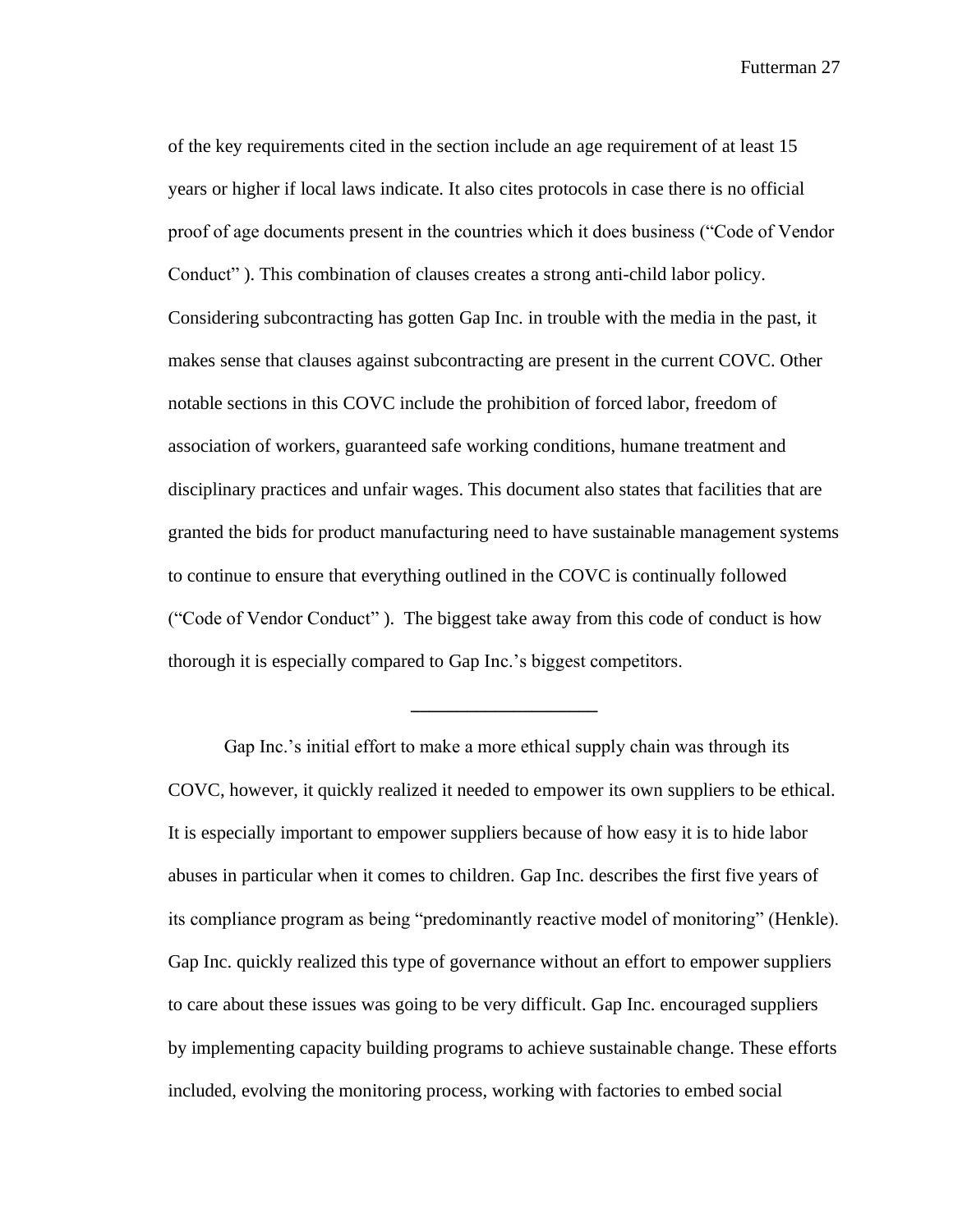accountability into its own operations, increasing the use of third-party certification programs and training factories to engage with stakeholders (Mcyntire).

#### **Gap Inc. Human Rights Policy**

Gap Inc.'s human rights policy was last updated in 2020. The policy outlines Gap Inc.'s commitment to follow and enforce human rights as determined by the following groups: the Universal Declaration of Human Rights, International Covenant on Civil and Political Rights, International Covenant on Economic Social Cultural Rights and the ILO's declaration on fundamental principles and rights of work. The document claims that Gap Inc. has performed due diligence aligned with guiding principles on business and human rights, and that corporate human rights assessments are performed by internal and external personnel. The three key areas of impact include: working conditions in our supply chain, the rights of employees and women's empowerment ("Human Rights Policy" ). In the supply chain impact area, Gap Inc. claims to ensure safe, healthy, and fair conditions through a supplier sustainability program as well as the COVC. It also has collaborative initiatives such as the ILO's better work program, the sustainable apparel coalition, the discharge of hazardous chemicals initiative and the UN global compact ("Human Rights Policy" ).

#### **Supply Chain Working Conditions**

This section of Gap Inc.'s sustainability website discusses how it plans to improve supply chain working conditions. It includes information on its capacity building initiatives in various capacities

It describes the approach to capacity building initiatives as working to "develop and implement a robust program for assessing and remediating issues in sourcing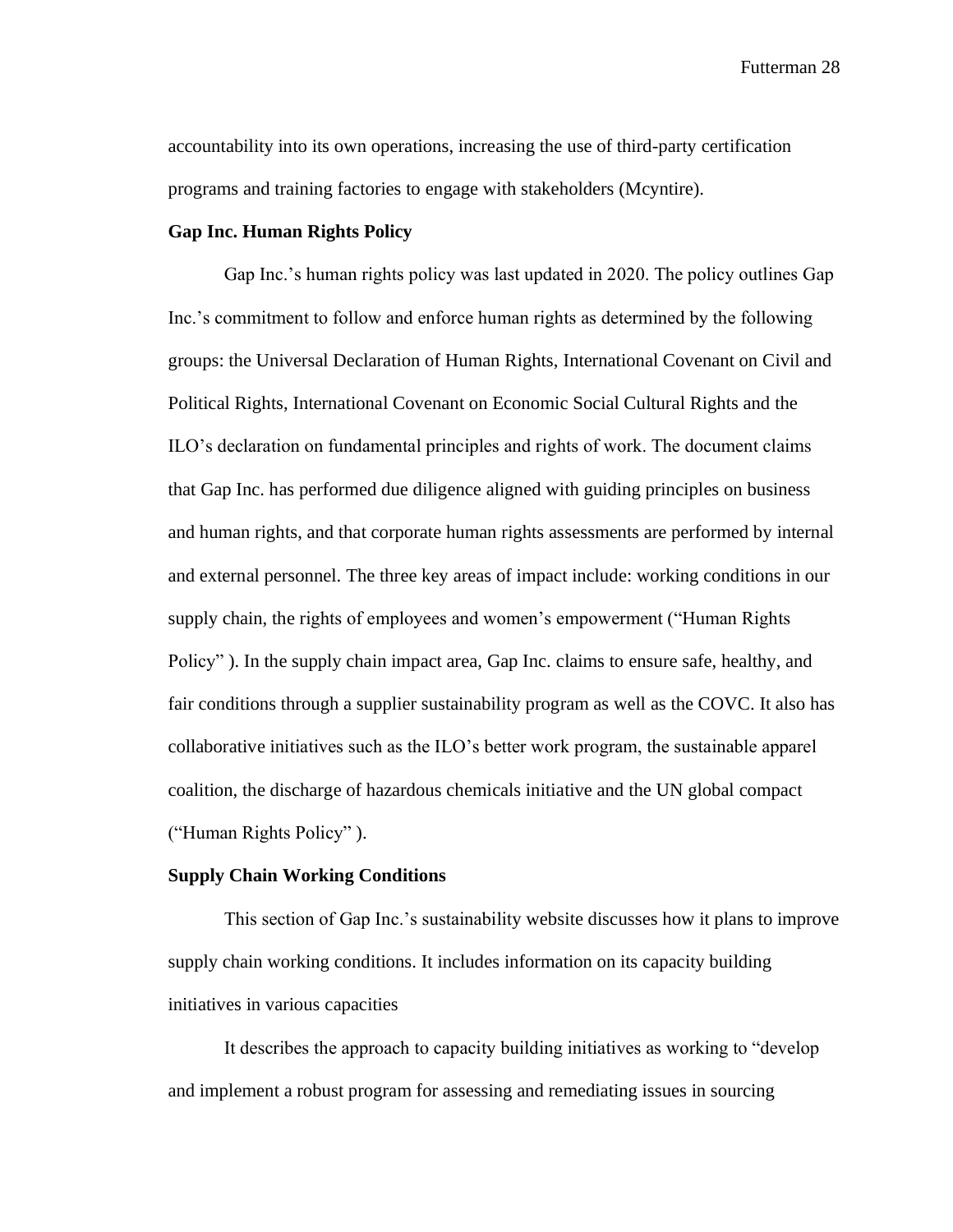facility." ("Improving Supply Chain Working Conditions"). It indicates that one of its goals is to implement industry-leading programs that can help drive innovation that transforms the apparel manufacturing sector. It also discusses the launch of its supplier sustainability program launched in 1994. It describes the supplier sustainability program as having two important elements: Assessment and remediation and capacity building ("Improving Supply Chain Working Conditions"). Assessment and remediation necessitate that the company can accurately evaluate where it is in its commitments across key targets. Capacity building means developing initiatives to further improve working conditions across the supply chain.

Assessment and remediation are only possible with the willingness of the facility management to provide access to facility grounds records and workers. This website states that Gap Inc. primarily evaluates facilities through internal field teams as well as partnerships with the ILO's better work program as well as the Social and Labor Convergence Program ("Improving Supply Chain Working Conditions").

Gap Inc. also focuses on expanding beyond the issues of child labor, to general capacity building initiatives that is centered around women and girls. The P.A.C.E. program "aims to give women training and support to advance its professional and personal lives" ("Improving Supply Chain Working Conditions") . The P.A.C.E. program attempts to solve root problems that contribute to the oppression of women garment workers. The holistic design of the P.A.C.E. program educates not just about skills that would empower women in the workplace, but also skills that would empower women in its day-to-day lives. The mistreatment women experience does not end with the workday.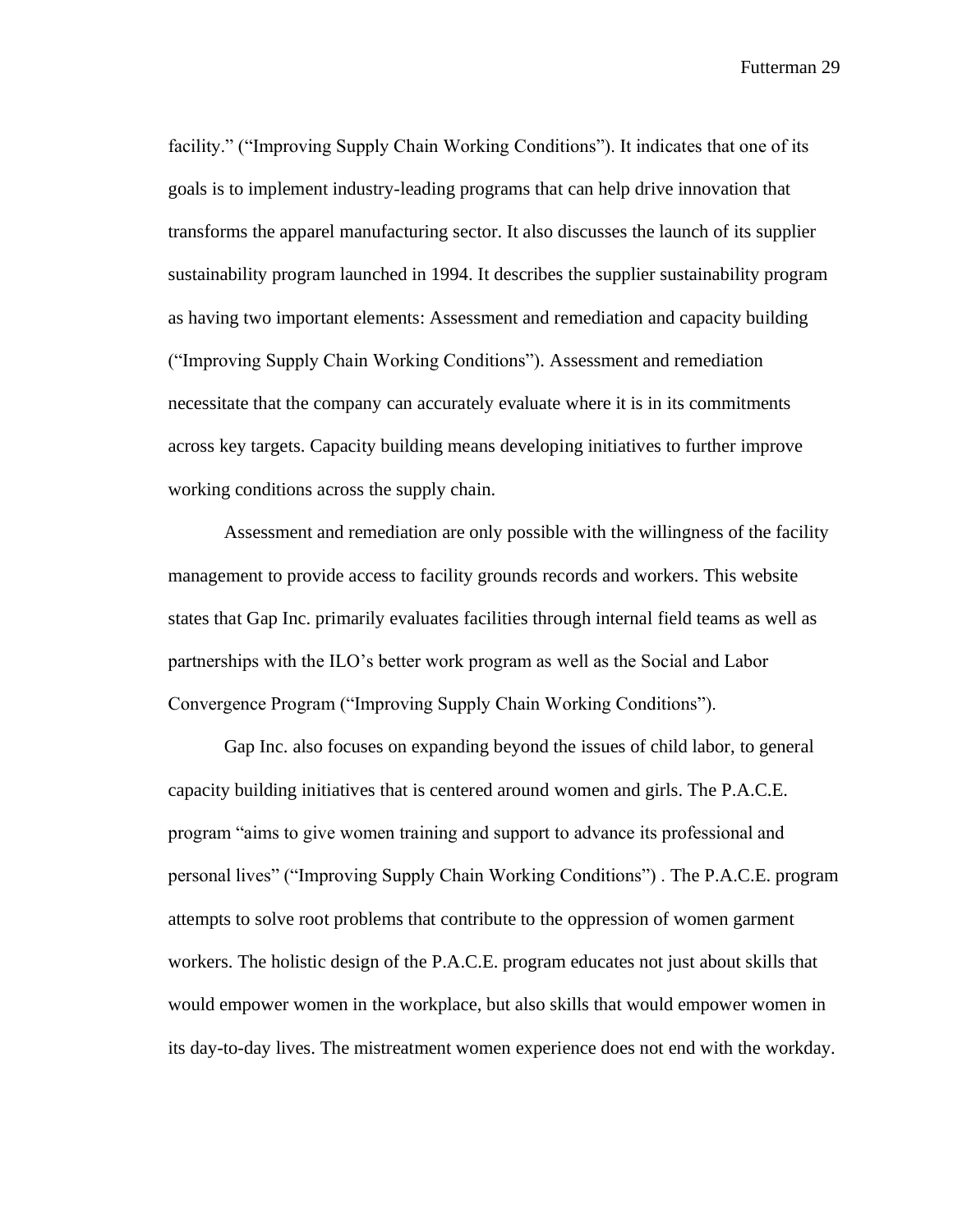Oftentimes it is a cultural norm, which is why it is essential that this program is so holistic to address the root issues.

Gap Inc. supplier sustainability and goals include (1) 80 percent of Gap Inc sourcing will be allocated to green-rated factories by 2025 (2) All Tier 1 suppliers transition from cash-based payments to digital payments by 2020 and (3) 100 percent of Gap Inc. Tier 1 facilities and Tier 2 strategic mills will participate in industry-wide efforts including SLCP and/or ILO Better Work by 2025 ("Improving Supply Chain Working Conditions").

The most recent progress update towards this goal was in 2020, where only one of its factories it used was in the red zone in terms of COVC compliance. This website also has a helpful interactive chart that lists all of the countries and factories Gap Inc. sources from as well as the number of open issues present in each country and how long it took for them to be remediated. Of the 2050 issues presented as of May 2020, 85 percent of those issues were closed as of February 2021.

#### **Supplier Partnerships**

The supplier partnership section of the Gap Inc. website has several tangible goals each with unique deadlines. These goals include first, 100% of tier 1 and tier 2 facilities participating in capacity building programs. Second, for all factories to achieve gender parity at the supervisory level. Third, to enforce representative in gender equitable workplace committees where all employees have their voices heard. The fourth is to have a 100% of transactions with your one suppliers be through digital wage payment systems. (Digital wage payments allow wages to be much easier traced and more accountability on all ends,) ("Improving Supply Chain Working Conditions"). All of these goals have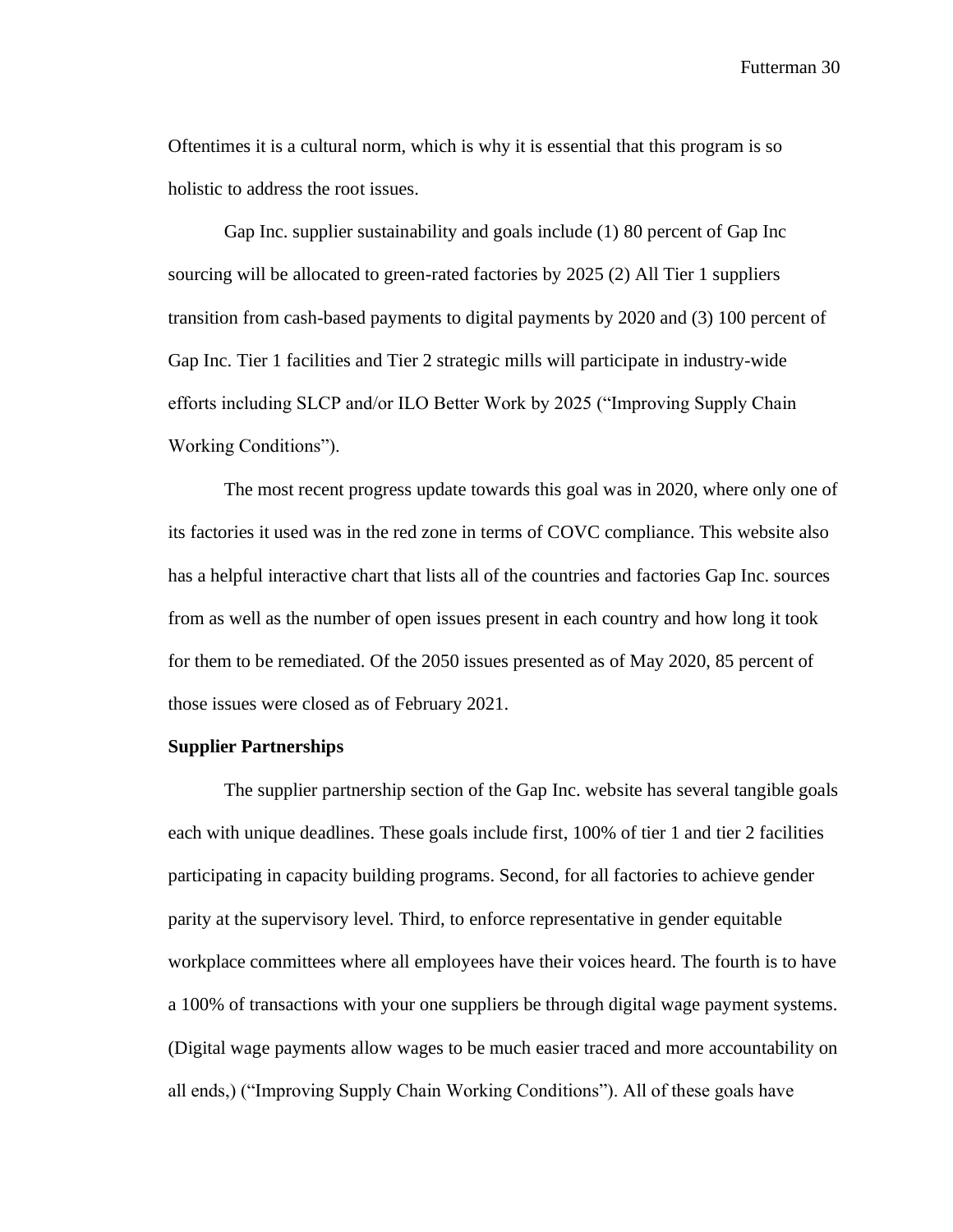deadlines at or around 2025.On Gap Inc.'s website, each of these goals was followed by a significant assessment of the current status, as well as its overall progress ("Improving Supply Chain Working Conditions"). Many of these goals have charted progress since at least the year 2016. The third goal was newly instituted after Gap Inc. had already met the previous goal of 200 factories.

#### **Know the Chain**

Gap Inc. also has a strategic partnership with Know the Chain, a non-government organization which is a resource for companies as well as investors to investigate and evaluate labor practices in supply chains. The company has benchmarks and rankings to help incentivize companies to protect workers and identify gaps in its management. Gap Inc. is ranked fourth out of 37 companies and has an overall score of 70 out of 100 on disclosing information on its forced labor policies (Know the Chain). It ranks ahead of most of its peers in terms of transparency. Know The Chain notes that while Gap Inc. has greater transparency than most of its peers it is not always transparent about how it fixes its problems (Know the Chain). Gap does not always provide the information of how it follows-through or remediates problems. Know the Chain reports the company has an "opportunity to improve on the themes of purchasing practices recruitment and remedy." The report finds that Gap Inc. is highlighting a traceability technology that may allow it to increase supply chain visibility. This is showing that Gap Inc. is taking the lead of finding solutions to industry wide problem. The reporting cites room for improvement in categories such as purchasing practices and recruitment. The report mainly takes issue with the lack of addressing forced labor risks in raw materials, especially high-risk raw materials like cotton.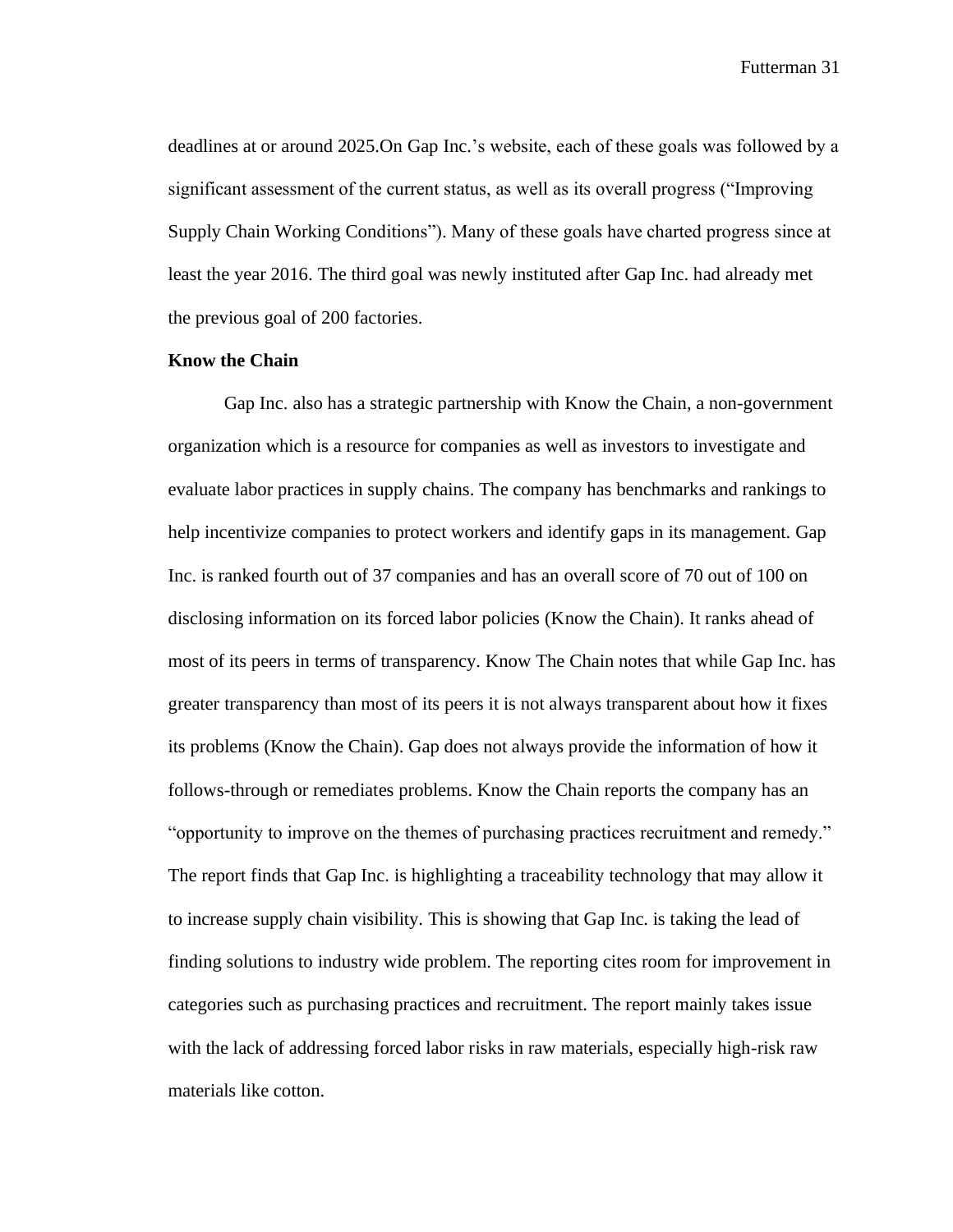This report also helps us understand where Gap Inc. fits with its competition. The biggest fast fashion companies are Gap Inc., H&M, and Zara (parent company Inditex), this will be elaborated on later. Figure 1 compares Gap Inc. with Inditex (Zara's parent company) and H&M on various components of ethical supply chain. Overall Gap Inc. scores highest at 70 while the others both score at 55. This figure shows that while Gap Inc. does not lead every area, it is overall more well-rounded than both Zara and H&M. While Gap Inc. excels at some things it does not completely falter and others like H&M does in remediation practices and Zara does in recruitment practices. All three of these companies need to get better in respective areas and as industry leaders in fast fashion perhaps all of them could help each other.



*Fig 1. A comparison of Gap Inc., Inditex (Zara's parent company) and H&M on various components of ethical supply chain. (Data from Know the Chain)*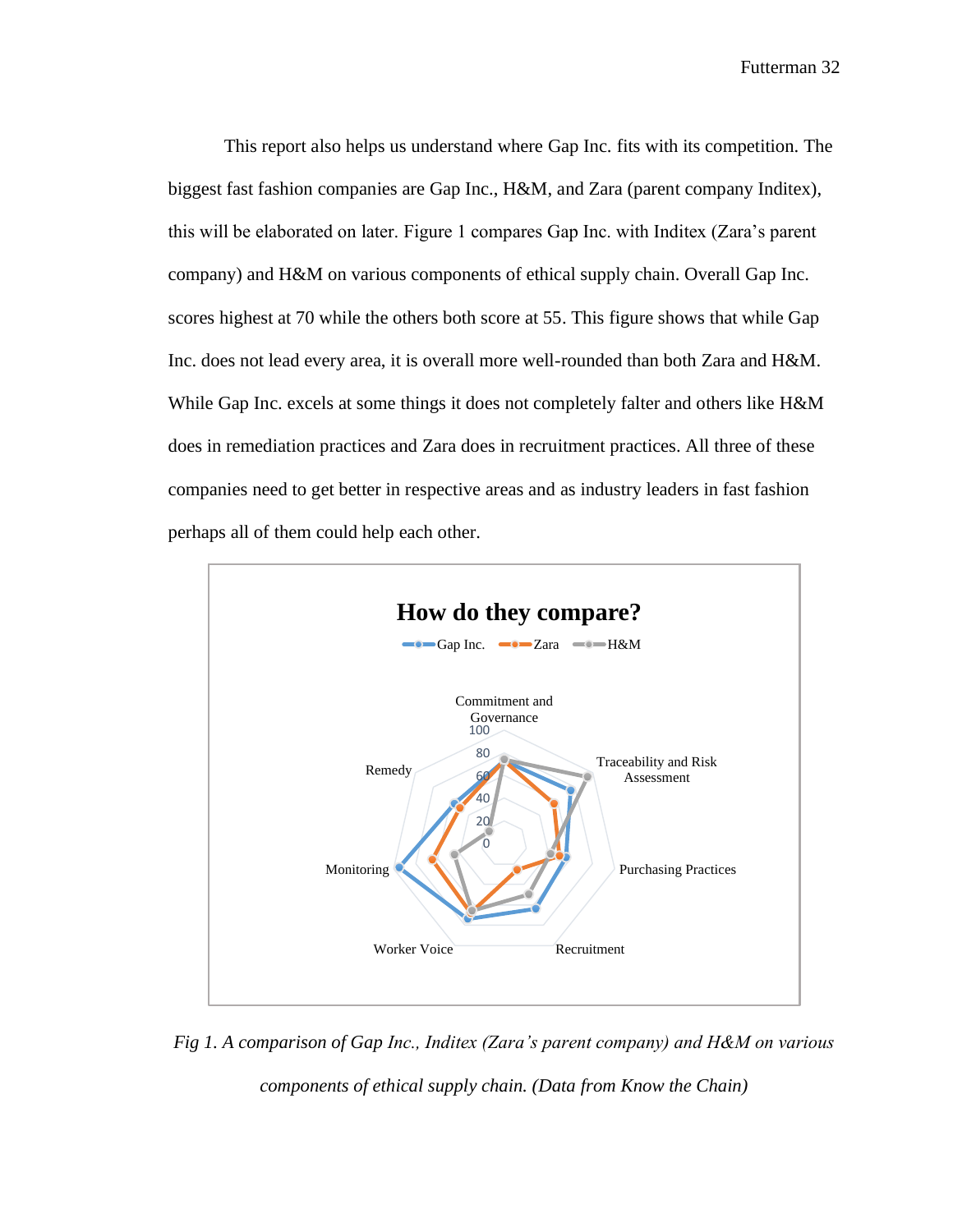Gap Inc. has taken several steps to ensure that the products it sells are made ethically with workers in mind. While this may be what consumers say they want, when it comes down to it do these kinds of commitments and transparency impact consumer decisions at the end of the day?

#### **How do Gap and H&M Policies compare?**

Aside from know the chain comparing various supply chain metrics, according to individual research on the H&M website and their supply chain policies, I have gathered that, in comparison to Gap Inc., the H&M code of conduct document available on its website touches only on eight key points and it's only six pages long ("Code of Conduct") "). While it may accomplish similar things to Gap Inc.'s code of conduct, it is hard to address a lot of the nuances of the supply chain in such a short document. H&M's Human Rights Policy was last updated in 2021. It identifies key human rights and even so far to acknowledge land rights as human rights. This document seems to be more comprehensive than Gap Inc.'s code of conduct document and speaks more to what its rights are a less to the remedy and solution to violation of rights ("Salient human rights issues 2021"). Finally, the H&M website goes into long detail about how it makes sure garment workers are paid fairly, it even goes so far to explain to consumers reading "why the price tag doesn't always reflect the pay slip." This coverage on supplier partnership is easier to consume for typical consumers with no knowledge of supply chain though the level of information is the same.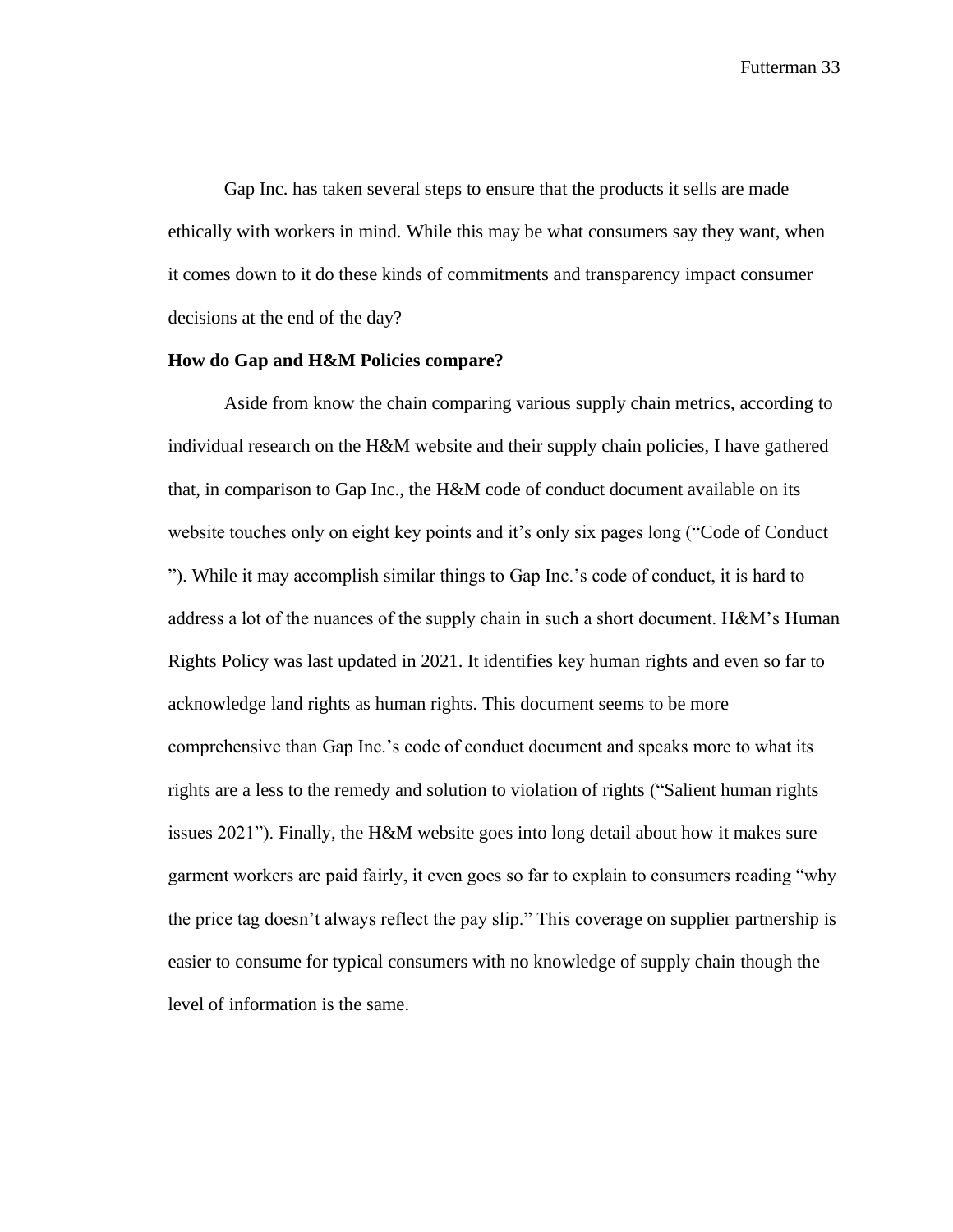#### **The influences of ethical trading policies on consumer apparel purchase decisions:**

Gap Inc. is considered one of the leading retailers to act against abusive practices in its supply chain (Iwanow). Though the business may be doing the right thing, is this reflected in its consumer perceptions and bottom line? While mainstream media can play a large role in how a company is perceived, a company's marketing strategy also plays a huge role, as the marketing team has the most frequent touchpoints with its most loyal customers. Due to the complex nature of supply chain management and relationships with international manufactures, it can be difficult to boil down the most important aspects and initiatives to consumers. Therefore, the communication of the effectiveness of one's policies and execution can be very difficult for average consumers to differentiate among brands. A study done in 2003 that studied customer purchase decisions using face-to-face questionnaires found that the main influences for those shopping at Gap brand were price, product quality and style (Iwanow). Almost all surveyed (92%) were aware that child labor had existed in the Gap Inc. supply chain (Iwanow). This survey found that it is rare for consumers to look at the label when shopping for apparel regardless of its household income (Iwanow). Knowledge of manufacturing location did not appear to impact decisions. In fact, only 6% of those in the survey stated they would consider where a product was manufactured on a regular basis before purchase (Iwanow), whereas almost 30% of respondents stated that price is more important than ethical issues (Iwanow). The findings indicate that large capital investments in being an ethical company may not be worth the investment. While it is almost universally agreed-upon that a child should not be put to work and sacrifice their social emotional well-being as well as their education, consumers were willing to look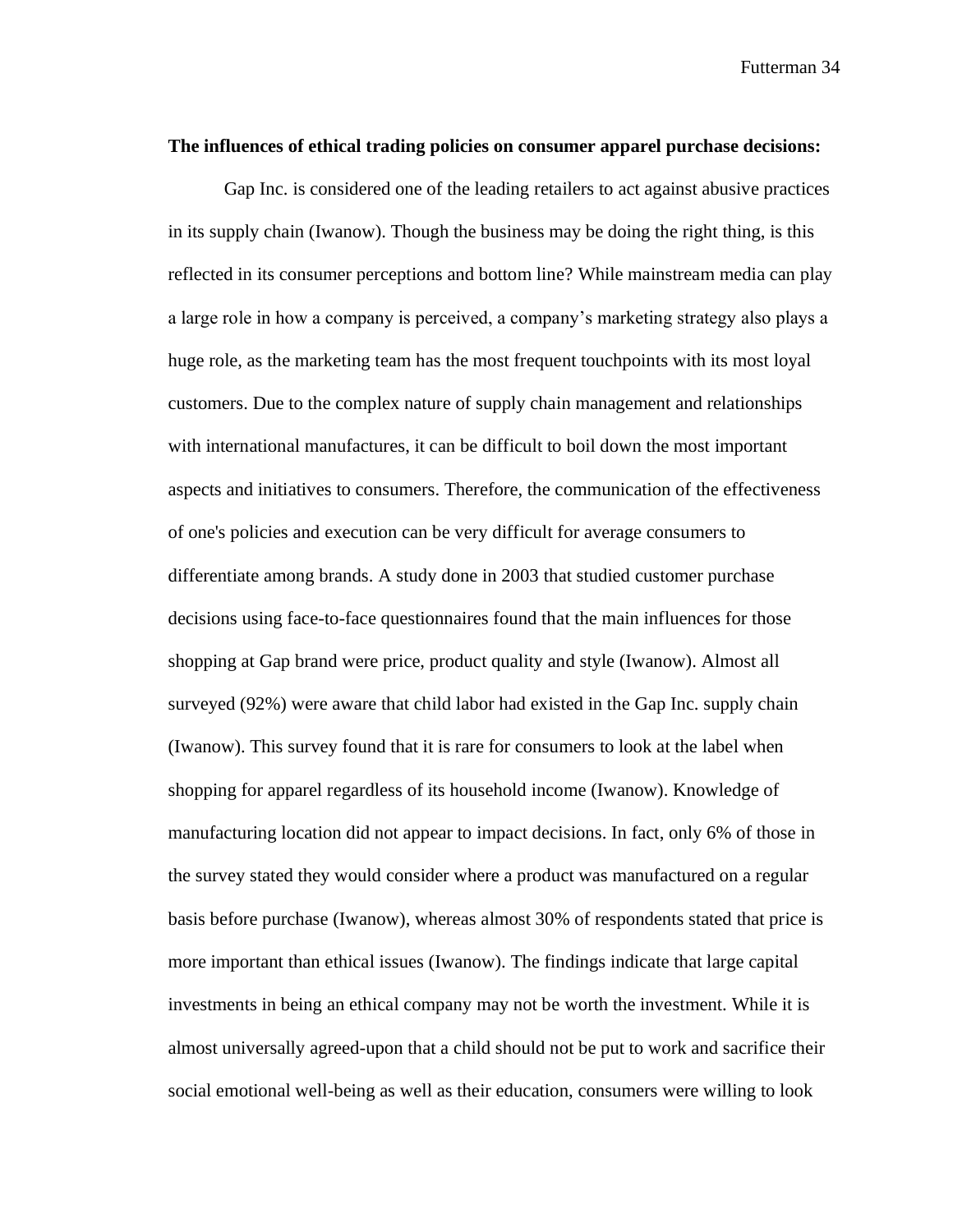past that in buying clothes. Clearly the negative press Gap Inc. received was not of issue for those looking to make purchases in the survey. While the survey was completed in 2003 and many consumer behaviors have changed since then, there may be more people concerned about the impact of its purchases. As the use of social media continues to skyrocket, the desire to wear all the new trends as soon as possible will only continue.

While this study was among Gap brand consumers, another paper completed a general survey in the same year and found that "sales rose by 10% for items labeled as being made under good labor standards. Furthermore, the demand for the labeled products actually rose with price increases of 10% to 20% above pre-test (unlabeled) level" (Hiscox). This raises the question that while generally people want more ethical clothing, does Gap Inc's specific customer base care? Perhaps if Gap Inc's customer base cares more about price, and it is competitive on price with similar brands, providing clarity and visibility to its sustainability practices could set Gap Inc. apart.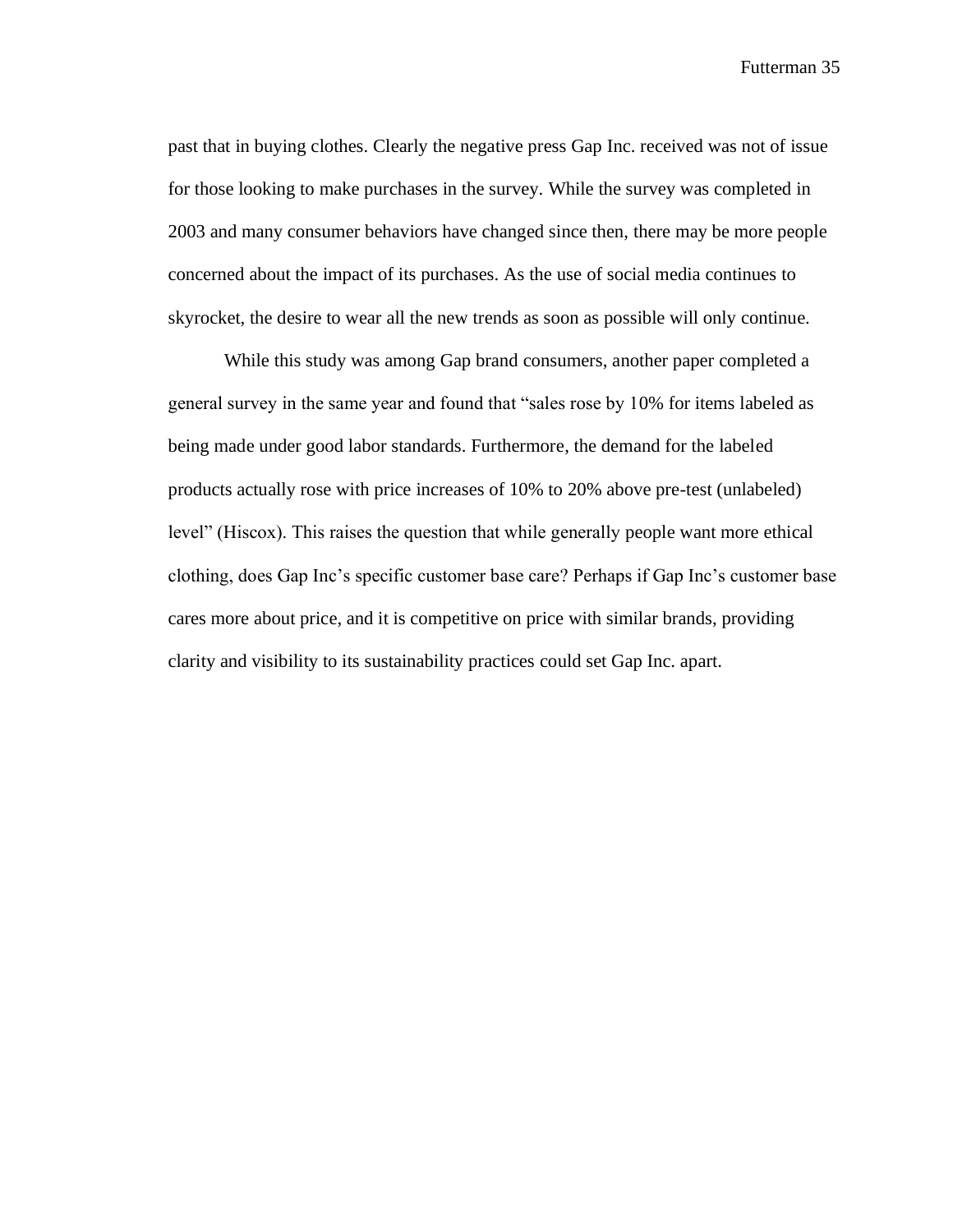## IV. **Chapter 4: How does Gap Inc. stay competitive in an industry with an uneven playing field?**

Investopedia defines fast fashion as "the term used to describe clothing designs that move quickly from the catwalk to stores to take advantage of trends. The collections are often based on styles presented at Fashion Week runway shows or worn by celebrities. Fast fashion allows mainstream consumers to purchase the hot new look or the next big thing at an affordable price" (Investopedia). When one thinks of these fast trendy brands one may think of newer brands with mostly an online presence such as Shein, Romwe, Asos, Boohoo, Miss Guided etc. These online brands have much more trendy and cheaper and typically lower quality clothing than brands Investopedia deemed fast fashion. The examples for fast fashion companies in Investopedia include Zara, H&M Group, UNIQLO, Gap [brand], Forever 21, Topshop, Esprit, Primark, Fashion Nova, and New Look." MarketLine cites the four big players in the fast fashion market, Zara, H&M, Gap, Inc. and Uniqlo ("The Gap Inc SWOT Analysis").

It is important to make a distinction between the first category of brands and the second category of brands. The first category of brands is in a league of its own, with Shein just being valued at 100 billion in a recent investing round ("Shein's \$100 Billion Valuation Is Fast Fashion's Big Moment - Bloomberg."). The first category of brands are newer brands that people go to purchase the latest trends. The second category of brands, on the other hand, is more flagship. Gap Inc. is an All-American brand with a classic and timeless identity. The latter type of clothing is held to a different standard. So, while all these brands may be considered fast fashion it is important to make the distinction between the two categories of brands *fast* fashion and *faster* fashion. Regardless of the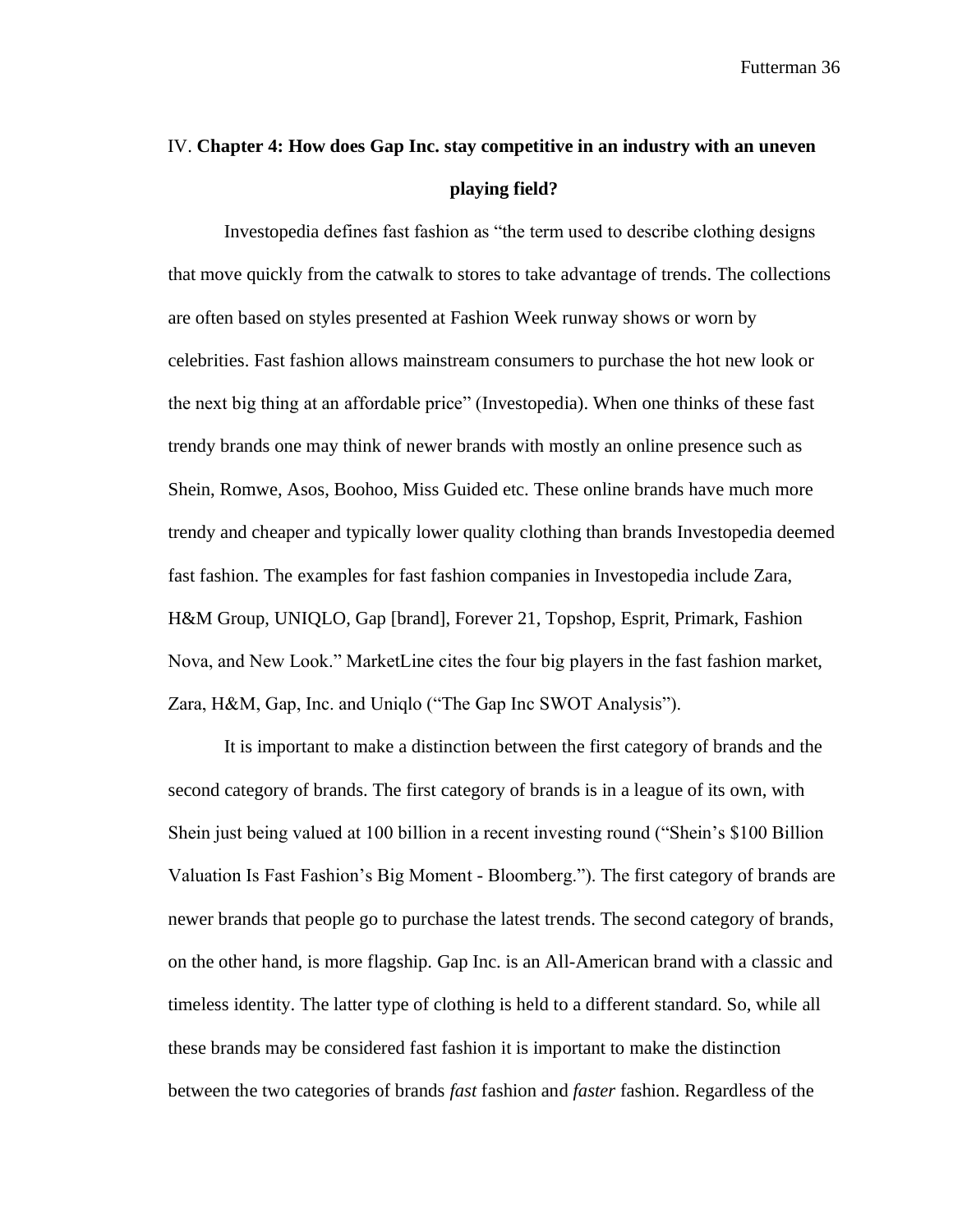two distinctions of fast fashion, child labor is an issue in both sets of supply chains. It seems and that the *fast fashion* category seems to be doing more to limit child labor in their supply chain than the latter category of brands.

Now that we have established Gap brand's main competitors, we can investigate how it is supposed to stay competitive in an industry that doesn't always play fair. It is important to note that this section refers to the Gap brand not Gap Inc., the collection of brands. The Gap brand was focused on the section because the other three brands have not suffered in loss of profits for the same strategic reasons that the Gap brand has. After sifting through some of the websites of some of these comparable brands, it has become routine to display a sustainability page and list some initiatives. However, some of these initiatives are more detailed and fruitful than others. The average consumer who glances over the websites and sees each one having scattered sustainability promises across its pages, would find it very hard to differentiate what each brand is doing. Even experts have a hard time differentiating between what is real and what is fake (Nast). While the sustainability and ethical practices these companies pursue are important, it seems that they are more likely to be called out for violating such promises than for consumer behavior to be determined by them. It seems that as long as companies *seem* to be doing good, that is all that matters. The absence of industry standard or transparency where one can judge companies against one another for its sustainability natural promises leads to an unlevel playing field.

This being the case, how does Gap brand stay competitive with companies that may not be going the same length to be sustainable? The answer to this question lies in its business strategy Its sales do not seem dependent on how well it is doing compared to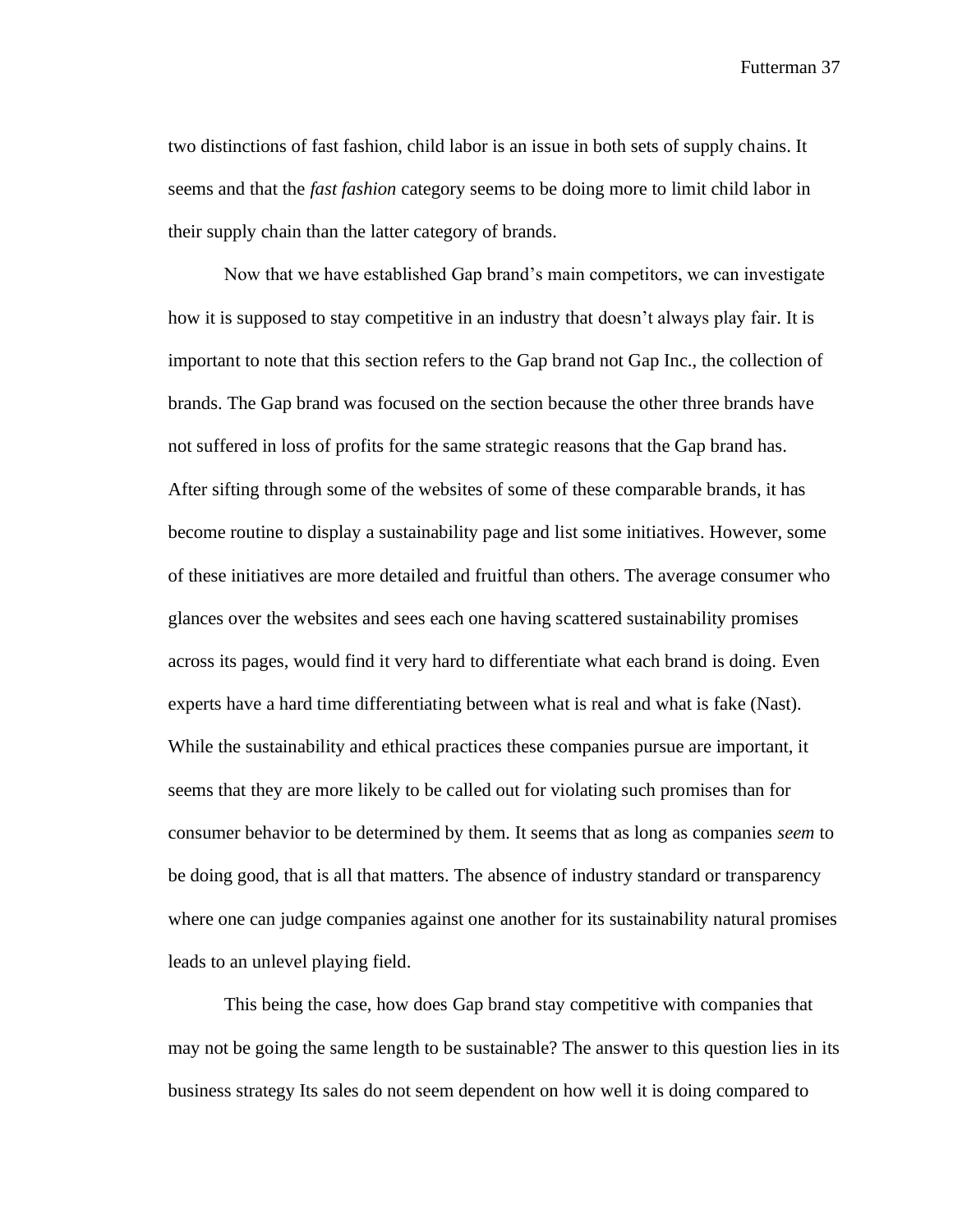other brands. Therefore, to stay competitive with other brands that may not be doing as much, it needs to make sure its business strategy is cutting edge and is doing its best to attack its target markets better than its competition. Gap can only be leader in supply chain governance and eliminating child labor as long as they stay in business.

As Joslin writes, "A key component to success in Gap Inc.'s highly competitive and diverse environment is to select a target market in which the retailer focuses its products. Although Gap, Inc. professes to have this focus, it has essentially five brands attempting to effectively create value for a number of target customer groups." (Joslin et. al)

According to the 2021 Gap Annual Report, Gap Inc's "success is largely dependent upon our ability to gauge the tastes of our customers and to provide merchandise that satisfies customer demand in a timely manner." (Gap Inc. 2021 Annual Report). The COVID-19 disruptions in the supply chain make quick apparel turnaround times hard to achieve. One of Gap's weaknesses in its business model is its dependency on merchandise vendors. Because of its high dependency on vendors outside the US, the increase in unpredictability and volatility in the global supply chain since the COVID-19 pandemic, MarketLine considers this dependency as a weakness. Gap Inc. does its best to mitigate this risk by limiting the share of apparel each vendor can take on; For example, no vendor can have more than 3% of the firm's overall purchases (Joslin et. al). While increasing suppliers diversifies risk per supplier, this also comes with high logistical risk. While the clothing is coming from all different facilities, because almost all of these facilities are overseas in foreign countries, there are high political risks, however the diversification of factories limits compound risk. Even though the risk from the vendor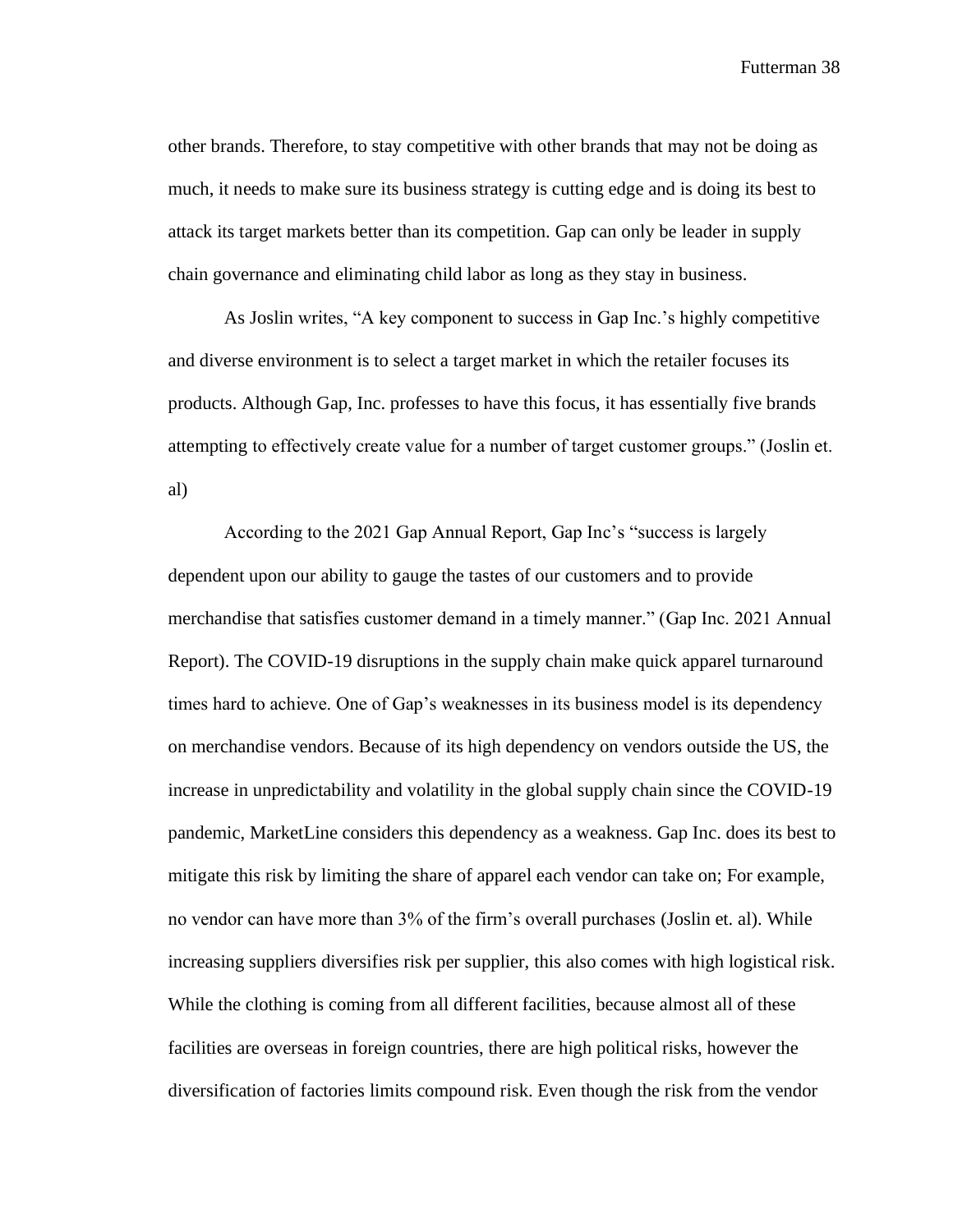level is relatively low due to the small percentage of marketing each vendor is allowed to have.

Gap Inc.'s success over other brands also relies on its business strategy and ability to effectively judge the market for its merchandise. As consumer tastes are changing so quickly due to the rise of social media, it is important that Gap Inc. invests in technology that will allow them to predict trends far enough in advance to ensure ethical production and account for risks and delays in supply chain. Staying on top of these fast changing trends encourage shortened ordering timelines that are not conducive for good working conditions. The quick turnaround times increase demand for cheap and child labor. Judging these consumer tastes can be very difficult, especially given Gap brands history of being an all-American authentic brand that is not necessarily producing clothes in the hippest patterns and shapes. Gap brand is known for its simple and classic all-American look, its ability to maintain this class and quality. While new patterns and Y2K trends are all the rage right now, if Gap brand can manage to stay true to its brands and incorporate some trends they will be able to compete with these other fast fashion brands. However, Gap Inc. may falter if it does not find a way to balance its classic brand identity with hit pieces that keep customers coming into stores every season.

The 2021 annual report also mentions that E.S.G. policies impact brand image and not achieving commitments can hurt brand image. The 2021 Annual Report displays E.S.G policies as to avoid negative press rather than in order to ensure they have a responsible business. The acknowledgment of this risk means it is important for Gap Inc. to learn to manage how to stay on trend, within their brand and be committed to business practices that are beneficial for their employees.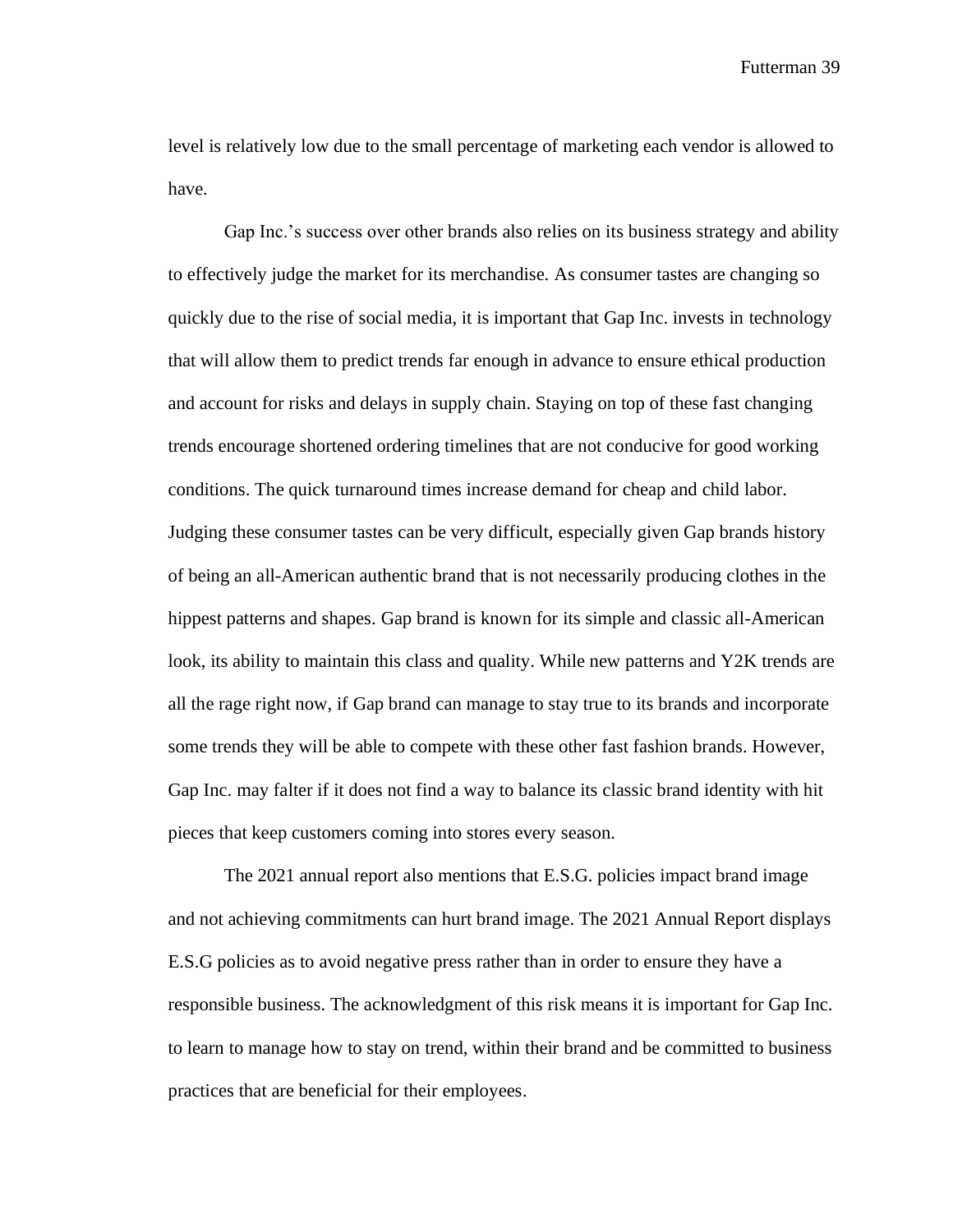#### V. **Chapter 5: Gap Inc. and COVID-19, future risks to ethical labor**

The COVID-19 pandemic and the lockdowns that ensued wreaked havoc on the world's global supply chains. The entire planet was in different phases of lockdown for a year and a half after the pandemic started. Almost overnight, demand for some products became obsolete while the demand for others skyrocketed. The various timing of lockdowns throughout countries in the supply chain has drastic impacts throughout the economy. For a variety of reasons, the ability for a company to put products on its shelves became much more difficult than before. While shipping and logistics became a nightmare, ethical practices in factories have decreased over the pandemic. Supplier audit data shows the number of critically noncompliant factories increased by 10% between the year 2020 and 2021 from 18% to 28% after having a downward trend for the previous three years ("QIMA 2021 Q3 Barometer"). To comprehend the complexity of a supply chain, it is important to understand that while the label may say made in Vietnam that is not the whole story. For example, the thread used to make the textiles, the buttons, the zippers, the label, and the plastic wrapped packaging may all come from different countries. If one of these parts of the final product are delayed the entire process of getting the item on the shelf is delayed as well. These complexities of supply chains led to pressure points, especially post-pandemic. According to industry experts, unpredictability continues to be the main pressure point in the supply chain. ("Steadying the Ship"). Other pressure points include inflation in supply chain pricing, delivery costs, as well as the length of time to receive deliveries ("Steadying the Ship"). To mitigate these unpredictable challenges of offshore supply, some companies are considering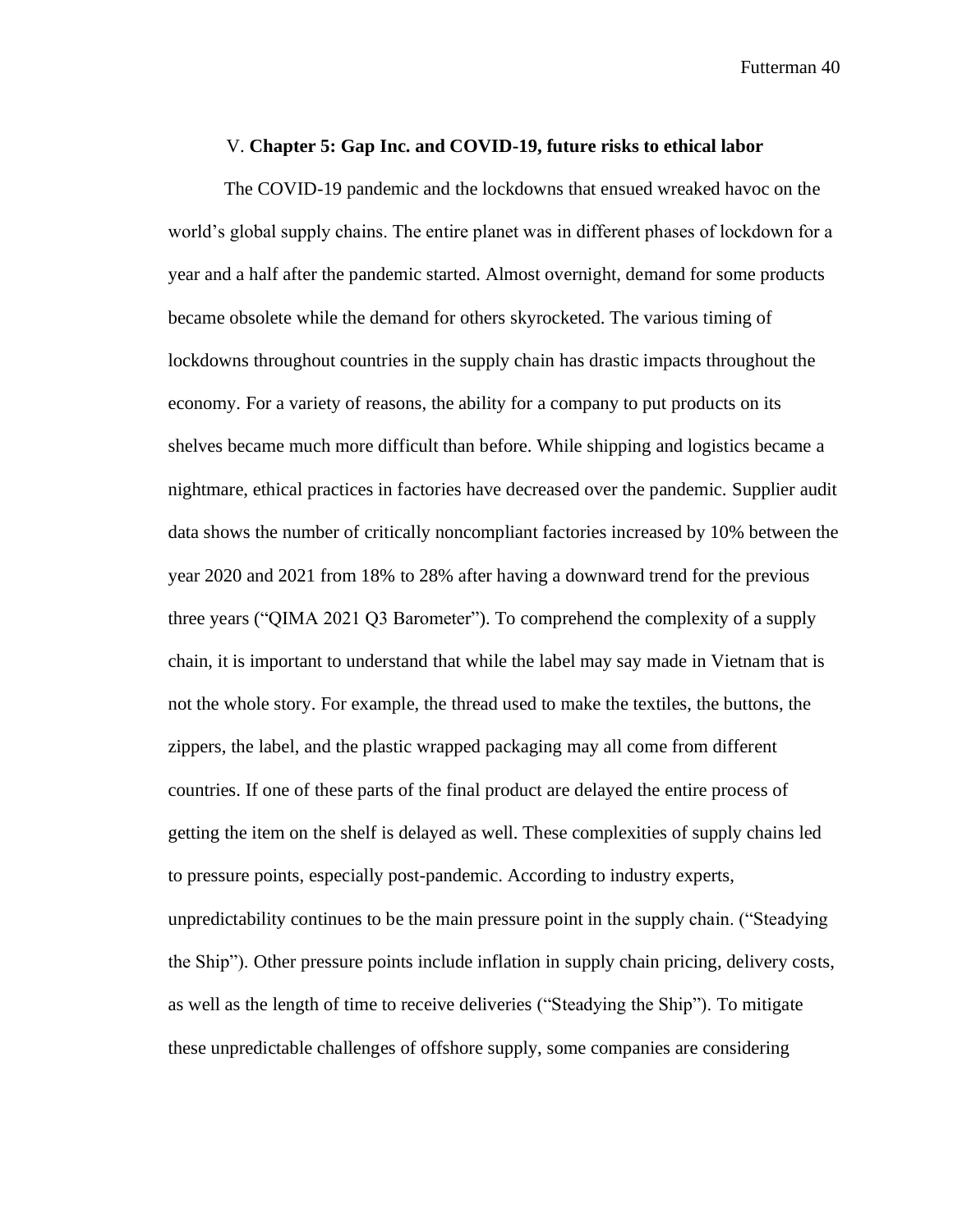moving operations on shore ("Steadying the Ship"). Another way to mitigate these risks is to diversify your supplying locations to hedge your bets and risk with one supplier.

In the fall of 2021, Gap Inc. invested over \$100 million in supply chain infrastructure by expanding fulfillment capacities for the holiday demand (Berthiamue). They expanded the company's facility in Texas and Arizona as well as opening a customer experience Center specifically for the Old Navy brand (Berthiamue). This document also cites Gap Inc. increasing the use of artificial intelligence in its fulfillment centers (Berthiamue). While these changes seem to be made domestically, it is getting the products to ensure that Gap Inc. and all brands seem to face the most challenges.

To avoid shortages in the 2021 holiday season, Gap Inc. decided to put its products in the air in order to avoid delays at shipping ports especially on the West Coast. This decision cost \$450 million that the company absorbed to put its products on the floor. In defense of the decision, Gap Inc. CEO framed the move as an investment in order to sustain customer loyalty (Ryan). A critic of this decision cites that Gap Inc. has always focused on prioritizing unit costs over anything else in its production, and instead insists that in times like these flexibility is much more valuable (Ryan).

After this major cost significantly into the companies margins Gap Inc. is in the long term looking to reduce its supply chain risk by adjusting the geographic spread of its manufacturers planning. They plan to grow its manufacturing base into countries like Mexico and Central America (Unglesbee). Gap Inc.'s COVC and ethical labor practices will be put to the test again as the company navigates a newer region and attempts to relocate more vendors. Shifting production to Central and South America may help issues of child labor as child labor in Latin America has been declining substantially in the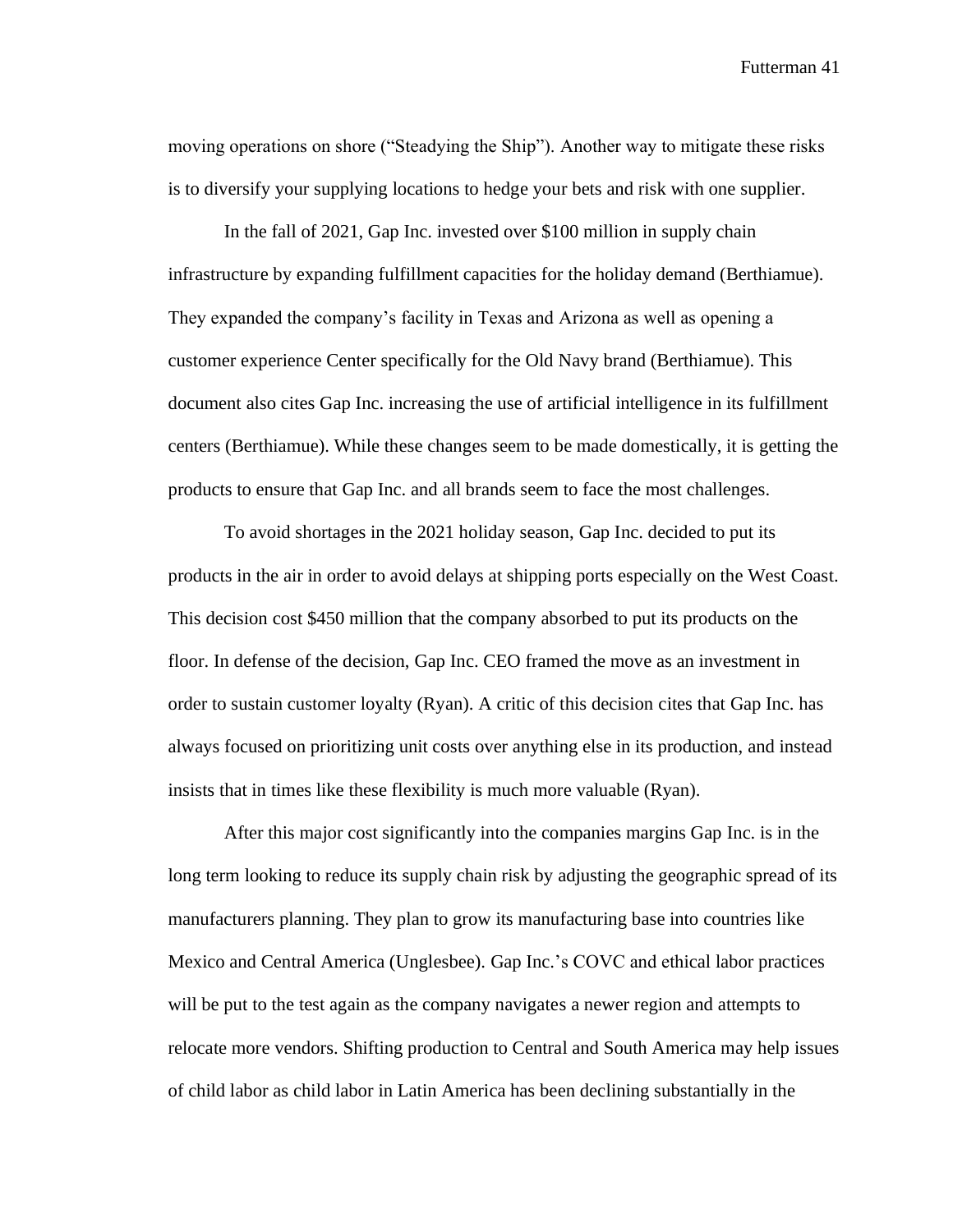region ("Child labour in Latin America and the Caribbean"). Aside from supply chain issues a trend noted throughout Gap Inc. documents in the last two decades is attempting to reinvent themself and stay relevant. Regardless of its efforts in its supply chain which seem to be more than any other in the industry, it is not enough.

One of the biggest risks to child labor is the pure demand for apparel. "Worldwide the average number of times a garment is worn has decreased by 36% compared to 15 years ago and now amounts to only  $7 - 10$  wears." (Gubensek). While it is important that companies and brands take individual responsibility for the various ethical and environmental issues raised by the production of its products, it will take both consumers and companies to transform the industry. It is not the fault of the consumer who is shown an advertisement for new cheap clothing every time they open their phone for purchasing such clothing. It is up to brands to continue doing more, but consumers also educating themselves on the brands they are buying from but also be a more conscious consumer when it comes to making purchasing decisions (Gubensek).

#### **COVID-19 in Apparel Supply Chain**

As Gap Inc. continues to manage its ESG commitments throughout its supply chain, its labor commitment will need to remain flexible and adaptive to the significant changes occurring in the global supply chain especially in the apparel market. As the COVID-19 pandemic finally begins to subside almost two years later, changes in the apparel market are noticeable in many different aspects. "In the year [2022], discount and luxury fashion will continue to outperform, as recovery will be uneven across value segments, and the mid-market will be squeezed" (Amed). There is a rise of changes in consumer behavior even though the pandemic lockdowns seem to finally be subsiding for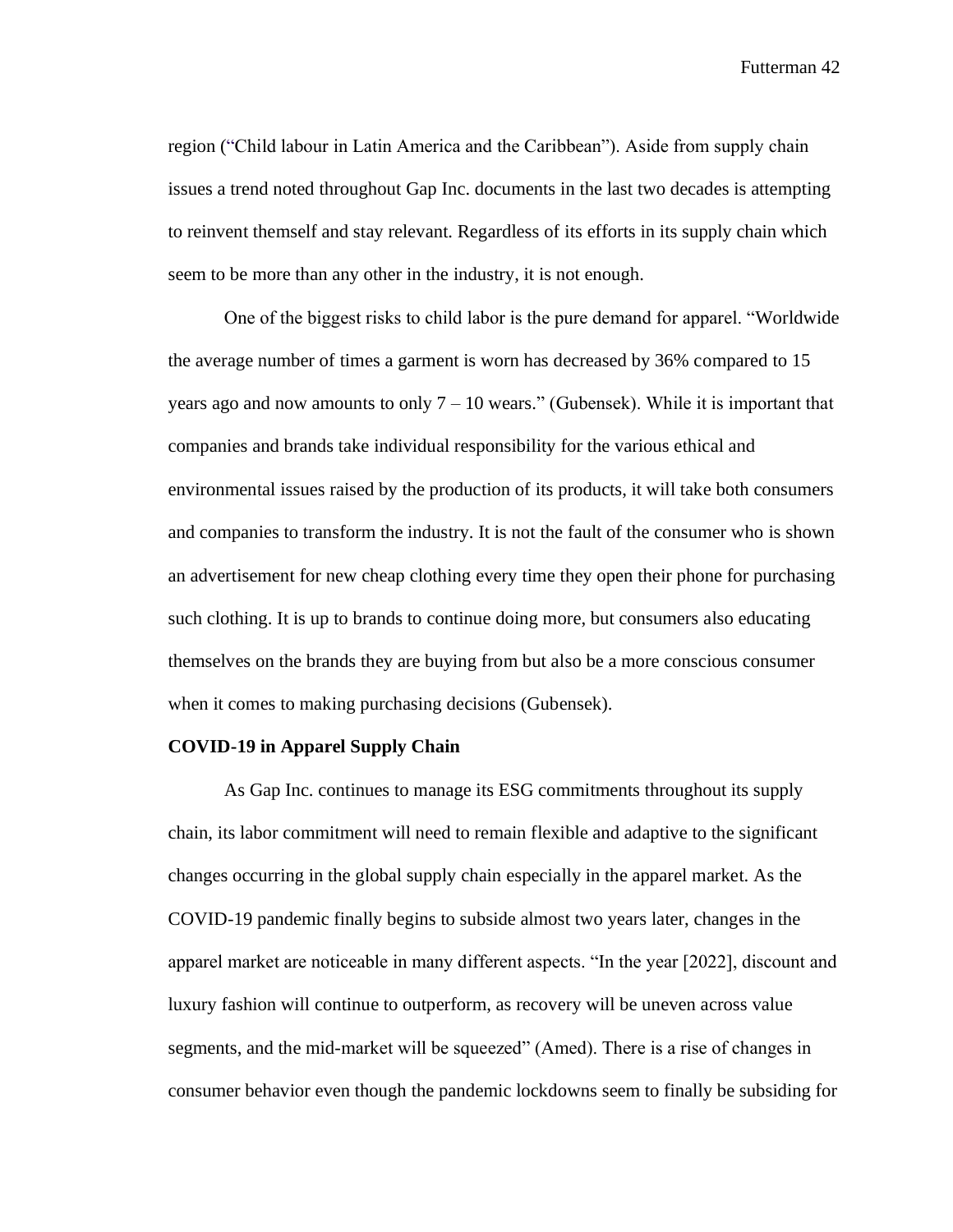good. The global supply chain has been completely disrupted for many different reasons. The impacts of this pandemic vary greatly by country as different countries had different rates of community spread, vaccination and government-imposed lockdowns. These impacts affect every link in the supply chain. One of the biggest things to come out of the pandemic that may impact the industry for years to come is logistical bottlenecks and manufacturing delays that have shot up the cost of shipping. This has led companies to look to move manufacturing to limit its exposure to these risks. While these prices remain high and companies are looking to invest in alternatives, it looks like an increase in price will fall on the consumer and profit margins will be squeezed. Shipping costs today are up to six times higher than they were pre-pandemic with no signs of them dropping anytime soon (Rao).

According to the 'BoF-McKinsey State of Fashion 2022 Survey' 87% of fashion executives expect supply chain disruptions to negatively impacted margins through 2022. The traditional fashion supply chain was highly globalized and very logistically complicated. When the pandemic hit, the supply chain suffered from risk it wasn't even aware of. This is also part of the reason for production being encouraged to move nearer to the shores of final retail locations. "Over 70 percent of companies plan to increase the share of nearshoring close to company headquarters, and roughly 25 percent intend to reshore sourcing to its headquarters' country, according to McKinsey's Apparel CPO Survey 2021" (Amed). Just as the pandemic was beginning, Mckinsey's state of fashion report on navigating uncertainty cited 'deeper supplier partnerships' as being important through navigating the pandemic and supply chain disruptions. Specifically, "moving away from transactional supplier relationships in favor of deeper partnerships that bring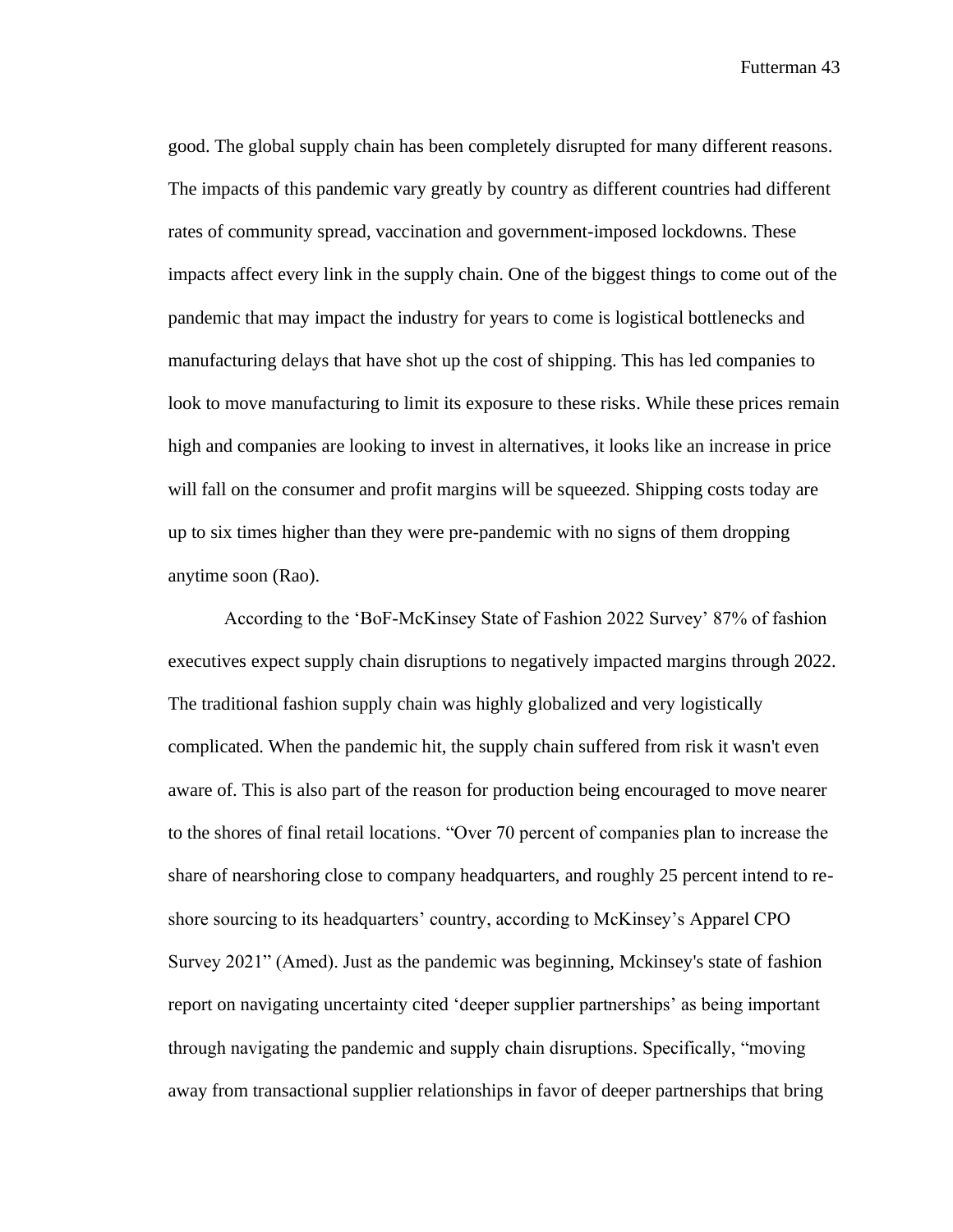greater agility and accountability" (Ahmed). If Gap Inc. has been establishing a good relationship with its suppliers already, it may more easily be able to adapt to the disrupted supply chain aspect of the pandemic.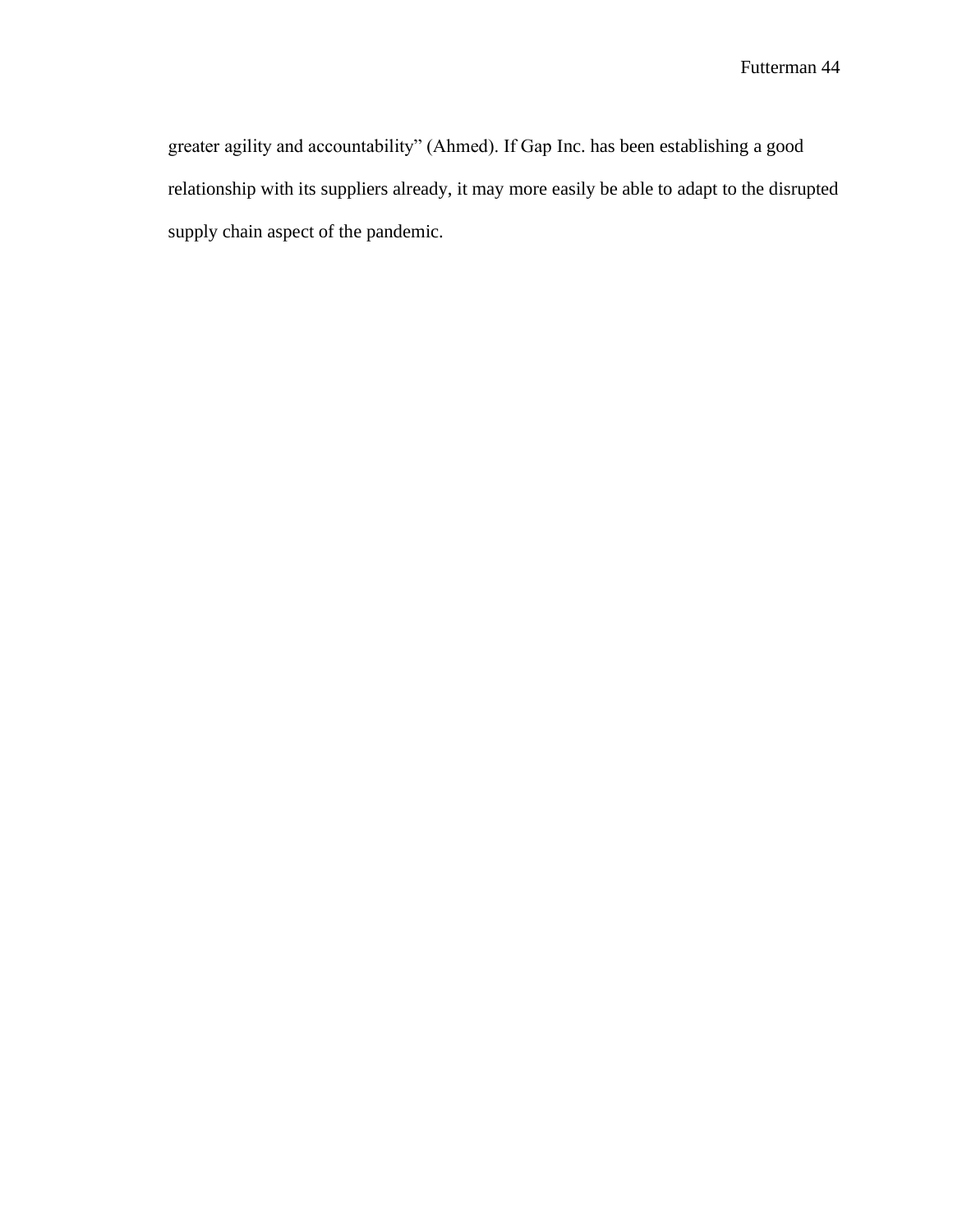#### VI. **Chapter 6: Conclusion**

Ethical labor in the supply industry is not going to be solved by one retailer. However, together large monthly national corporations can make collective impact. Gap Inc. is the third largest American retailer. This poses the question what is Gap Inc.'s responsibility as a large multinational corporation to make a difference and continue to innovate and promote sustainable and ethical policies. In an apparel industry that is not all held to the same standard, how much can customers expect of its brands, and how many customers really expect anything other than good prices and trendy clothes. For 20 years the number of children being put to work has declined, until the COVID-19 pandemic (UN News). In a historic worldwide event that has taught empathy and flexibility, it does not seem this has trickled down to the production of goods. While we enjoyed pandemic purchases, we did not see the hidden cost of the new stand-up desk or matching work from home sweatsuit set.

The increase in number of children put to work is due to the economic squeeze of the COVID-19 pandemic (UN News). The highest concentration of this increase occurred in sub-Saharan Africa among children between the ages of 5 and 11(UN News). Ninety percent of the labor occurs in agricultural industries, where one extracts raw materials at the source (UN News). These sobering statistics point to some of these issues which were outside the scope of this thesis. That being said, all consumers need to continue making strides to voice against these labor practices. At the same time, companies need to take on this responsibility to investigate which practices are most ethical.

It is common consensus that a ten-year-old should not be working. Children are some of the most vulnerable members of our human population and it is up to consumers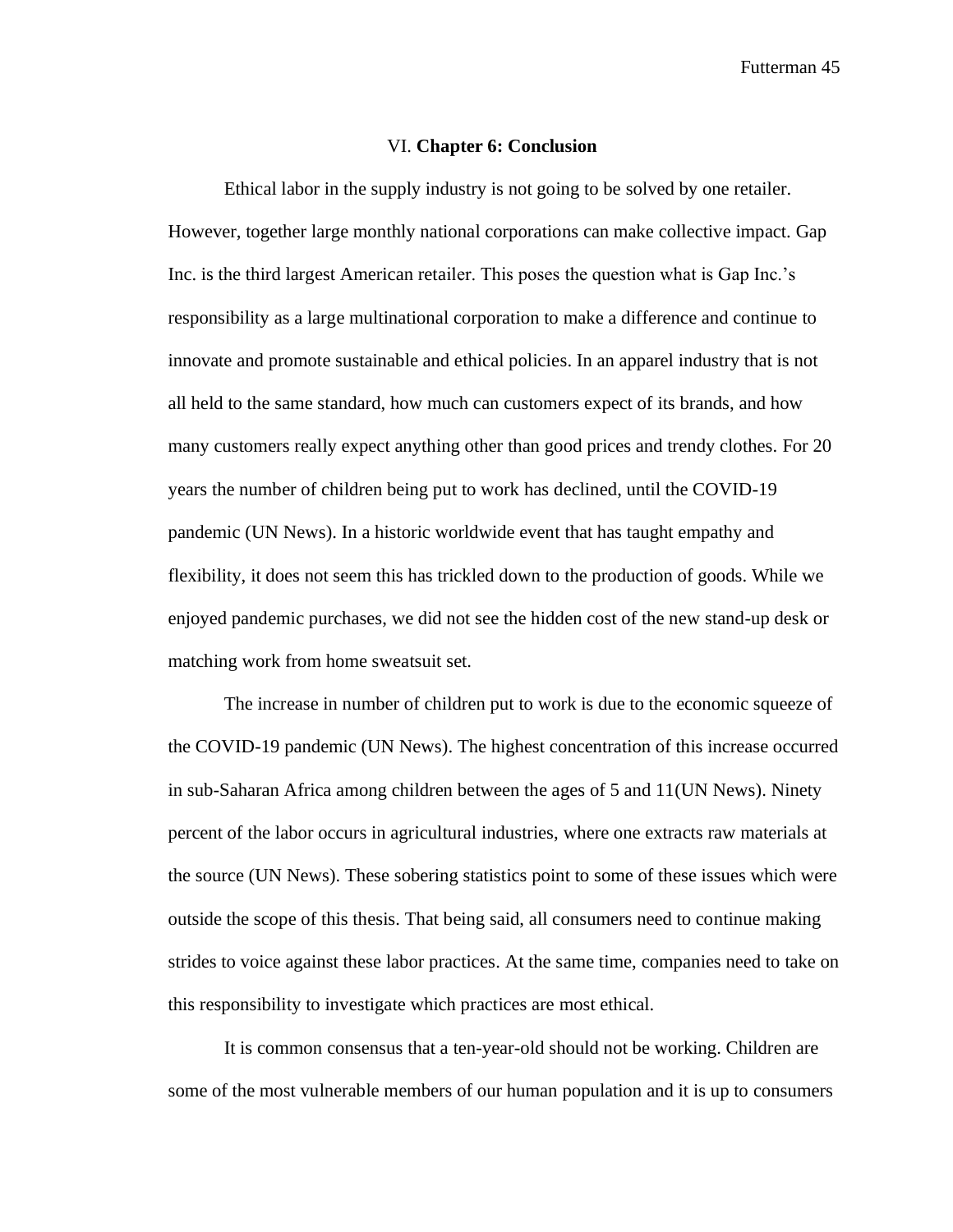to protect them with our words as well as our wallet, and companies who have access to vastly more resources to make it easier for consumers to do so.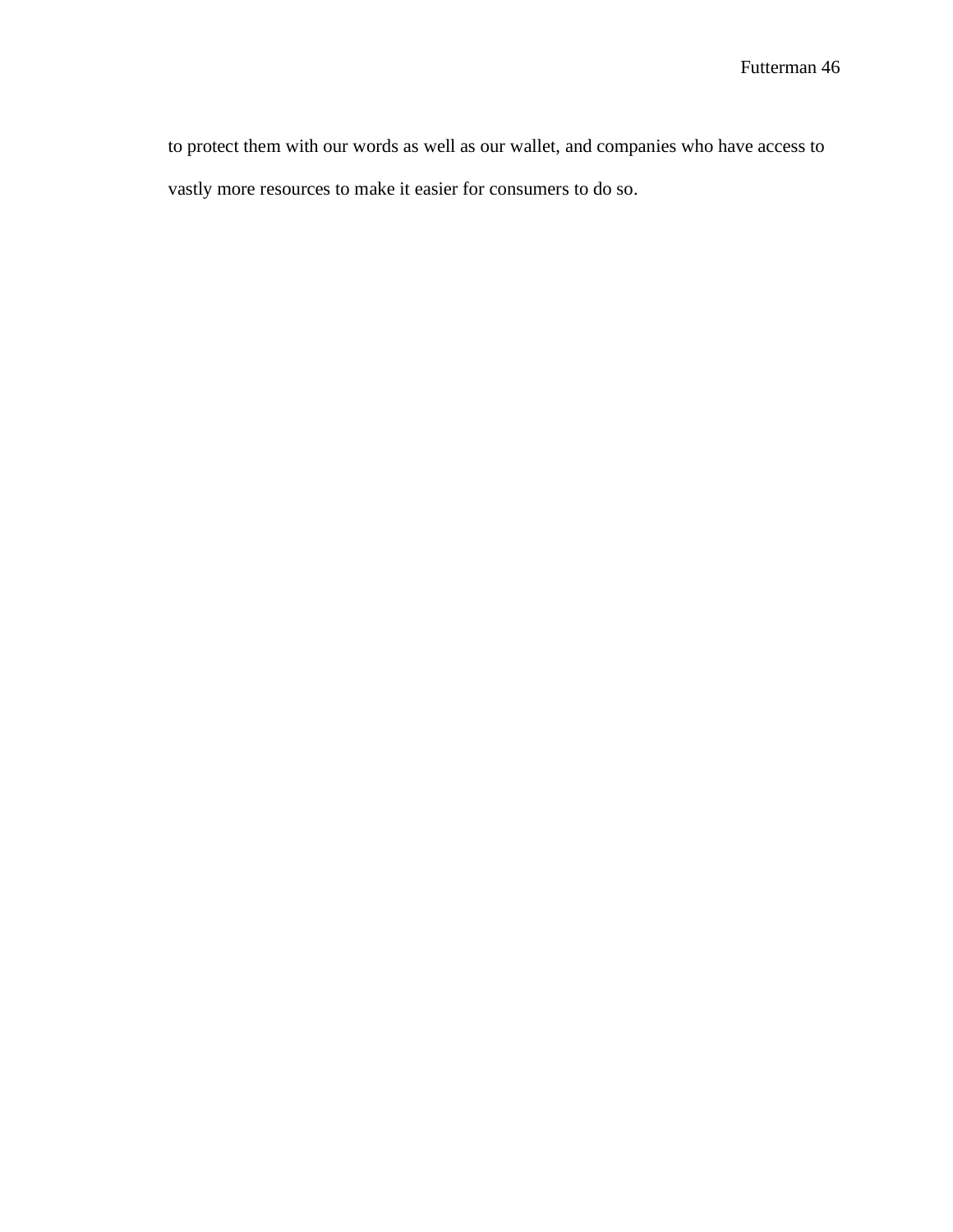#### VII.**Works Cited**

Anirudh, Sri, and B K Srinivas. "A Review Article on Gaps in Supply Chain Management." *International Journal of Engineering*10, no. 05 (n.d.): 2

Amed, Imran, Achim Berg, Anita Balchandani, Saskia Hedrich, Jakob Jenson, Michael Straub, Felix Rolkins, et al. "State of Fashion | McKinsey." Mckinsey and Company. Accessed February 16, 2022.

[https://www.mckinsey.com/industries/retail/our-insights/state-of-fashion.](https://www.mckinsey.com/industries/retail/our-insights/state-of-fashion)

- Bartley, Tim. "Corporate Accountability and the Privatization of Labor Standards: Struggles Over Codes of Conduct in the Apparel Industry" 14 (2005): 211–44. [https://doi.org/10.1016/S0895.9935\(05\)1JU07-8.](https://doi.org/10.1016/S0895.9935(05)1JU07-8)
- Berthiamue, Dan. "Gap Inc. Invests over \$100 Million in Supply Chain Infrastructure." Chain Store Age, March 9, 2021. [https://chainstoreage.com/gap-inc-invests-over-](https://chainstoreage.com/gap-inc-invests-over-100-million-supply-chain-infrastructure)[100-million-supply-chain-infrastructure.](https://chainstoreage.com/gap-inc-invests-over-100-million-supply-chain-infrastructure)
- "Code of Vendor Conduct" *Gap Inc.*, 11 April. 2010, https://gapincprod.azureedge.net/gapmedia/gapcorporatesite/media/images/docs/codeofvendorc

onduct\_final.pdf.

"Code of Conduct " *H&M Group*, 11 April. 2022,

[https://about.hm.com/content/dam/hm/about/documents/en/CSR/codeofconduct/C](https://about.hm.com/content/dam/hm/about/documents/en/CSR/codeofconduct/Code%20of%20Conduct_en.pdf) [ode%20of%20Conduct\\_en.pdf.](https://about.hm.com/content/dam/hm/about/documents/en/CSR/codeofconduct/Code%20of%20Conduct_en.pdf)

Fichter, Michael, and Jörg Sydow. "Using Networks Towards Global Labor Standards? Organizing Social Responsibility in Global Production Chains." *Industrielle Beziehungen / The German Journal of Industrial Relations* 9, no. 4 (2002): 357– 80.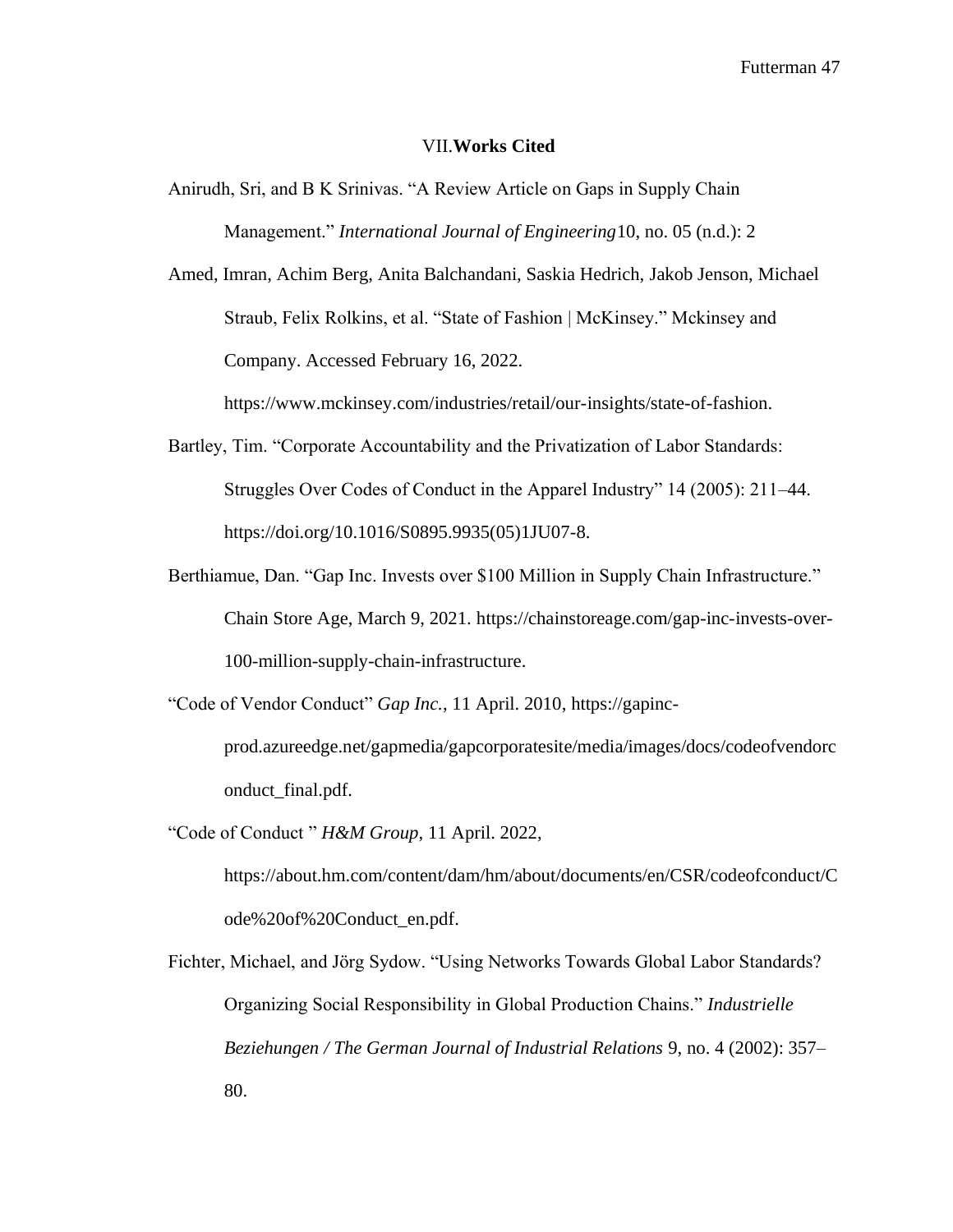FittDesign Studio. *The Complete Fashion Design to Production Process*, 2020. [https://www.youtube.com/watch?v=E5jH5T63I2s.](https://www.youtube.com/watch?v=E5jH5T63I2s)

- Fung, Archon, Dara O'Rourke, and Charles Sabel. "Can We Put an End to Sweatshops?: A New Democracy Forum on Raising Global Labor Standard." *Faculty Books*, January 1, 2001. [https://scholarship.law.columbia.edu/books/168.](https://scholarship.law.columbia.edu/books/168)
- Gap Inc. *2004 Sustainability Report,* 2004. Web. February 27, 2021. https://www.gapinc.com/CMSPages/GetAzureFile.aspx?path=~\gapcorporatesite\ media\images\values\sustainability\documents\2004 report.pdf&hash=9fe94efbfec92c214bba64c719951832c76740b612db263c2af3c6 9085ba5f3e
- Gap Inc. *2006 Annual Report,* 20061. Web. February 27, 2021. http://media.corporateir.net/media\_files/IROL/11/111302/reports/GPS\_AR\_06.pd p

Gap Inc. *2021 Annual Report,* 2021. Web. February 27, 2021.

https://s24.q4cdn.com/508879282/files/doc\_financials/2022/ar/2021-Gap-Inc.pdf

Gereffi, Gary, John Humphrey, and Timothy Sturgeon. "The Governance of Global Value Chains." *Review of International Political Economy* 12, no. 1 (February 1, 2005): 78–104. [https://doi.org/10.1080/09692290500049805.](https://doi.org/10.1080/09692290500049805)

Gubensek, Sandra. "Why It's Time to Slow Down: The 7 Key Ethical Issues in the Fashion Industry." *www.Utopiast.Com* (blog), April 22, 2019. [https://www.utopiast.com/sustainability/7-key-ethical-issues-in-the-fashion](https://www.utopiast.com/sustainability/7-key-ethical-issues-in-the-fashion-industry/)[industry/.](https://www.utopiast.com/sustainability/7-key-ethical-issues-in-the-fashion-industry/)

"Guiding Principles on Business and Human Rights." United Nations Human Rights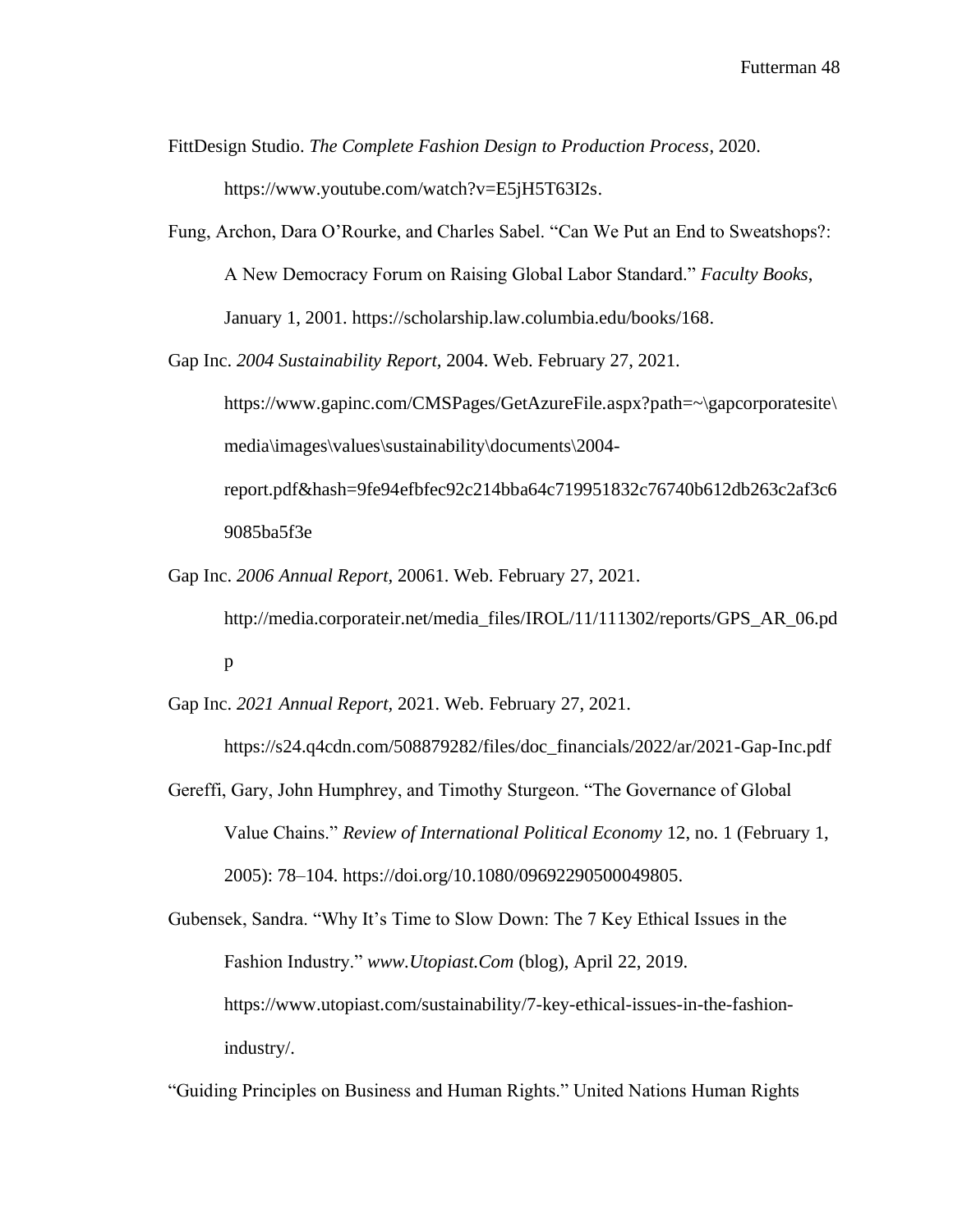Office, 2011.

[https://www.ohchr.org/sites/default/files/documents/publications/guidingprinciple](https://www.ohchr.org/sites/default/files/documents/publications/guidingprinciplesbusinesshr_en.pdf) [sbusinesshr\\_en.pdf.](https://www.ohchr.org/sites/default/files/documents/publications/guidingprinciplesbusinesshr_en.pdf)

Henkle, Dan. "Gap Inc. Sees Supplier Ownership of Compliance with Workplace Standards as an Essential Element of Socially Responsible Sourcing." Journal of Organizational Excellence 25, no. 1 (2005): 17–25. [https://doi.org/10.1002/joe.20076.](https://doi.org/10.1002/joe.20076)

Hiscox, Michael J., and Nicholas F. B. Smyth. "Is There Consumer Demand for Improved Labor Standards? Evidence from Field Experiments." In *In Social Labeling. Unpublished Pastel-00820117, Version 1 - 3 May 2013 Manuscript*. Harvard University, 2005.

"Human Rights Policy" *Gap Inc.*, 11 April. 2022,

[https://www.gapinc.com/CMSPages/GetAzureFile.aspx?path=~%5Cgapcorporate](https://www.gapinc.com/CMSPages/GetAzureFile.aspx?path=~%5Cgapcorporatesite%5Cmedia%5Cimages%5Cvalues%5Csustainability%5Cdocuments%5Chuman-rights-policy.pdf&hash=835d73d32c5a8c4b50fa0314544973e5e44585c9d519de970cfcb187e45c6643) [site%5Cmedia%5Cimages%5Cvalues%5Csustainability%5Cdocuments%5Chum](https://www.gapinc.com/CMSPages/GetAzureFile.aspx?path=~%5Cgapcorporatesite%5Cmedia%5Cimages%5Cvalues%5Csustainability%5Cdocuments%5Chuman-rights-policy.pdf&hash=835d73d32c5a8c4b50fa0314544973e5e44585c9d519de970cfcb187e45c6643) [an-rights-](https://www.gapinc.com/CMSPages/GetAzureFile.aspx?path=~%5Cgapcorporatesite%5Cmedia%5Cimages%5Cvalues%5Csustainability%5Cdocuments%5Chuman-rights-policy.pdf&hash=835d73d32c5a8c4b50fa0314544973e5e44585c9d519de970cfcb187e45c6643)

[policy.pdf&hash=835d73d32c5a8c4b50fa0314544973e5e44585c9d519de970cfcb](https://www.gapinc.com/CMSPages/GetAzureFile.aspx?path=~%5Cgapcorporatesite%5Cmedia%5Cimages%5Cvalues%5Csustainability%5Cdocuments%5Chuman-rights-policy.pdf&hash=835d73d32c5a8c4b50fa0314544973e5e44585c9d519de970cfcb187e45c6643) [187e45c6643.](https://www.gapinc.com/CMSPages/GetAzureFile.aspx?path=~%5Cgapcorporatesite%5Cmedia%5Cimages%5Cvalues%5Csustainability%5Cdocuments%5Chuman-rights-policy.pdf&hash=835d73d32c5a8c4b50fa0314544973e5e44585c9d519de970cfcb187e45c6643)

"Improving Supply Chain Working Conditions" *Gap Inc.*, 11 April. 2022,

https://www.gapinc.com/en-us/values/sustainability/social/supply-chain-workingconditions.

International Labor Organization. "Marking Progress against Child Labour Global Estimates and Trends 2000-2012." International Labour Organization, 2013.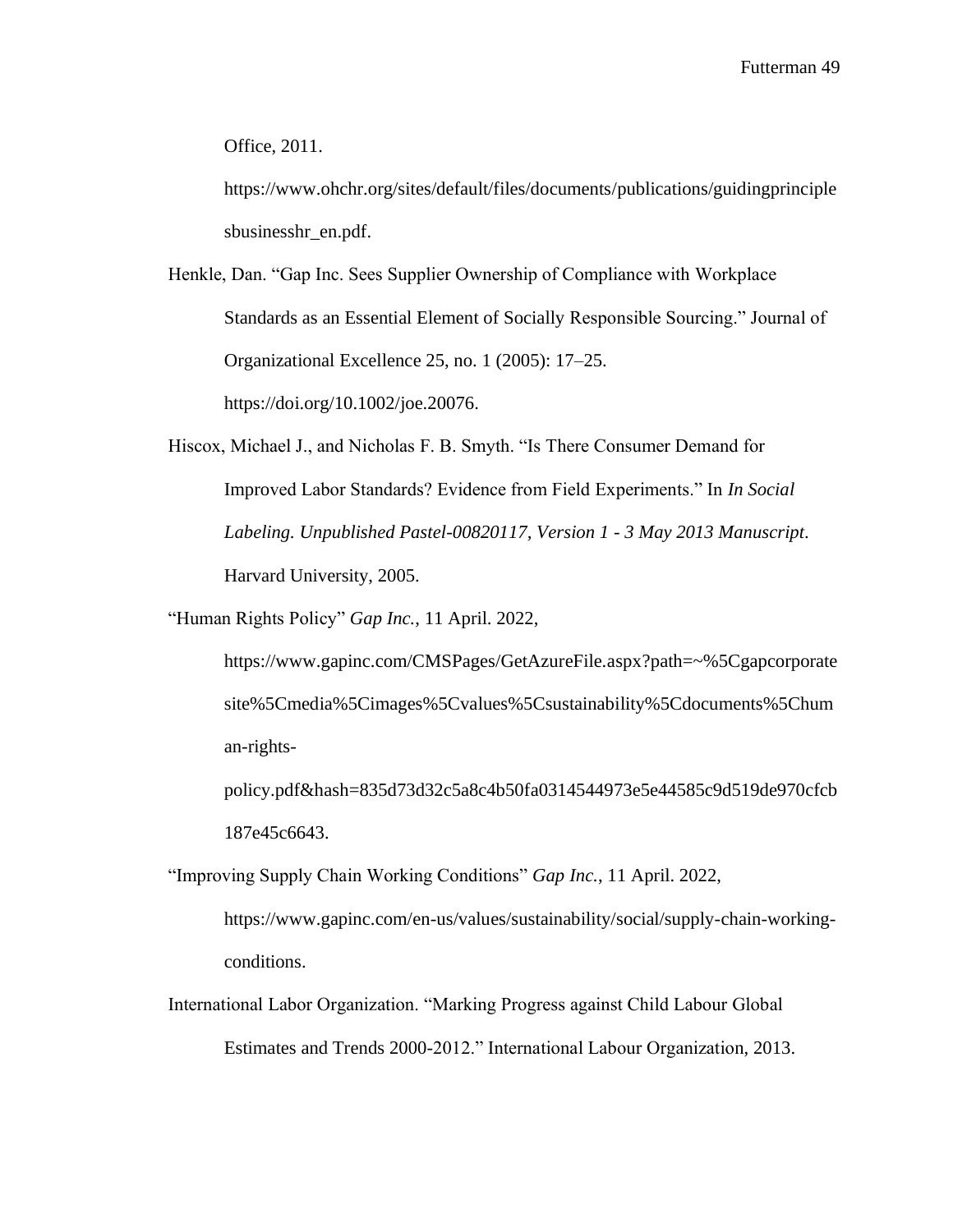[https://www.ilo.org/wcmsp5/groups/public/---ed\\_norm/---](https://www.ilo.org/wcmsp5/groups/public/---ed_norm/---ipec/documents/publication/wmS_221513.pdf)

[ipec/documents/publication/wmS\\_221513.pdf.](https://www.ilo.org/wcmsp5/groups/public/---ed_norm/---ipec/documents/publication/wmS_221513.pdf)

International Labor Organization. "Child labour in Latin America and the Caribbean" International Labour Organization, 2013.

https://www.ilo.org/ipec/Regionsandcountries/lang--en/index.htm

Investopedia. "How Fast Fashion Works." Accessed April 11, 2022.

[https://www.investopedia.com/terms/f/fast-fashion.asp.](https://www.investopedia.com/terms/f/fast-fashion.asp)

- Iwanow, H., M. G. McEachern, and A. Jeffrey. "The Influence of Ethical Trading Policies on Consumer Apparel Purchase Decisions: A Focus on The Gap Inc." International Journal of Retail & Distribution Management 33, no. 5 (2005): 371– 87. [http://dx.doi.org/10.1108/09590550510596740.](http://dx.doi.org/10.1108/09590550510596740)
- Joslin, Richard, Peter Lueck, Chad Martino, Melissa Rhoads, Brian Wachter, Robin Chapman, and Gail Christian. "Gap, Inc.: Has the Retailer Lost Its Style?," n.d., 18. https://www.scribd.com/doc/142306909/gap-report-final-edition

Kenyon, Paul, et al., directors. *Gap [and] Nike No Sweat?* BBC, 2000.

KnowTheChain. "Gap Inc.," May 13, 2021.

[https://knowthechain.org/company/gap\\_inc\\_2021/.](https://knowthechain.org/company/gap_inc_2021/)

- Locke, Richard, et al. "Virtue out of Necessity? Compliance, Commitment, and the Improvement of Labor Conditions in Global Supply Chains." Politics & Society, vol. 37, no. 3, Sept. 2009, pp. 319–351, doi:10.1177/0032329209338922.
- "MarketLine Company Profile: The Gap Inc." Gap, Inc. MarketLine Company Profile. MarketLine, a Progressive Digital Media business, November 3, 2021.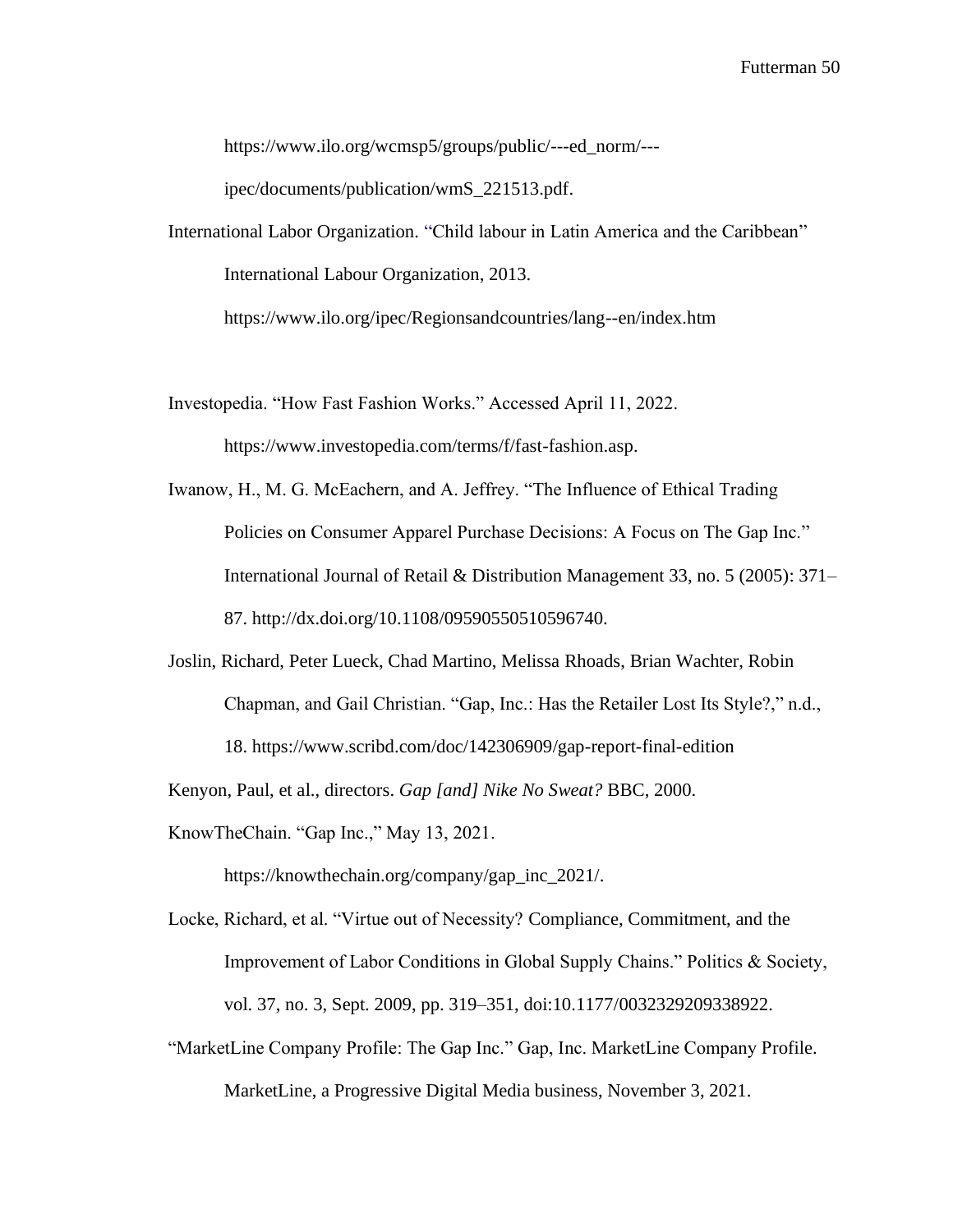Nast, Condé. "The Flawed Ways Brands Talk about Sustainability." Vogue Business, April 16, 2020. [https://www.voguebusiness.com/sustainability/the-flawed-ways](https://www.voguebusiness.com/sustainability/the-flawed-ways-brands-talk-about-sustainability-coronavirus)[brands-talk-about-sustainability-coronavirus.](https://www.voguebusiness.com/sustainability/the-flawed-ways-brands-talk-about-sustainability-coronavirus)

"QIMA 2021 Q3 Barometer." QIMA. Accessed April 12, 2022.

[https://www.qima.com/qima-news/2021-q3-barometer-china-recovery-slows.](https://www.qima.com/qima-news/2021-q3-barometer-china-recovery-slows)

- Rao, Sujata, and Jonathan Saul. "Analysis: Shipping Costs Another Danger for Inflation-Watchers to Navigate." *Reuters*, December 10, 2021, sec. Commodities. [https://www.reuters.com/markets/commodities/shipping-costs-another-danger](https://www.reuters.com/markets/commodities/shipping-costs-another-danger-inflation-watchers-navigate-2021-12-10/)[inflation-watchers-navigate-2021-12-10/.](https://www.reuters.com/markets/commodities/shipping-costs-another-danger-inflation-watchers-navigate-2021-12-10/)
- Reich, Robert. "The Apparel Industry and Codes of Conduct." U.S. Department of Labor, 1996[.](https://www.dol.gov/sites/dolgov/files/ILAB/research_file_attachment/apparel.pdf) PNAS. "Companies' Contribution to Sustainability through Global Supply Chains." Accessed March 7, 2022.

https://www.pnas.org/doi/abs/10.1073/pnas.1716695115.

- Ryan, Tom. "What Investors Just Don't Get About Gap's Supply Chain," December 7, 2021. [https://www.forbes.com/sites/retailwire/2021/12/07/what-investors-just](https://www.forbes.com/sites/retailwire/2021/12/07/what-investors-just-dont-get-about-gaps-supply-chain/?sh=7b396140232e)[dont-get-about-gaps-supply-chain/?sh=7b396140232e.](https://www.forbes.com/sites/retailwire/2021/12/07/what-investors-just-dont-get-about-gaps-supply-chain/?sh=7b396140232e)
- "Salient human rights issues 2021" *H&M.*, 11 April. 2022,

https://hmgroup.com/wp-content/uploads/2022/03/HM-Group-Salient-Human-Rights-2021.pdf

"Shein's \$100 Billion Valuation Is Fast Fashion's Big Moment - Bloomberg." Accessed April 11, 2022. [https://www.bloomberg.com/opinion/articles/2022-04-10/shein-s-](https://www.bloomberg.com/opinion/articles/2022-04-10/shein-s-100-billion-valuation-is-fast-fashion-s-big-moment)[100-billion-valuation-is-fast-fashion-s-big-moment.](https://www.bloomberg.com/opinion/articles/2022-04-10/shein-s-100-billion-valuation-is-fast-fashion-s-big-moment)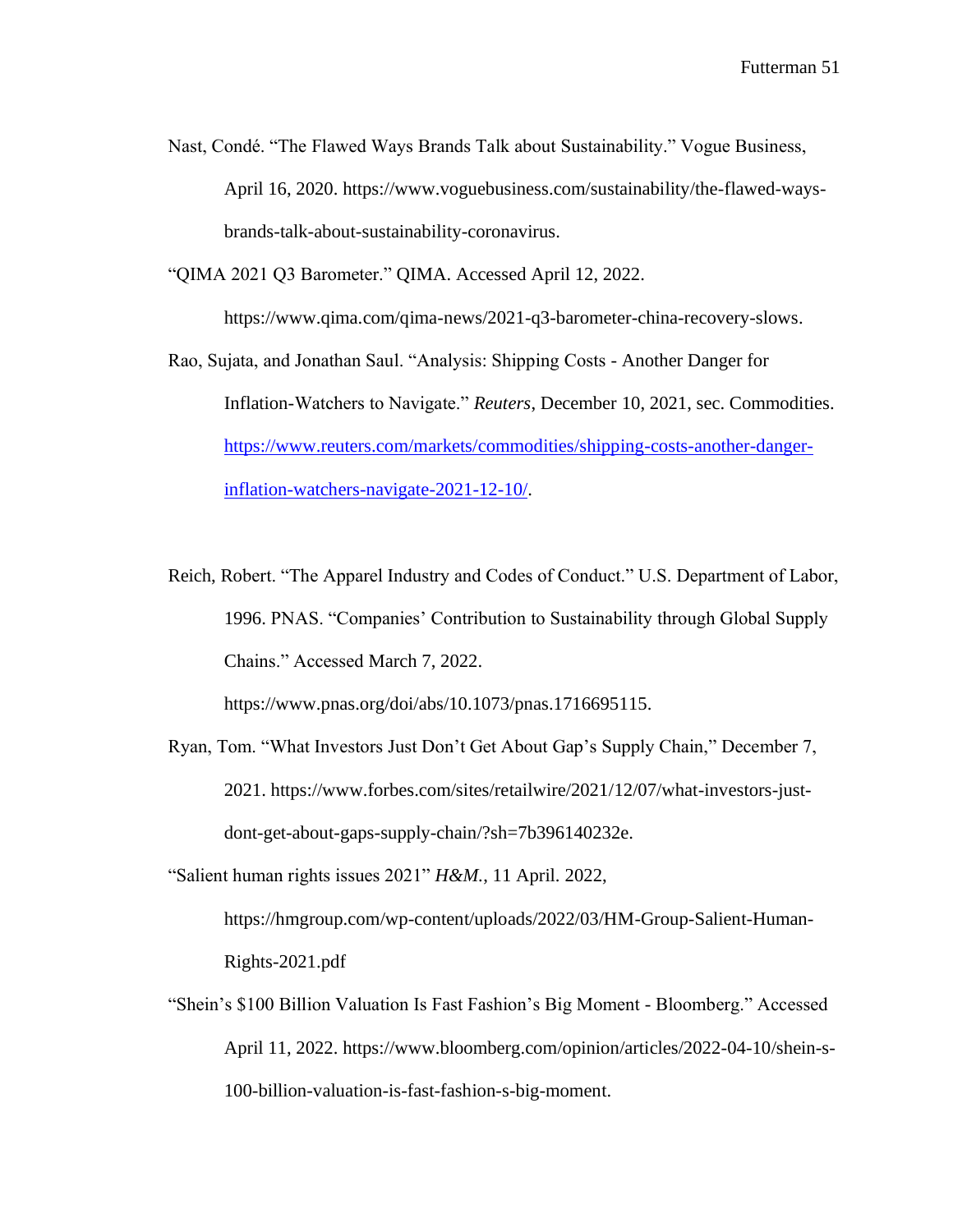Smith, N. Craig, Sean Anset, and Lior Erez. "How Gap Inc. Engaged With Its Stakeholders." *MIT Sloan Management Review* 52, no. 4 (July 15, 2011): 69–76. "Steadying the ship: Apparel supply chain pressure points and how to alleviate

them". *MarketLine NewsWire (Formerly Datamonitor),* February 7, 2022. advance.lexis.com/api/document?collection=news&id=urn:contentItem:64 R4-1HM1-JC0X-H0H5-00000-00&context=1516831. Accessed February 14, 2022.

- Tannis Thorlakson, Joann F. de Zegher, and Eric F. Lambin. "Companies' Contribution to Sustainability through Global Supply Chains." PNAS. Accessed March 7, 2022. [https://www.pnas.org/doi/abs/10.1073/pnas.1716695115.](https://www.pnas.org/doi/abs/10.1073/pnas.1716695115)
- Teather, David. "Gap Admits to Child Labour Violations in Outsource Factories." *The Guardian*, May 13, 2004, sec. Business.

[https://www.theguardian.com/business/2004/may/13/7.](https://www.theguardian.com/business/2004/may/13/7)

Thanhauser, Sofi. "Behind the Label: How the US Stitched up the Honduras Garment Industry." *The Guardian*, January 25, 2022, sec. News. [https://www.theguardian.com/news/2022/jan/25/behind-the-label-how-the-us](https://www.theguardian.com/news/2022/jan/25/behind-the-label-how-the-us-stitched-up-the-honduras-garment-industry)[stitched-up-the-honduras-garment-industry.](https://www.theguardian.com/news/2022/jan/25/behind-the-label-how-the-us-stitched-up-the-honduras-garment-industry)

"The Gap Inc SWOT Analysis." *Gap, Inc. SWOT Analysis*, December 15, 2021, 1–7.

The Economic Times. "Apparel Firms Plan to Increase Supply Chain Transparency by 2027 but Obstacles Remain: Report," November 11, 2021. [https://economictimes.indiatimes.com/small-biz/trade/exports/insights/apparel-](https://economictimes.indiatimes.com/small-biz/trade/exports/insights/apparel-%09Firms-plan)[Firms-plan](https://economictimes.indiatimes.com/small-biz/trade/exports/insights/apparel-%09Firms-plan)[-to-increase-supply-chain-transparency-by-2027-but-obstacles-remain](https://economictimes.indiatimes.com/small-biz/trade/exports/insights/apparel-firms-plan-to-increase-supply-chain-transparency-by-2027-but-obstacles-remain-report/articleshow/87642825.cms?from=mdr)[report/articleshow/87642825.cms?from=mdr.](https://economictimes.indiatimes.com/small-biz/trade/exports/insights/apparel-firms-plan-to-increase-supply-chain-transparency-by-2027-but-obstacles-remain-report/articleshow/87642825.cms?from=mdr)